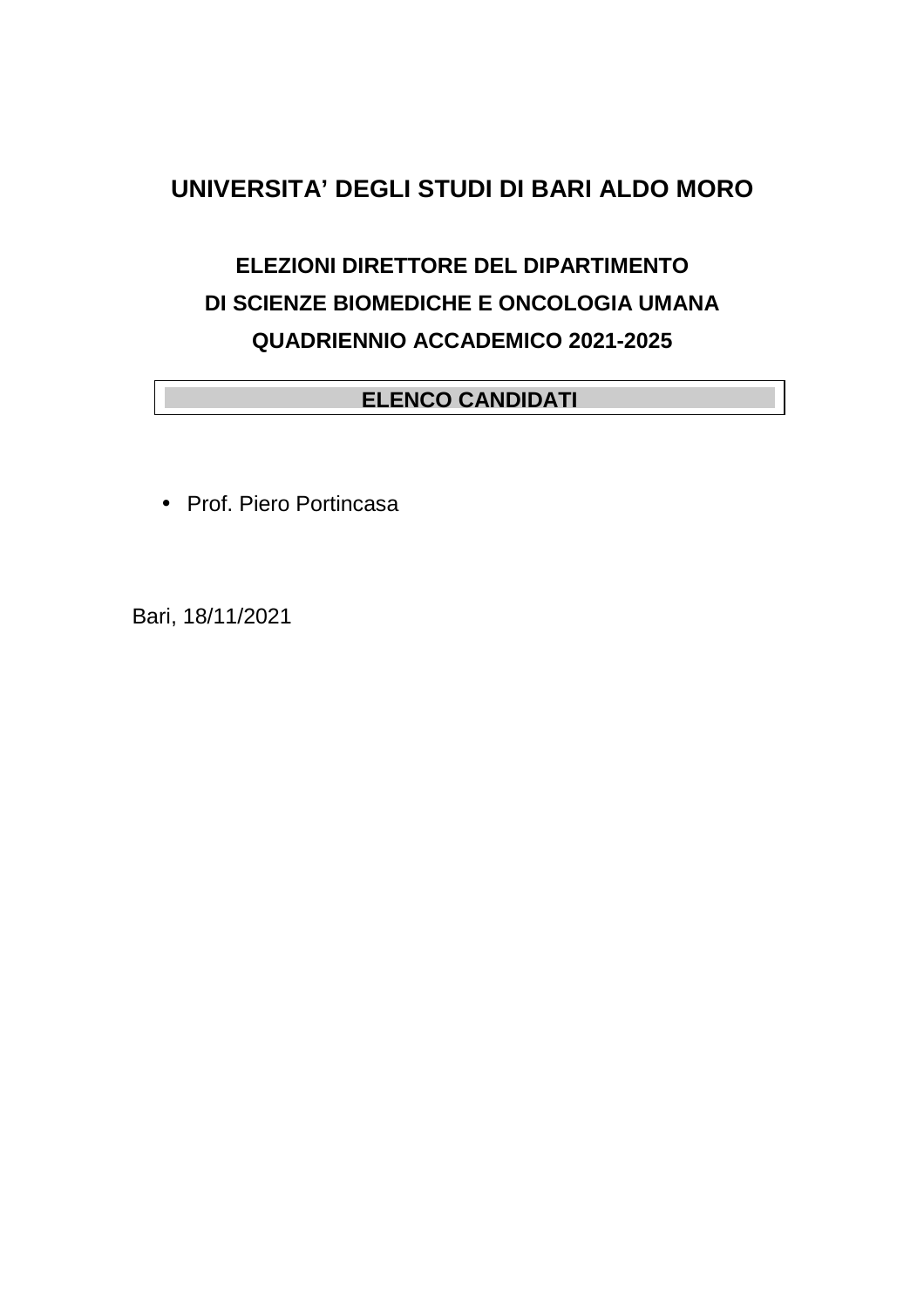## AUTODICHIARAZIONE SULLE VALUTAZIONI DELLE ATTIVITA' DI RICERCA E DI DIDATTICA AI FINI DELL'ASSUNZIONE DELLA CARICA DI DIRETTORE DEL DIPARTIMENTO DISCIENZE BIOMEDICHE E **ONCOLOGIA UMANA**

Il sottoscritto Prof. Piero Portincasa, nato Fermo AP il 5 maggio 1956, consapevole delle sanzioni penali previste dall'art. 76 del D.P.R. 28 dicembre 2000 n. 445 cui può andare incontro in caso di dichiarazioni mendaci o di uso di documenti falsi che produce, sotto la propria responsabilità, ai sensi degli artt. 46 e 47 del predetto D.P.R. 445/2000,

#### **DICHIARA**

di essere in possesso dei requisiti determinati dai criteri di valutazione applicati per gli scatti triennali, ai sensi della delibera del Senato Accademico dell'11.07.2018/p. 2.

 $\bar{\nu}$ 

Bari, 16/11/2021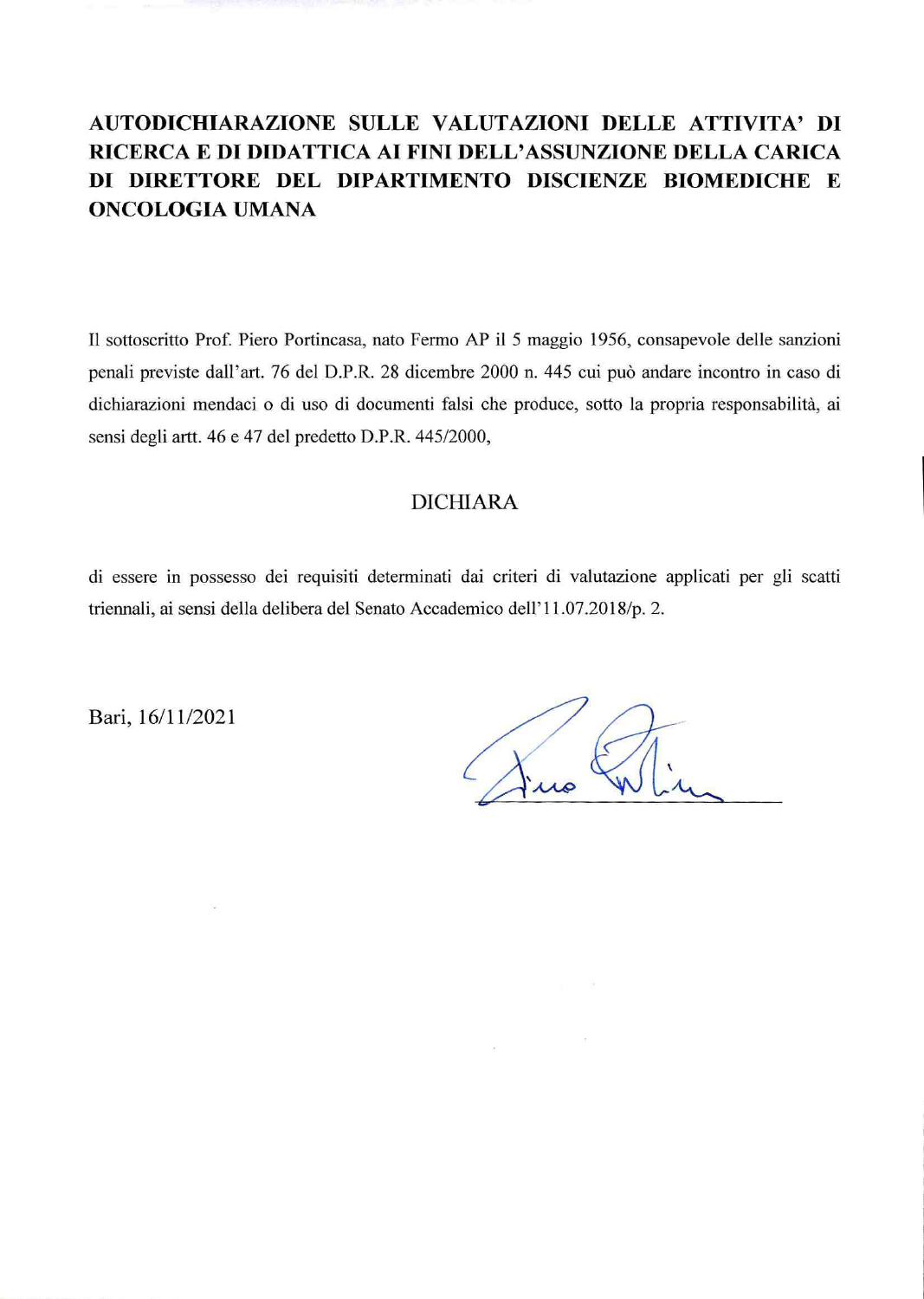

Dipartimentodi Scienze Biomediche e Oncologia Umana (DIMO)

Department of Biomedical Sciences and Human Oncology(DIMO)

#### **ELENCO PUBBLICAZIONI PROF. PIERO PORTINCASA**

Internista, PhD, Lauree *H. Causa*

#### **V. 07-12-2021**

#### **Su riviste internazionali con Impact Factor**

| 1. | Wang DQH, Portincasa P, Liu M, Tso P. Overcoming Ductal Block: Emergency ERCP and                    |
|----|------------------------------------------------------------------------------------------------------|
|    | Sphincterotomy Plus Common Bile Duct Stenting Improves Therapeutic Outcomes in Severe                |
|    | Gallstone Pancreatitis. Digestive Diseases and Sciences 2021                                         |
| 2. | Venerito V, Portincasa P, Stella A, Cazzato G, Cimmino A, Iannone F, Lopalco G. Histopathological    |
|    | characteristics of synovitis in Familial Mediterranean Fever (FMF). Joint Bone Spine                 |
|    | 2021;89:105259                                                                                       |
| 3. | Tursi A, Brandimarte G, Di Mario F, Elisei W, Picchio M, Allegretta L, Annunziata ML, Bafutto M,     |
|    | Bassotti G, Bianco MA, Colucci R, Conigliaro R, Dumitrascu D, Escalante R, Ferrini L, Forti G,       |
|    | Franceschi M, Graziani MG, Lammert F, Latella G, Maconi G, Nardone G, Camara de Castro               |
|    | Oliveira L, Chaves Oliveira E, Papa A, Papagrigoriadis S, Pietrzak A, Pontone S, Poskus T, Pranzo G, |
|    | Reichert MC, Rodino S, Regula J, Scaccianoce G, Scaldaferri F, Vassallo R, Zampaletta C, Zullo A,    |
|    | Piovani D, Bonovas S, Danese S, Portincasa Pc. Prognostic performance of the 'DICA' endoscopic       |
|    | classification and the 'CODA' score in predicting clinical outcomes of diverticular disease: an      |
|    | international, multicentre, prospective cohort study. Gut 2021:gutjnl-2021-325574                    |
| 4. | Shanmugam H, Di Ciaula A, Di Palo DM, Molina-Molina E, Garruti G, Faienza MF, vanErpecum K,          |
|    | Portincasa P. Multiplying effects of COVID-19 lockdown on metabolic risk and fatty liver.            |
|    | European Journal of Clinical Investigation 2021                                                      |
| 5. | Scardapane A, Villani L, Bavaro DF, Passerini F, Ianora AAS, Lucarelli NM, Angarano G, Portincasa    |
|    | P, Palmieri VO, Saracino A. Pulmonary Artery Filling Defects in COVID-19 Patients Revealed Using     |
|    | CT Pulmonary Angiography: A Predictable Complication? Biomed Res Int 2021;2021:8851736               |
| 6. | Portincasa P, Di Ciaula A, Wang DQ. Longer Walking Distance, More Fat, Better Survival:              |
|    | Prognostic Indicators of Liver Cirrhosis. J Gastrointestin Liver Dis 2021;30:8-12                    |
| 7. | Molina-Molina E, Shanmugam H, Di Palo D, Grattagliano I, Portincasa P. Exploring Liver               |
|    | Mitochondrial Function by (13)C-Stable Isotope Breath Tests: Implications in Clinical                |
|    | Biochemistry. Methods Mol Biol 2021;2310:179-199                                                     |
| 8. | Molina-Molina E, Shanmugam H, Di Ciaula A, Grattagliano I, Di Palo DM, Palmieri VO, Portincasa       |
|    | P. ((13)C)-Methacetin breath test provides evidence of subclinical liver dysfunction linked to fat   |
|    | storage but not lifestyle. JHEP Rep 2021;3:100203                                                    |
| 9. | Marasco G, Cremon C, Barbaro MR, Salvi D, Cacciari G, Kagramanova A, Bordin D, Drug V,               |
|    | Miftode E, Fusaroli P, Mohamed SY, Ricci C, Bellini M, Rahman MM, Melcarne L, Santos J, Lobo B,      |
|    | Bor S, Yapali S, Akyol D, Sapmaz FP, Urun YY, Eskazan T, Celebi A, Kacmaz H, Ebik B, Binicier HC,    |
|    | Bugdayci MS, Yagci MB, Pullukcu H, Kaya BY, Tureyen A, Hatemi I, Koc ES, Sirin G, Caliskan AR,       |
|    | Bengi G, Alis EE, Lukic S, Trajkovska M, Hod K, Dumitrascu D, Pietrangelo A, Corradini E, Simren     |
|    | M, Sjolund J, Tornkvist N, Ghoshal UC, Kolokolnikova O, Colecchia A, Serra J, Maconi G, De           |
|    |                                                                                                      |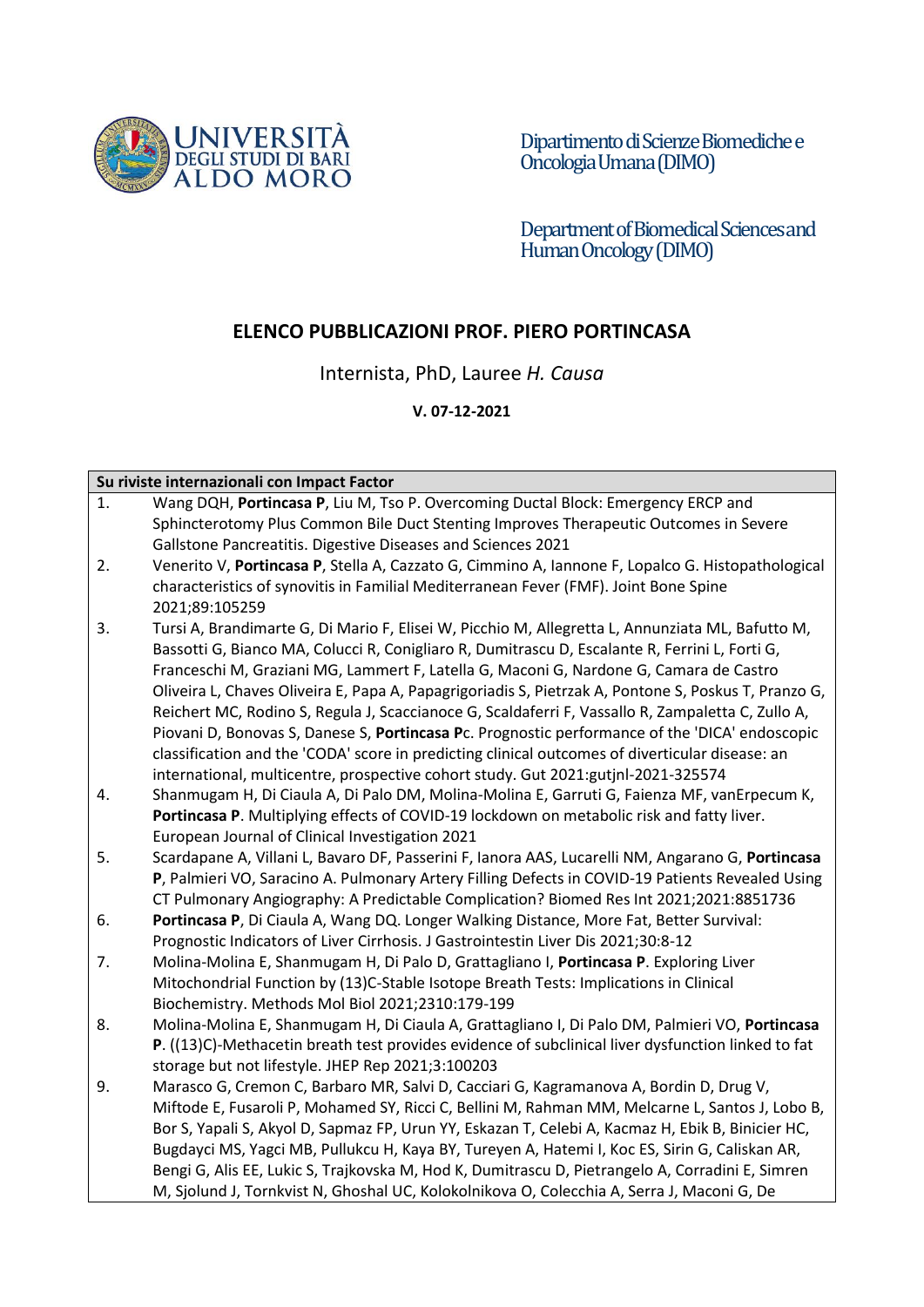Giorgio R, Danese S, **Portincasa P**, Di Stefano M, Maggio M, Philippou E, Lee YY, Venturi A, Borghi C, Zoli M, Gionchetti P, Viale P, Stanghellini V, Barbara G, and the GICSG. Prevalence of Gastrointestinal Symptoms in Severe Acute Respiratory Syndrome Coronavirus 2 Infection: Results of the Prospective Controlled Multinational GI-COVID-19 Study. Am J Gastroenterol 2021

- 10. Grattagliano I, Di Ciaula A, Baj J, Molina-Molina E, Shanmugam H, Garruti G, Wang DQ, **Portincasa P**. Protocols for Mitochondria as the Target of Pharmacological Therapy in the Context of Nonalcoholic Fatty Liver Disease (NAFLD). Methods Mol Biol 2021;2310:201-246
- 11. Fruhbeck G, Catalan V, Valenti V, Moncada R, Gomez-Ambrosi J, Becerril S, Silva C, **Portincasa P**, Escalada J, Rodriguez A. FNDC4 and FNDC5 reduce SARS-CoV-2 entry points and spike glycoprotein S1-induced pyroptosis, apoptosis, and necroptosis in human adipocytes. Cell Mol Immunol 2021;18:2457-2459
- 12. Eijsbouts C, Zheng T, Kennedy NA, Bonfiglio F, Anderson CA, Moutsianas L, Holliday J, Shi J, Shringarpure S, Voda AI, Farrugia G, Franke A, Hübenthal M, Abecasis G, Zawistowski M, Skogholt AH, Ness-Jensen E, Hveem K, Esko T, Teder-Laving M, Zhernakova A, Camilleri M, Boeckxstaens G, Whorwell PJ, Spiller R, McVean G, D'Amato M, Jostins L, Parkes M. Genome-wide analysis of 53,400 people with irritable bowel syndrome highlights shared genetic pathways with mood and anxiety disorders. Nat Genet 2021;53:1543-1552
- 13. Di Ciaula A, **Portincasa P**. Relationships between emissions of toxic airborne molecules and type 1 diabetes incidence in children: An ecologic study. World Journal of Diabetes 2021;12:673-684
- 14. Di Ciaula A, Passarella S, Shanmugam H, Noviello M, Bonfrate L, Wang DQ-H, **Portincasa P**. Nonalcoholic Fatty Liver Disease (NAFLD). Mitochondria as Players and Targets of Therapies? International Journal of Molecular Sciences 2021;22:5375
- 15. Di Ciaula A, Krawczyk M, Filipiak KJ, Geier A, Bonfrate L, **Portincasa P**. Noncommunicable diseases, climate change and iniquities: what COVID-19 has taught us about syndemic. Eur J Clin Invest 2021:e13682
- 16. Di Ciaula A, Carbone F, Shanmugham H, Molina-Molina E, Bonfrate L, Ministrini S, Montecucco F, **Portincasa P**. Adiponectin involved in portal flow hepatic extraction of 13C-metacethin in obesity and non-alcoholic fatty liver. Eur J Intern Med 2021
- 17. Di Ciaula A, Calamita G, Shanmugam H, Khalil M, Bonfrate L, Wang DQ, Baffy G, **Portincasa P**. Mitochondria Matter: Systemic Aspects of Nonalcoholic Fatty Liver Disease (NAFLD) and Diagnostic Assessment of Liver Function by Stable Isotope Dynamic Breath Tests. Int J Mol Sci 2021;22
- 18. Di Ciaula A, Bonfrate L, Noviello M, **Portincasa P**. Thyroid Function: a Target for Endocrine Disruptors, Air Pollution, and Radiofrequencies. Endocr Metab Immune Disord Drug Targets 2021
- 19. Cosola C, Rocchetti MT, di Bari I, Acquaviva PM, Maranzano V, Corciulo S, Di Ciaula A, Di Palo DM, La Forgia FM, Fontana S, De Angelis M, **Portincasa P**, Gesualdo L. An Innovative Synbiotic Formulation Decreases Free Serum Indoxyl Sulfate, Small Intestine Permeability and Ameliorates Gastrointestinal Symptoms in a Randomized Pilot Trial in Stage IIIb-IV CKD Patients. Toxins 2021;13:334
- 20. Cordell HJ, Fryett JJ, Ueno K, Darlay R, Aiba Y, Hitomi Y, Kawashima M, Nishida N, Khor SS, Gervais O, Kawai Y, Nagasaki M, Tokunaga K, Tang R, Shi Y, Li Z, Juran BD, Atkinson EJ, Gerussi A, Carbone M, Asselta R, Cheung A, de Andrade M, Baras A, Horowitz J, Ferreira MAR, Sun D, Jones DE, Flack S, Spicer A, Mulcahy VL, Byan J, Han Y, Sandford RN, Lazaridis KN, Amos CI, Hirschfield GM, Seldin MF, Invernizzi P, Siminovitch KA, Ma X, Nakamura M, Mells GF, Consortia PBC, Canadian PBCC, Chinese PBCC, Italian PBCSG, Japan PBCGC, Consortium UP, Consortium U-P. An international genome-wide meta-analysis of primary biliary cholangitis: Novel risk loci and candidate drugs. J Hepatol 2021;75:572-581
- 21. Carratu P, Di Ciaula A, Dragonieri S, Ranieri T, Matteo Ciccone M, **Portincasa P**, Resta O. Relationships between Obstructive Sleep Apnea Syndrome and cardiovascular risk in a naive population of southern Italy. Int J Clin Pract 2021:e14952
- 22. Carbone F, Ciaula AD, Pagano S, Minetti S, Ansaldo AM, Ferrara D, Belfiore A, Elia E, Pugliese S, Ostilio Palmieri V, Montecucco F, Vuilleumier N, **Portincasa P**. Anti-ApoA-1 IgGs predict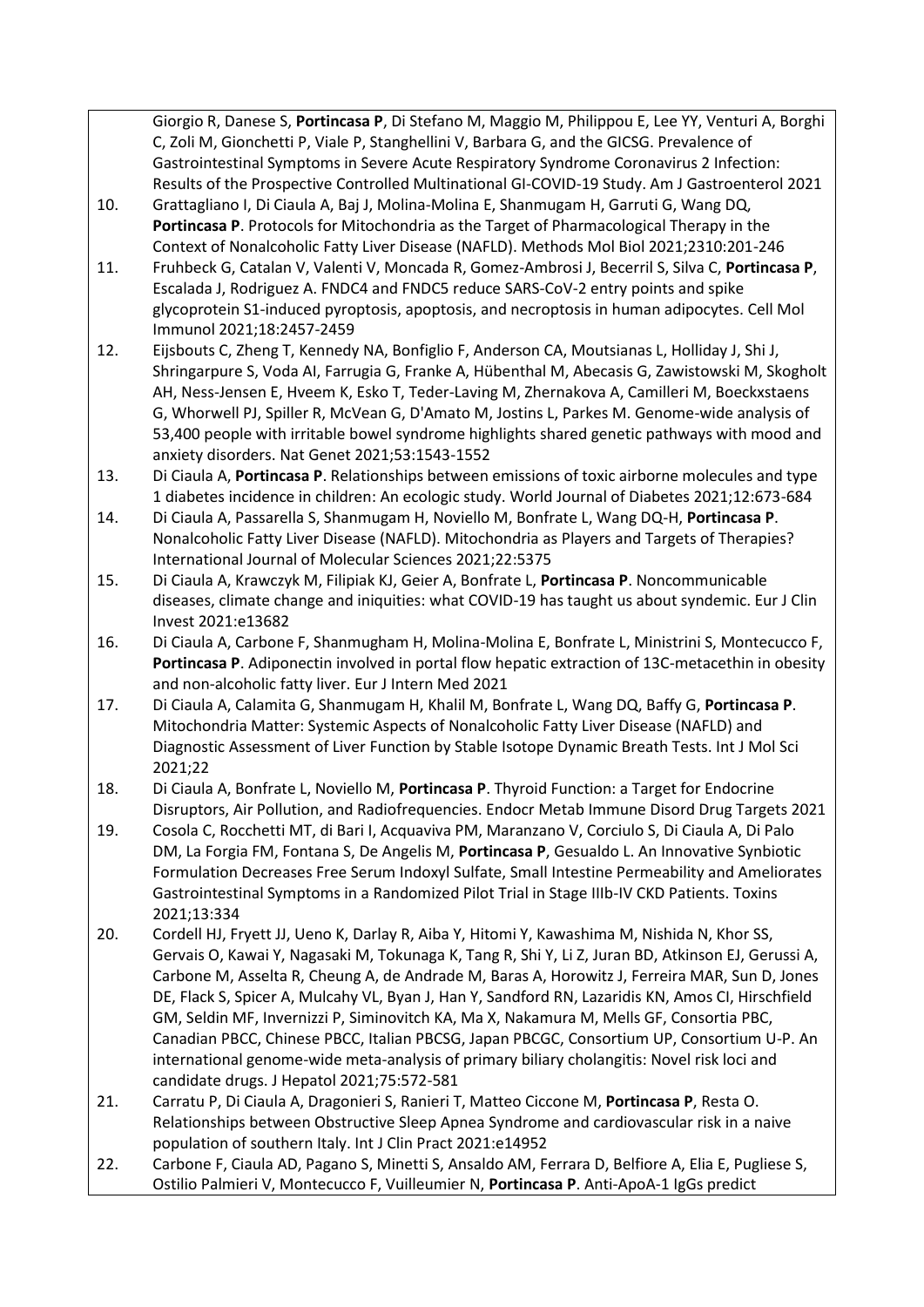resistance to waist circumference reduction after Mediterranean diet. Eur J Clin Invest 2021;51:e13410

- 23. Bonfrate L, Di Ciaula A, **Portincasa P**. Doing better with functional gastrointestinal disorders? Profiling gut microbiota and circulating antibodies to CdtB and vinculin. Eur J Clin Invest 2021:e13702
- 24. Bellini M, Berti G, Bonfrate L, Ciranni F, Di Ciaula A, Di Ruscio M, Dell'Era A, Lambiase C, Noto A, Pancetti A, **Portincasa P**, Rettura F. Use of GELSECTAN((R)) in Patients with Irritable Bowel Syndrome (IBS): an Italian Experience. Patient Prefer Adherence 2021;15:1763-1774
- 25. Baldini F, Khalil M, Serale N, Voci A, **Portincasa P**, Vergani L. Extent and features of liver steatosis in vitro pave the way to endothelial dysfunction without physical cell-to-cell contact. Nutr Metab Cardiovasc Dis 2021
- 26. Baldini F, Khalil M, Serale N, Voci A, **Portincasa P**, Vergani L. Extent and features of liver steatosis in vitro pave the way to endothelial dysfunction without physical cell-to-cell contact. Nutr Metab Cardiovasc Dis 2021
- 27. Baj J, Forma A, Flieger W, Morawska I, Michalski A, Buszewicz G, Sitarz E, **Portincasa P**, Garruti G, Flieger M, Teresiński G. Helicobacter pylori Infection and Extragastric Diseases—A Focus on the Central Nervous System. Cells 2021;10:2191
- 28. Asselta R, Paraboschi EM, Gerussi A, Cordell HJ, Mells GF, Sandford RN, Jones DE, Nakamura M, Ueno K, Hitomi Y, Kawashima M, Nishida N, Tokunaga K, Nagasaki M, Tanaka A, Tang R, Li Z, Shi Y, Liu X, Xiong M, Hirschfield G, Siminovitch KA, Canadian USPBCC, Italian PBCGSG, Consortium U-P, Japan PBCGC, Carbone M, Cardamone G, Duga S, Gershwin ME, Seldin MF, Invernizzi P. X Chromosome Contribution to the Genetic Architecture of Primary Biliary Cholangitis. Gastroenterology 2021
- 29. Altomare DF, Picciariello A, Di Ciaula A, Rinaldi M, De Fazio M, **Portincasa P**. Effects of temporary sacral nerve stimulation on gastrointestinal motility and function in patients with chronic refractory slow-transit constipation. Tech Coloproctol 2021;25:291-297
- 30. Zullo A, Fiorini G, Bassotti G, Bachetti F, Monica F, Macor D, Paoluzi OA, Scaccianoce G, **Portincasa P**, De Francesco V, Lorenzetti R, Saracino IM, Pavoni M, Vaira D. Upper Endoscopy in Patients with Extra-Oesophageal Reflux Symptoms: A Multicentre Study. GE Port J Gastroenterol 2020;27:312-317
- 31. Wang HH, **Portincasa P**, Liu M, Tso P, Wang DQ. An Update on the Lithogenic Mechanisms of Cholecystokinin a Receptor (CCKAR), an Important Gallstone Gene for Lith13. Genes (Basel) 2020;11
- 32. Wang HH, Lee DK, Liu M, **Portincasa P**, Wang DQH. Novel Insights into the Pathogenesis and Management of the Metabolic Syndrome. Pediatric Gastroenterology, Hepatology & Nutrition 2020;23
- 33. Wang HH, Bari O, Arnatt CK, Liu M, **Portincasa P**, Wang DQH. Activation of Estrogen Receptor G Protein–Coupled Receptor 30 Enhances Cholesterol Cholelithogenesis in Female Mice. Hepatology 2020
- 34. Vitellio P, Chira A, De Angelis M, Dumitrascu DL, **Portincasa P**. Probiotics in Psychosocial Stress and Anxiety. A Systematic Review. Journal of Gastrointestinal and Liver Diseases 2020;29:77-83
- 35. Van Gorp H, Huang L, Saavedra P, Vuylsteke M, Asaoka T, Prencipe G, Insalaco A, Ogunjimi B, Jeyaratnam J, Cataldo I, Jacques P, Vermaelen K, Dullaers M, Joos R, Sabato V, Stella A, Frenkel J, De Benedetti F, Dehoorne J, Haerynck F, Calamita G, **Portincasa P**, Lamkanfi M. Blood-based test for diagnosis and functional subtyping of familial Mediterranean fever. Ann Rheum Dis 2020;79:960-968
- 36. Vacca M, Celano G, Calabrese FM, **Portincasa P**, Gobbetti M, De Angelis M. The Controversial Role of Human Gut Lachnospiraceae. Microorganisms 2020;8
- 37. Stella A, Lamkanfi M, **Portincasa P**. Familial Mediterranean Fever and COVID-19: Friends or Foes? Frontiers in Immunology 2020;11:2443
- 38. Stachowska E, **Portincasa P**, Jamioł-Milc D, Maciejewska-Markiewicz D, Skonieczna-Żydecka K. The Relationship between Prebiotic Supplementation and Anthropometric and Biochemical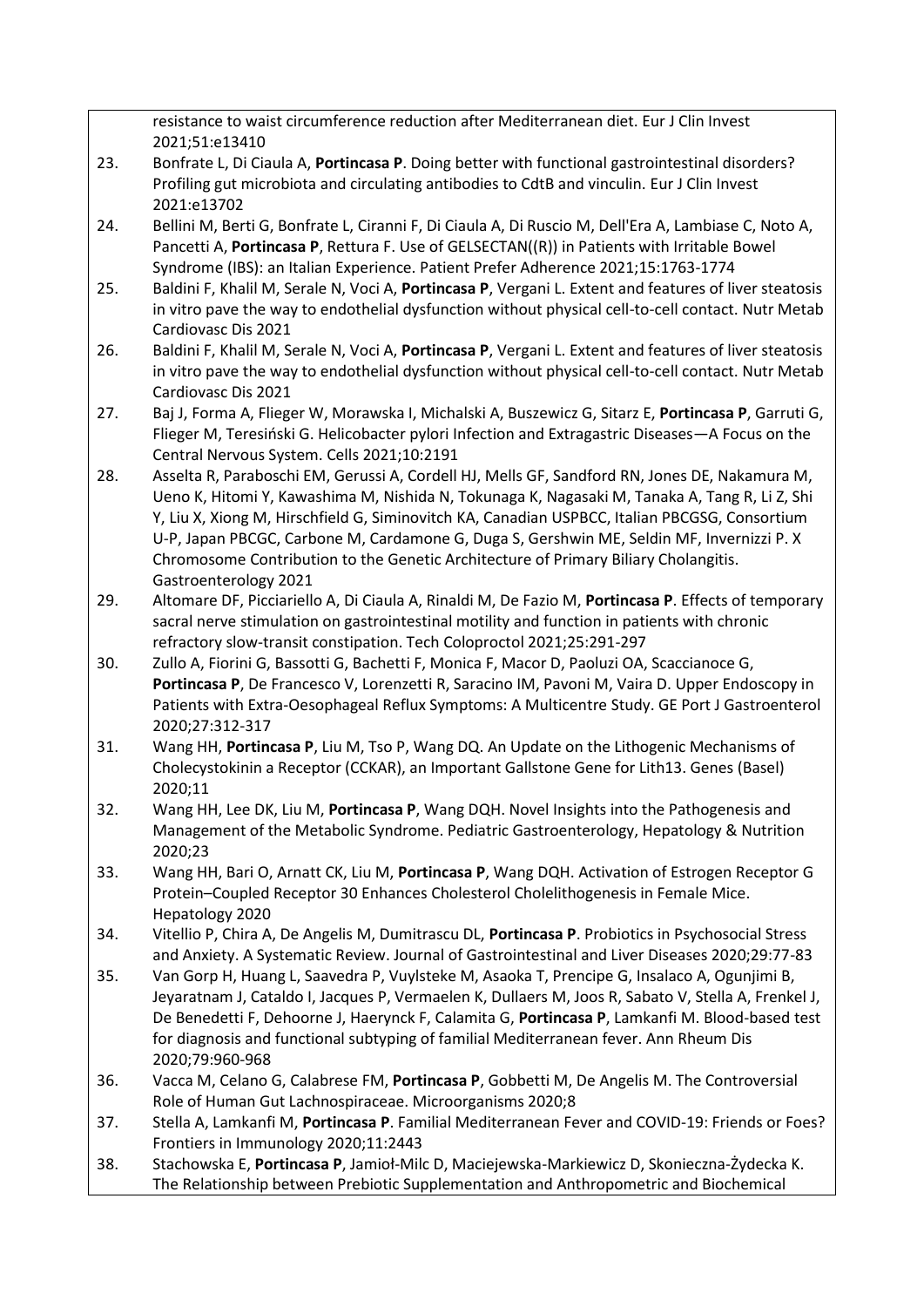|     | Parameters in Patients with NAFLD-A Systematic Review and Meta-Analysis of Randomized                                                                                                    |
|-----|------------------------------------------------------------------------------------------------------------------------------------------------------------------------------------------|
|     | Controlled Trials. Nutrients 2020;12                                                                                                                                                     |
| 39. | Smyk W, Janik MK, Portincasa P, Milkiewicz P, Lammert F, Krawczyk M. COVID-19: Focus on the                                                                                              |
|     | lungs but do not forget the gastrointestinal tract. Eur J Clin Invest 2020;50:e13276                                                                                                     |
| 40. | Shanmugam H, Molina Molina E, Di Palo DM, Faienza MF, Di Ciaula A, Garruti G, Wang DQH,                                                                                                  |
|     | Portincasa P. Physical Activity Modulating Lipid Metabolism in Gallbladder Diseases. Journal of                                                                                          |
|     | Gastrointestinal and Liver Diseases 2020;29:99-110                                                                                                                                       |
| 41. | Rodriguez A, Catalan V, Ramirez B, Unamuno X, Portincasa P, Gomez-Ambrosi J, Fruhbeck G,                                                                                                 |
|     | Becerril S. Impact of adipokines and myokines on fat browning. J Physiol Biochem 2020                                                                                                    |
| 42. | Pucułek M, Baj J, Portincasa P, Sitarz M, Grochowski C, Radzikowska E. The morphology and                                                                                                |
|     | application of stem cells in digestive system surgery. Folia Morphologica 2020                                                                                                           |
| 43. | Portincasa P, Krawczyk M, Smyk W, Lammert F, Di Ciaula A. COVID-19 and nonalcoholic fatty                                                                                                |
|     | liver disease: two intersecting pandemics. European Journal of Clinical Investigation                                                                                                    |
|     | 2020;n/a:e13338                                                                                                                                                                          |
| 44. | Portincasa P, Krawczyk M, Machill A, Lammert F, Ciaula AD. Hepatic consequences of COVID-19                                                                                              |
|     | infection. Lapping or biting? European Journal of Internal Medicine 2020                                                                                                                 |
| 45. | Portincasa P, Di Ciaula A, Garruti G, Vacca M, De Angelis M, Wang DQ. Bile Acids and GPBAR-1:                                                                                            |
|     | Dynamic Interaction Involving Genes, Environment and Gut Microbiome. Nutrients 2020;12                                                                                                   |
| 46. | Morandi A, Zambon A, Di Santo SG, Mazzone A, Cherubini A, Mossello E, Bo M, Marengoni A,                                                                                                 |
|     | Bellelli G, Italian Study Group on D. Understanding Factors Associated With Psychomotor                                                                                                  |
|     | Subtypes of Delirium in Older Inpatients With Dementia. J Am Med Dir Assoc 2020;21:486-492                                                                                               |
|     | e7                                                                                                                                                                                       |
| 47. | Loconsole D, Passerini F, Palmieri VO, Centrone F, Sallustio A, Pugliese S, Grimaldi LD, Portincasa                                                                                      |
|     | P, Chironna M. Recurrence of COVID-19 after recovery: a case report from Italy. Infection 2020:1-                                                                                        |
|     | 3                                                                                                                                                                                        |
| 48. | Iannuzzi L, Salzo AE, Angarano G, Palmieri VO, Portincasa P, Saracino A, Gelardi M, Dibattista M,                                                                                        |
|     | Quaranta N. Gaining back what is lost: recovering the sense of smell in mild to moderate patients                                                                                        |
|     | after COVID-19. Chem Senses 2020                                                                                                                                                         |
| 49. | Gena P, Portincasa P, Matera S, Sonntag Y, Rutzler M, Calamita G. Stopped-flow Light Scattering                                                                                          |
|     | Analysis of Red Blood Cell Glycerol Permeability. Bio Protoc 2020;10:e3723                                                                                                               |
| 50. | Fruhbeck G, Fernandez-Quintana B, Paniagua M, Hernandez-Pardos AW, Valenti V, Moncada R,                                                                                                 |
|     | Catalan V, Becerril S, Gomez-Ambrosi J, Portincasa P, Silva C, Salvador J, Rodriguez A. FNDC4, a<br>novel adipokine that reduces lipogenesis and promotes fat browning in human visceral |
|     | adipocytes. Metabolism 2020;108:154261                                                                                                                                                   |
| 51. | Faienza MF, Corbo F, Carocci A, Catalano A, Clodoveo ML, Grano M, Wang DQH, D'Amato G,                                                                                                   |
|     | Muraglia M, Franchini C, Brunetti G, Portincasa P. Novel insights in health-promoting properties                                                                                         |
|     | of sweet cherries. Journal of Functional Foods 2020;69                                                                                                                                   |
| 52. | Faienza MF, Chiarito M, Molina-Molina E, Shanmugam H, Lammert F, Krawczyk M, D'Amato G,                                                                                                  |
|     | Portincasa P. Childhood obesity, cardiovascular and liver health: a growing epidemic with age.                                                                                           |
|     | World J Pediatr 2020;16:438-445                                                                                                                                                          |
| 53. | Di Palo DM, Garruti G, Di Ciaula A, Molina-Molina E, Shanmugam H, De Angelis M, Portincasa P.                                                                                            |
|     | Increased Colonic Permeability and Lifestyles as Contributing Factors to Obesity and Liver                                                                                               |
|     | Steatosis. Nutrients 2020;12:E564                                                                                                                                                        |
| 54. | Di Ciaula A, Stella A, Bonfrate L, Wang DQH, Portincasa P. Gut Microbiota between Environment                                                                                            |
|     | and Genetic Background in Familial Mediterranean Fever (FMF). Genes (Basel) 2020;11                                                                                                      |

- 55. Di Ciaula A, **Portincasa P**. The environment as a determinant of successful aging or frailty. Mech Ageing Dev 2020;188:111244
- 56. Di Ciaula A, Palmieri VO, Migliore G, **Portincasa P**, Group IMC. COVID-19, internists and resilience: the north-south Italy outbreak. Eur J Clin Invest 2020:e13299
- 57. Di Ciaula A, Baj J, Garruti G, Celano G, De Angelis M, Wang HH, Di Palo DM, Bonfrate L, Wang DQ, **Portincasa P**. Liver Steatosis, Gut-Liver Axis, Microbiome and Environmental Factors. A Never-Ending Bidirectional Cross-Talk. J Clin Med 2020;9:2648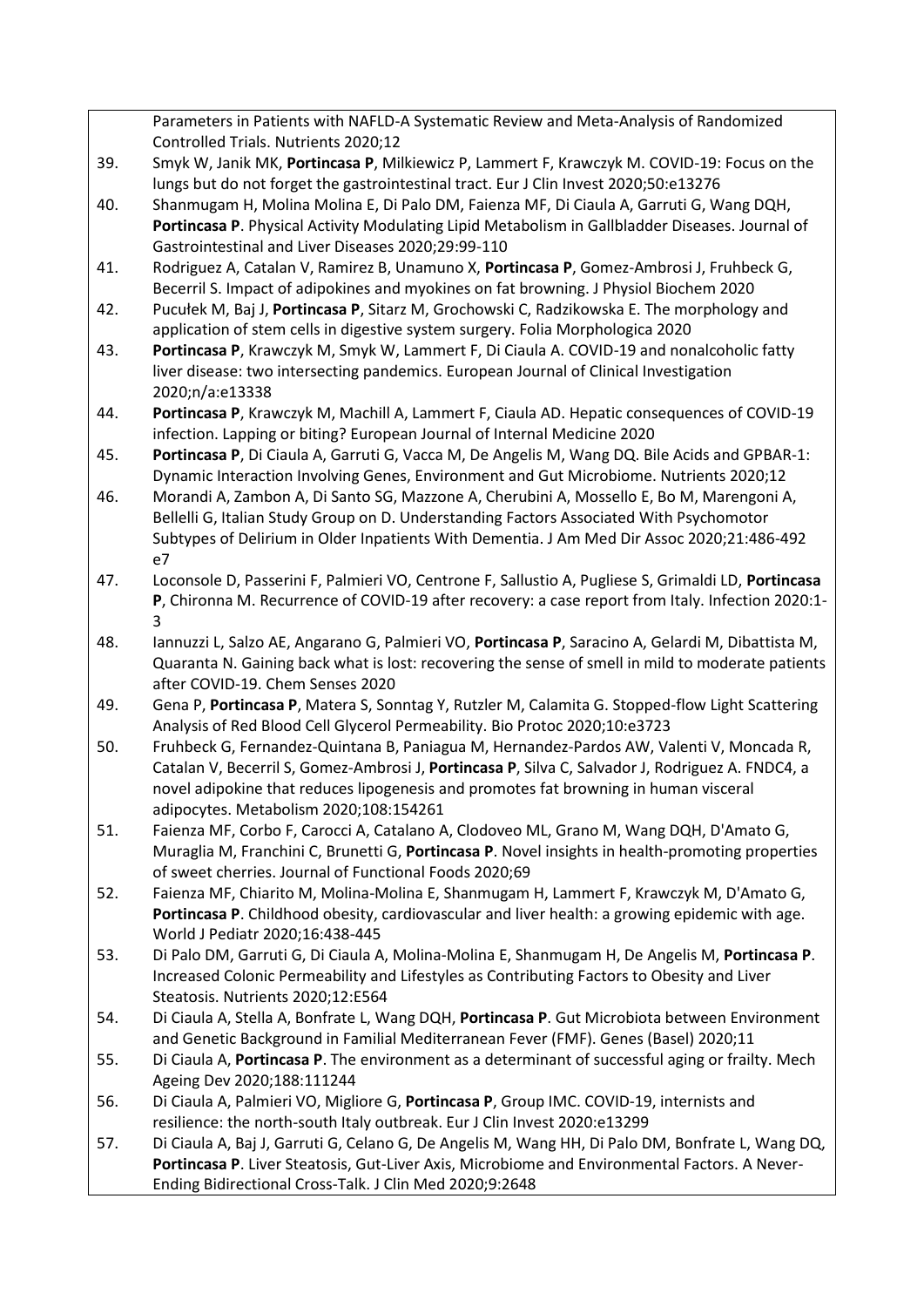- 58. Cerletti C, Colucci M, Storto M, Semeraro F, Ammollo CT, Incampo F, Costanzo S, De Bartolomeo G, **Portincasa P**, Barone M, Di Castelnuovo A, Semeraro N, Iacoviello L, de Gaetano G. Randomised trial of chronic supplementation with a nutraceutical mixture in subjects with nonalcoholic fatty liver disease. Br J Nutr 2020;123:190-197
- 59. Carratù P, Dragonieri S, **Portincasa P**. Right ventricular diastolic dysfunction might correlate with body mass index as well as with AHI in patients with obstructive sleep apnea syndrome. Echocardiography 2020;37:1701
- 60. Carratu P, Boffi R, Dragonieri S, Munarini E, Veronese C, **Portincasa P**. Covid-19 and ex-smokers: an underestimated prognostic factor? Monaldi Arch Chest Dis 2020;90
- 61. Carbone F, Di Ciaula A, Pagano S, Minetti S, Ansaldo AM, Ferrara D, Belfiore A, Elia E, Pugliese S, Palmieri VO, Montecucco F, Vuilleumier N, **Portincasa P**. Anti-ApoA-1 predicts resistance to waist circumference reduction after Mediterranean Diet. Eur J Clin Invest 2020:e13410
- 62. Caponio GR, Wang DQ, Di Ciaula A, De Angelis M, **Portincasa P**. Regulation of Cholesterol Metabolism by Bioactive Components of Soy Proteins: Novel Translational Evidence. Int J Mol Sci 2020;22
- 63. Caponio GR, Lorusso MP, Sorrenti GT, Marcotrigiano V, Difonzo G, De Angelis E, Guagnano R, Ciaula AD, Diella G, Logrieco AF, Montagna MT, Monaci L, De Angelis M, **Portincasa P**. Chemical Characterization, Gastrointestinal Motility and Sensory Evaluation of Dark Chocolate: A Nutraceutical Boosting Consumers' Health. Nutrients 2020;12
- 64. Bonfrate L, Di Palo DM, Celano G, Albert A, Vitellio P, De Angelis M, Gobbetti M, **Portincasa P**. Effects of Bifidobacterium longum BB536 and Lactobacillus rhamnosus HN001 in IBS patients. Eur J Clin Invest 2020;50:1-10
- 65. Baldini F, Fabbri R, Eberhagen C, Voci A, **Portincasa P**, Zischka H, Vergani L. Adipocyte hypertrophy parallels alterations of mitochondrial status in a cell model for adipose tissue dysfunction in obesity. Life Sci 2020:118812
- 66. Baj J, Korona-Glowniak I, Forma A, Maani A, Sitarz E, Rahnama-Hezavah M, Radzikowska E, **Portincasa P**. Mechanisms of the Epithelial-Mesenchymal Transition and Tumor Microenvironment in Helicobacter pylori-Induced Gastric Cancer. Cells 2020;9
- 67. Baj J, Karakuła-Juchnowicz H, Teresiński G, Buszewicz G, Ciesielka M, Sitarz E, Forma A, Karakuła K, Flieger W, **Portincasa P**, Maciejewski R. COVID-19: Specific and Non-Specific Clinical Manifestations and Symptoms: The Current State of Knowledge. Journal of Clinical Medicine 2020;9
- 68. Baj J, Forma A, Sitarz M, **Portincasa P**, Garruti G, Krasowska D, Maciejewski R. Helicobacter pylori Virulence Factors-Mechanisms of Bacterial Pathogenicity in the Gastric Microenvironment. Cells 2020;10
- 69. Baj J, Brzozowska K, Forma A, Maani A, Sitarz E, **Portincasa P**. Immunological Aspects of the Tumor Microenvironment and Epithelial-Mesenchymal Transition in Gastric Carcinogenesis. Int J Mol Sci 2020;21
- 70. Zullo A, Fiorini G, Scaccianoce G, **Portincasa P**, De Francesco V, Vassallo R, Urban F, Monica F, Mogavero G, Amato A, Vaira D. Sequential therapy for first-line Helicobacter pylori eradication: 10- or 14-day regimen? J Gastrointestin Liver Dis 2019;28:11-14
- 71. Vitellio P, Celano G, Bonfrate L, Gobbetti M, **Portincasa P**, De Angelis M. Effects of Bifidobacterium longum and Lactobacillus rhamnosus on Gut Microbiota in Patients with Lactose Intolerance and Persisting Functional Gastrointestinal Symptoms: A Randomised, Double-Blind, Cross-Over Study. Nutrients 2019;11:1-15
- 72. Veloso CD, Belew GD, Ferreira LL, Grilo LF, Jones JG, **Portincasa P**, Sardao VA, Oliveira PJ. A Mitochondrial Approach to Cardiovascular Risk and Disease. Curr Pharm Des 2019;25:3175-3194
- 73. Unamuno X, **Portincasa P**, Fruhbeck G. A paradigm shift in bariatric surgery outcome evaluation? Lancet Diabetes Endocrinol 2019
- 74. Stella A, **Portincasa P**. Comment on: Improvement of MEFV gene variants classification to aid treatment decision making in familial Mediterranean fever-reply. Rheumatology (Oxford) 2019:kez574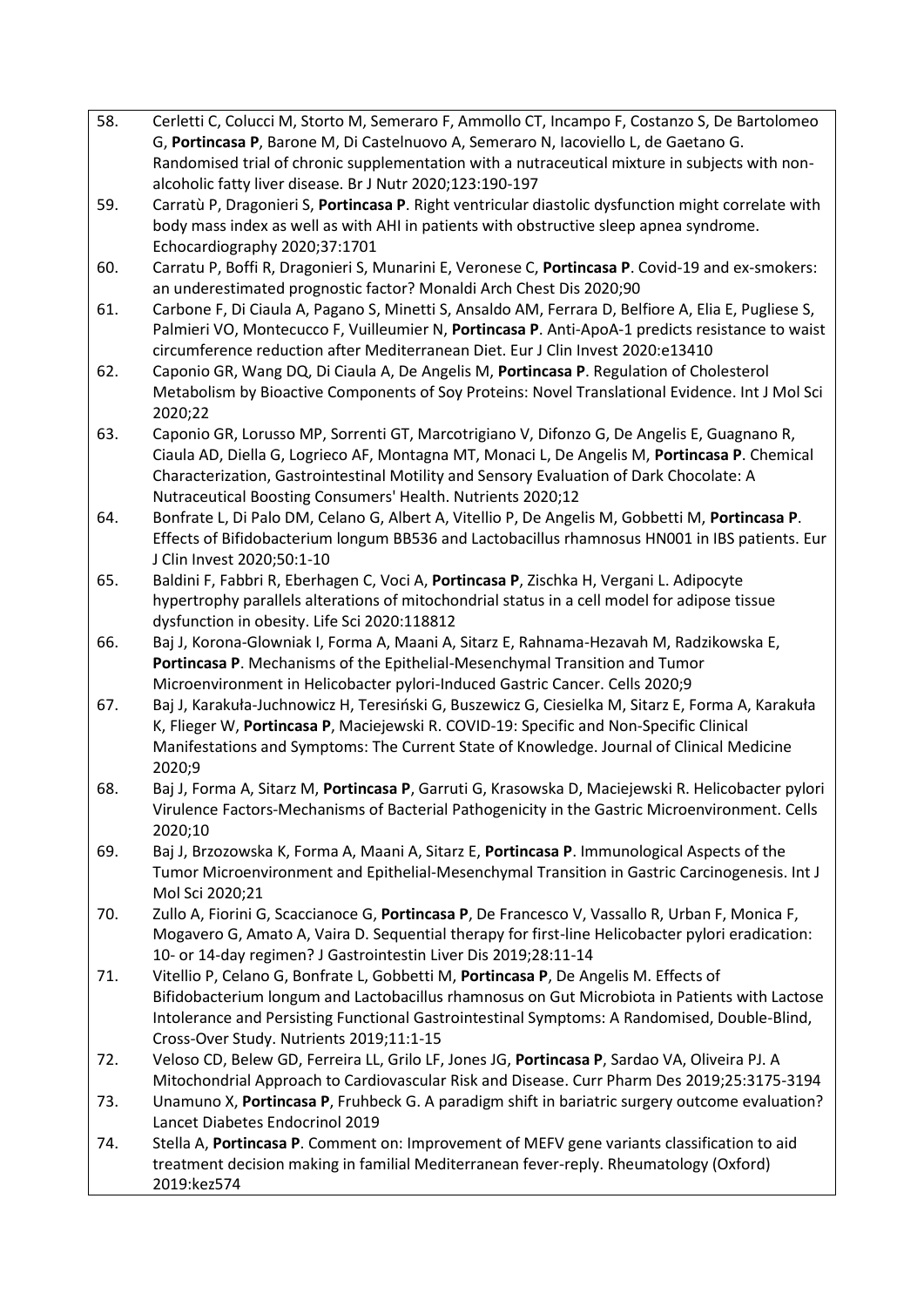- 75. Stella A, Cortellessa F, Scaccianoce G, Pivetta B, Settimo E, **Portincasa P**. Familial Mediterranean fever: breaking all the (genetic) rules. Rheumatology (Oxford) 2019;58:463-467
- 76. Rizzello CG, **Portincasa P**, Montemurro M, Di Palo DM, Lorusso MP, De Angelis M, Bonfrate L, Genot B, Gobbetti M. Sourdough Fermented Breads are More Digestible than Those Started with Baker's Yeast Alone: An In Vivo Challenge Dissecting Distinct Gastrointestinal Responses. Nutrients 2019;11:1-21
- 77. Ricci P, Stella A, Settimo E, Passerini F, Minerva F, Belfiore A, Palmieri VO, Pugliese S, Scaccianoce G, **Portincasa P**. The grandfather's fever. Clin Rheumatol 2019
- 78. **Portincasa P**, van Erpecum KJ, Di Ciaula A, Wang DQ. The physical presence of gallstone modulates ex vivo cholesterol crystallization pathways of human bile. Gastroenterol Rep (Oxf) 2019;7:32-41
- 79. **Portincasa P**, Rokkas T, Scaccianoce G, Shanmugam H, Lorusso M, Bonfrate L, Molina-Molina E. Faster Detection of Helicobacter pylori Infection by 13 C-Urea Breath Test. Comparing Short versus Standard Sampling Time. Journal of Gastrointestinal and Liver Diseases 2019;28:151-161
- 80. **Portincasa P**, Lammert F, De Angelis M, Stokes CS. Medicinal Diets: From Molecules to Nutrients to Foods: Basic and Clinical Implications. Curr Med Chem 2019;26:3372-3375
- 81. **Portincasa P**, Calamita G. Phytocompounds modulating Aquaporins: Clinical benefits are anticipated. Food Chem 2019;274:642-650
- 82. **Portincasa P**. The two congested failing giants: heart and liver. Internal and Emergency Medicine 2019
- 83. Montagna MT, Diella G, Triggiano F, Caponio GR, Giglio OD, Caggiano G, Ciaula AD, **Portincasa P**. Chocolate, "Food of the Gods": History, Science, and Human Health. International Journal of Environmental Research and Public Health 2019;16
- 84. Monno R, De Laurentiis V, Trerotoli P, Roselli AM, Ierardi E, **Portincasa P**. Helicobacter pylori infection: association with dietary habits and socioeconomic conditions. Clinics and Research in Hepatology and Gastroenterology 2019
- 85. Molina-Molina E, Krawczyk M, Stachowska E, Lammert F, **Portincasa P**. Non-alcoholic fatty liver disease in non-obese individuals: Prevalence, pathogenesis and treatment. Clinics and Research in Hepatology and Gastroenterology 2019
- 86. Grattagliano I, Montezinho LP, Oliveira PJ, Fruhbeck G, Gomez-Ambrosi J, Montecucco F, Carbone F, Wieckowski MR, Wang DQ, **Portincasa P**. Targeting mitochondria to oppose the progression of nonalcoholic fatty liver disease. Biochem Pharmacol 2019;160:34-45
- 87. Grasselli E, Baldini F, Vecchione G, Oliveira PJ, Sardao VA, Voci A, **Portincasa P**, Vergani L. Excess fructose and fatty acids trigger a model of nonalcoholic fatty liver disease progression in vitro: Protective effect of the flavonoid silybin. Int J Mol Med 2019;44:705-712
- 88. Elia E, Montecucco F, **Portincasa P**, Sahebkar A, Mollazadeh H, Carbone F. Update on pathological platelet activation in coronary thrombosis. J Cell Physiol 2019;234:2121-2133
- 89. Di Ciaula A, Wang DQ, **Portincasa P**. Cholesterol cholelithiasis: part of a systemic metabolic disease, prone to primary prevention. Expert Rev Gastroenterol Hepatol 2019;13:157-171
- 90. Di Ciaula A, Garruti G, Fruhbeck G, De Angelis M, de Bari O, Wang DQ, Lammert F, **Portincasa P**. The Role of Diet in the Pathogenesis of Cholesterol Gallstones. Curr Med Chem 2019;26:3620- 3638
- 91. Carbone F, Lattanzio MS, Minetti S, Ansaldo AM, Ferrara D, Molina-Molina E, Belfiore A, Elia E, Pugliese S, Palmieri VO, Montecucco F, **Portincasa P**. Circulating CRP Levels Are Associated with Epicardial and Visceral Fat Depots in Women with Metabolic Syndrome Criteria. Int J Mol Sci 2019;20
- 92. Belfiore A, Palmieri VO, Di Gennaro C, Settimo E, De Sario MG, Lattanzio S, Fanelli M, **Portincasa P**. Long-term management of chronic heart failure patients in internal medicine. Intern Emerg Med 2019
- 93. Becerril S, Rodriguez A, Catalan V, Ramirez B, Unamuno X, **Portincasa P**, Gomez-Ambrosi J, Fruhbeck G. Functional Relationship between Leptin and Nitric Oxide in Metabolism. Nutrients 2019;11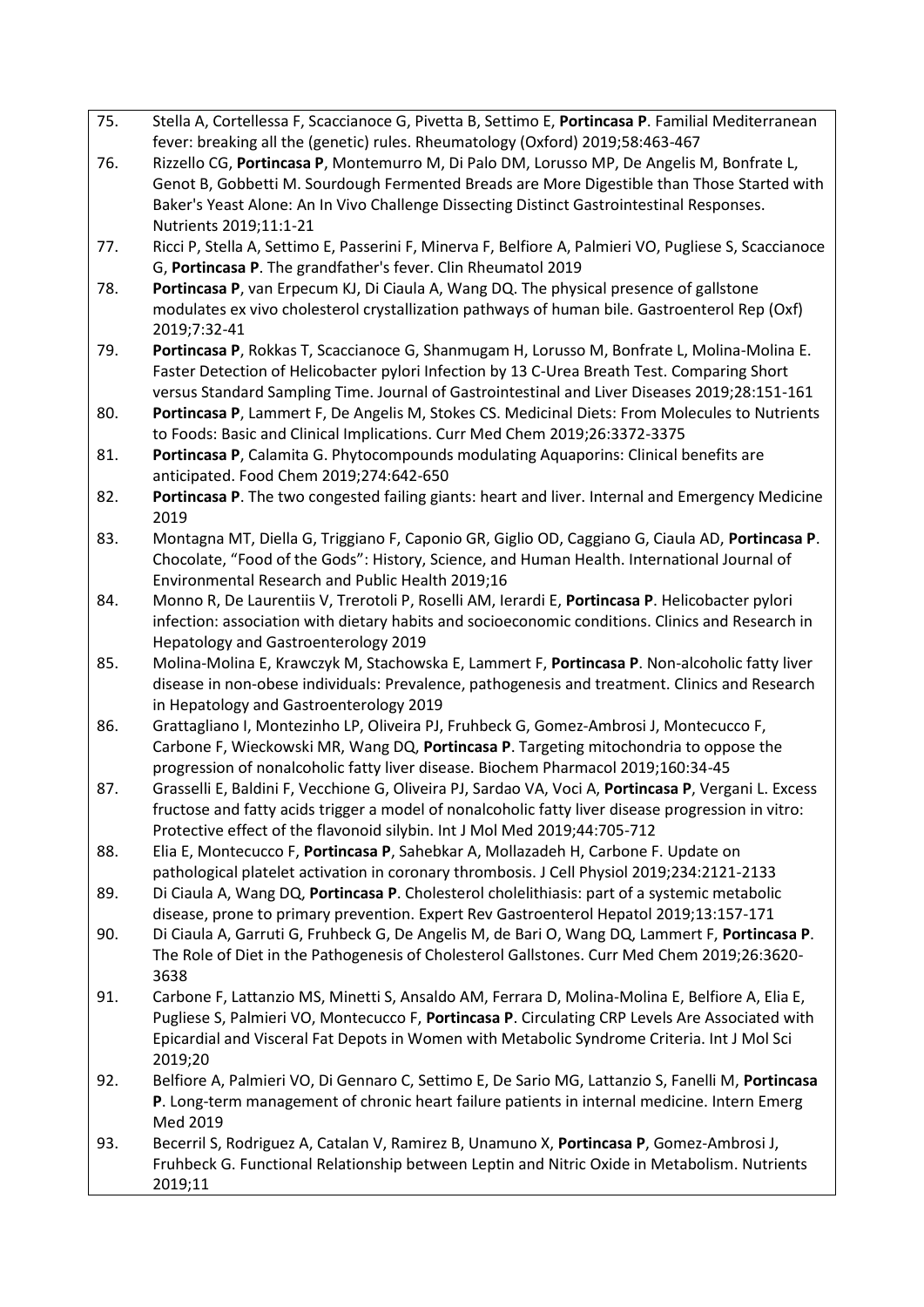| 94.  | Baldini F, Portincasa P, Grasselli E, Damonte G, Salis A, Bonomo M, Florio M, Serale N, Voci A,                                                                                                  |
|------|--------------------------------------------------------------------------------------------------------------------------------------------------------------------------------------------------|
|      | Gena P, Vergani L, Calamita G. Aquaporin-9 is involved in the lipid-lowering activity of the                                                                                                     |
|      | nutraceutical silybin on hepatocytes through modulation of autophagy and lipid droplets                                                                                                          |
|      | composition. Biochim Biophys Acta Mol Cell Biol Lipids 2019:158586                                                                                                                               |
| 95.  | Baldini F, Bartolozzi A, Ardito M, Voci A, Portincasa P, Vassalli M, Vergani L. Biomechanics of                                                                                                  |
|      | cultured hepatic cells during different steatogenic hits. J Mech Behav Biomed Mater                                                                                                              |
|      | 2019;97:296-305                                                                                                                                                                                  |
| 96.  | Arellano-Orden E, Bacopoulou F, Baicus C, Bonfrate L, Broadbent J, Buechler C, Carbone F,                                                                                                        |
|      | Charmandari E, Davis GR, Dullaart RPF, Efthymiou V, Goeser F, Goswami N, Jong GP, Lichtenauer                                                                                                    |
|      | M, Liou YS, Lutz P, Maeng M, Mert GO, Mert KU, Montecucco F, Ndrepepa G, Olesen KKW,                                                                                                             |
|      | Oliveira P, Perton FG, Portincasa P, Rodriguez-Panadero F, Schernthaner C, Schutte R. Research                                                                                                   |
|      | update for articles published in EJCI in 2017. Eur J Clin Invest 2019;49:e13163                                                                                                                  |
| 97.  | Accetturo M, D'Uggento AM, Portincasa P, Stella A. Improvement of MEFV gene variants                                                                                                             |
|      | classification to aid treatment decision making in familial Mediterranean fever. Rheumatology                                                                                                    |
|      | (Oxford) 2019                                                                                                                                                                                    |
| 98.  | Wang TY, Portincasa P, Liu M, Tso P, Wang DQ. Mouse models of gallstone disease. Curr Opin                                                                                                       |
|      | Gastroenterol 2018;34:59-70                                                                                                                                                                      |
| 99.  | Wang HH, Portincasa P, Liu M, Tso P, Wang DQH. Similarities and differences between biliary                                                                                                      |
|      | sludge and microlithiasis: Their clinical and pathophysiological significances. Liver Research                                                                                                   |
|      | 2018;2:186-199                                                                                                                                                                                   |
| 100. | Vergani L, Vecchione G, Baldini F, Grasselli E, Voci A, Portincasa P, Ferrari PF, Aliakbarian B,                                                                                                 |
|      | Casazza AA, Perego P. Polyphenolic extract attenuates fatty acid-induced steatosis and oxidative                                                                                                 |
|      | stress in hepatic and endothelial cells. Eur J Nutr 2018;57:1793-1805                                                                                                                            |
| 101. | Vecchie A, Dallegri F, Carbone F, Bonaventura A, Liberale L, Portincasa P, Fruhbeck G,                                                                                                           |
|      | Montecucco F. Obesity phenotypes and their paradoxical association with cardiovascular                                                                                                           |
|      | diseases. Eur J Intern Med 2018;48:6-17                                                                                                                                                          |
| 102. | Tesse A, Grossini E, Tamma G, Brenner C, Portincasa P, Marinelli RA, Calamita G. Aquaporins as                                                                                                   |
|      | Targets of Dietary Bioactive Phytocompounds. Front Mol Biosci 2018;5:30                                                                                                                          |
| 103. | Rokkas T, Portincasa P, Koutroubakis IE. Fecal calprotectin correlates well with endoscopic                                                                                                      |
|      | activity in ulcerative colitis patients. Reply. J Gastrointestin Liver Dis 2018;27:474-475                                                                                                       |
| 104. | Rokkas T, Portincasa P, Koutroubakis IE. Fecal calprotectin in assessing inflammatory bowel                                                                                                      |
|      | disease endoscopic activity: a diagnostic accuracy meta-analysis. J Gastrointestin Liver Dis                                                                                                     |
|      | 2018;27:299-306                                                                                                                                                                                  |
| 105. | Raparelli V, Pastori D, Pignataro SF, Vestri AR, Pignatelli P, Cangemi R, Proietti M, Davi G, Hiatt                                                                                              |
|      | WR, Lip GYH, Corazza GR, Perticone F, Violi F, Basili S, Collaborators AS. Major adverse                                                                                                         |
|      | cardiovascular events in non-valvular atrial fibrillation with chronic obstructive pulmonary                                                                                                     |
|      | disease: the ARAPACIS study. Intern Emerg Med 2018;13:651-660                                                                                                                                    |
| 106. | Portincasa P, Caponio F, Montagna MT. Reply. Journal of Gastrointestinal and Liver Diseases                                                                                                      |
|      | 2018;27                                                                                                                                                                                          |
| 107. | Molina-Molina E, Lunardi Baccetto R, Wang DQ, de Bari O, Krawczyk M, Portincasa P. Exercising                                                                                                    |
|      | the hepatobiliary-gut axis. The impact of physical activity performance. Eur J Clin Invest                                                                                                       |
|      | 2018;48:e12958                                                                                                                                                                                   |
| 108. | Minetto MA, Motta G, Gorji NE, Lucini D, Biolo G, Pigozzi F, Portincasa P, Maffiuletti NA.                                                                                                       |
|      | Reproducibility and validity of the Italian version of the International Physical Activity                                                                                                       |
|      | Questionnaire in obese and diabetic patients. J Endocrinol Invest 2018;41:343-349                                                                                                                |
| 109. | Henström M, Diekmann L, Bonfiglio F, Hadizadeh F, Kuech E-M, von Köckritz-Blickwede M,<br>Thingholm LB, Zheng T, Assadi G, Dierks C, Heine M, Philipp U, Distl O, Money ME, Belheouane           |
|      |                                                                                                                                                                                                  |
|      | M, Heinsen F-A, Rafter J, Nardone G, Cuomo R, Usai-Satta P, Galeazzi F, Neri M, Walter S, Simrén<br>M, Karling P, Ohlsson B, Schmidt PT, Lindberg G, Dlugosz A, Agreus L, Andreasson A, Mayer E, |
|      | Baines JF, Engstrand L, Portincasa P, Bellini M, Stanghellini V, Barbara G, Chang L, Camilleri M,                                                                                                |
|      | Franke A, Naim HY, D'Amato M. Functional variants in the sucrase-isomaltase gene associate                                                                                                       |
|      | with increased risk of irritable bowel syndrome. Gut 2018;267:263-270                                                                                                                            |
|      |                                                                                                                                                                                                  |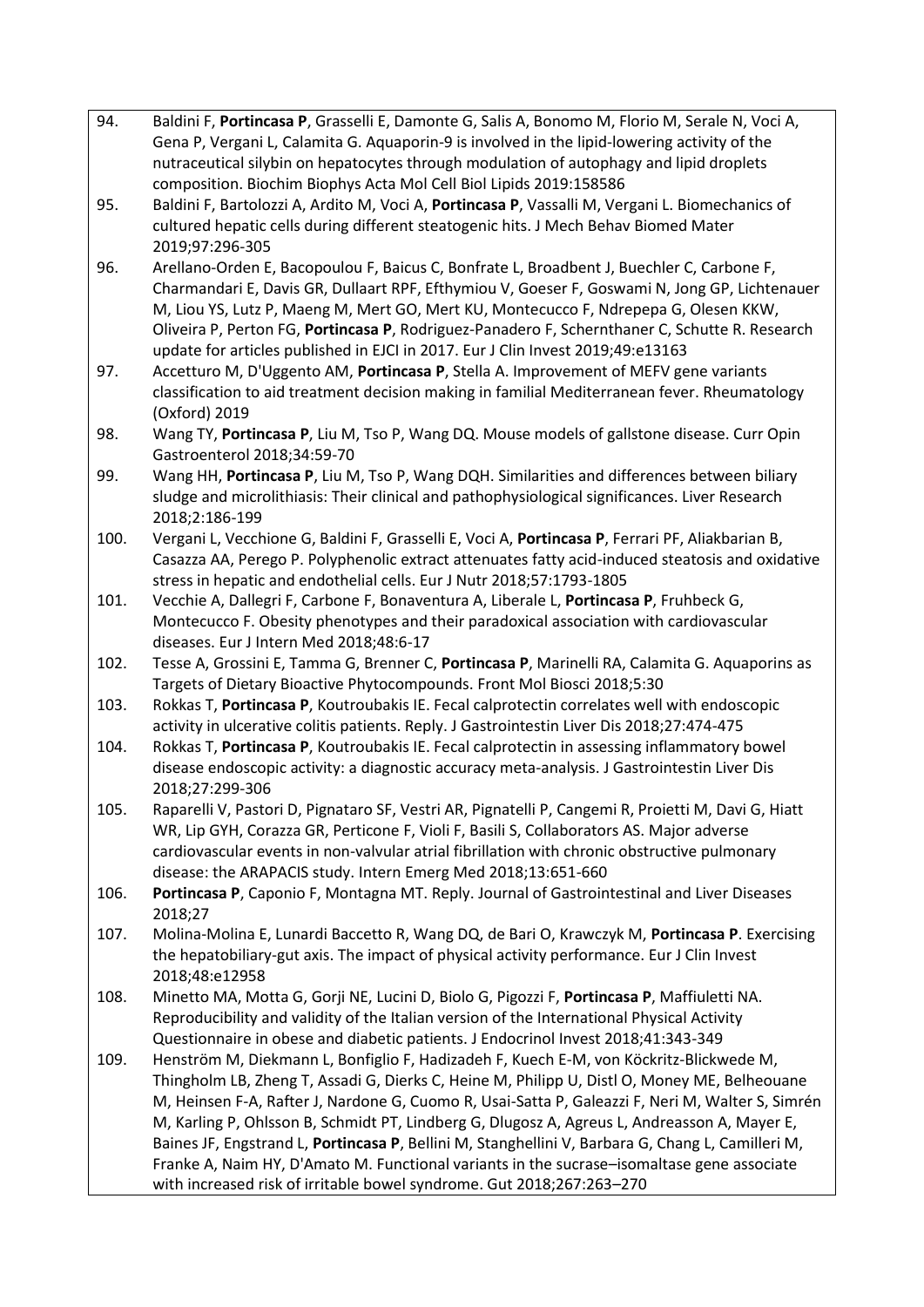- 110. Grattagliano I, Ubaldi E, **Portincasa P**. Drug-induced enterocolitis: Prevention and management in primary care. J Dig Dis 2018;19:127-135
- 111. Giorgi C, Marchi S, Simoes ICM, Ren Z, Morciano G, Perrone M, Patalas-Krawczyk P, Borchard S, Jedrak P, Pierzynowska K, Szymanski J, Wang DQ, **Portincasa P**, Wegrzyn G, Zischka H, Dobrzyn P, Bonora M, Duszynski J, Rimessi A, Karkucinska-Wieckowska A, Dobrzyn A, Szabadkai G, Zavan B, Oliveira PJ, Sardao VA, Pinton P, Wieckowski MR. Mitochondria and Reactive Oxygen Species in Aging and Age-Related Diseases. Int Rev Cell Mol Biol 2018;340:209-344
- 112. Garruti G, Wang DQ, Di Ciaula A, **Portincasa P**. Cholecystectomy: a way forward and back to metabolic syndrome? Lab Invest 2018;98:4-6
- 113. Garcia-Etxebarria K, Zheng T, Bonfiglio F, Bujanda L, Dlugosz A, Lindberg G, Schmidt PT, Karling P, Ohlsson B, Simren M, Walter S, Nardone G, Cuomo R, Usai-Satta P, Galeazzi F, Neri M, **Portincasa P**, Bellini M, Barbara G, Jonkers D, Eswaran S, Chey WD, Kashyap P, Chang L, Mayer EA, Wouters MM, Boeckxstaens G, Camilleri M, Franke A, D'Amato M. Increased Prevalence of Rare Sucraseisomaltase Pathogenic Variants in Irritable Bowel Syndrome Patients. Clin Gastroenterol Hepatol 2018;16:1673-1676
- 114. Diella G, Di Ciaula A, Lorusso MP, Summo C, Caggiano G, Caponio F, Montagna MT, **Portincasa P**. Sensitive response to ingestion of lipids in dyspepsia. J Gastrointestin Liver Dis 2018;27:31-39
- 115. Diella G, Di Ciaula A, Lorusso MP, Summo C, Caggiano G, Caponio F, Montagna MT, **Portincasa P**. Distinct Effects of two Almond Cultivars on Agreeability and Gastrointestinal Motility in Healthy Subjects: more than mere Nutraceuticals. J Gastrointestin Liver Dis 2018;27:31-39
- 116. Di Ciaula A, Wang DQ, **Portincasa P**. An update on the pathogenesis of cholesterol gallstone disease. Curr Opin Gastroenterol 2018;34:71-80
- 117. Di Ciaula A, Molina-Molina E, Bonfrate L, Wang DQ, Dumitrascu DL, **Portincasa P**. Gastrointestinal defects in gallstone and cholecystectomized patients. Eur J Clin Invest 2018;49:e13066
- 118. Di Ciaula A, Garruti G, Wang DQ, **Portincasa P**. Cholecystectomy and risk of metabolic syndrome. Eur J Intern Med 2018;53:3-11
- 119. Carabotti M, Cuomo R, Barbara G, Pace F, Andreozzi P, Cremon C, Annibale B. Demographic and clinical features distinguish subgroups of diverticular disease patients: Results from an Italian nationwide registry. United European Gastroenterol J 2018;6:926-934
- 120. Bonfiglio F, Zheng T, Garcia-Etxebarria K, Hadizadeh F, Bujanda L, Bresso F, Agreus L, Andreasson A, Dlugosz A, Lindberg G, Schmidt PT, Karling P, Ohlsson B, Simren M, Walter S, Nardone G, Cuomo R, Usai-Satta P, Galeazzi F, Neri M, **Portincasa P**, Bellini M, Barbara G, Latiano A, Hubenthal M, Thijs V, Netea MG, Jonkers D, Chang L, Mayer EA, Wouters MM, Boeckxstaens G, Camilleri M, Franke A, Zhernakova A, D'Amato M. Female-specific Association Between Variants on Chromosome 9 and Self-reported Diagnosis of Irritable Bowel Syndrome. Gastroenterology 2018
- 121. Zullo A, De Francesco V, Bellesia A, Vassallo R, D'Angelo A, Scaccianoce G, Sacco R, Bresci G, Eramo A, Tanzilli A, Ridola L, Alvaro D, Londoni C, Brambilla G, Manta R, Di Ciaula A, **Portincasa P**. Bismuth-based quadruple therapy following H. pylori eradication failures: a multicenter study in clinical practice. J Gastrointestin Liver Dis 2017;26:225-229
- 122. Wang HH, **Portincasa P**, Wang DQ. Update on the Molecular Mechanisms Underlying the Effect of Cholecystokinin and Cholecystokinin-1 Receptor on the Formation of Cholesterol Gallstones. Curr Med Chem 2017
- 123. Wang HH, Liu M, Li X, **Portincasa P**, Wang DQ. Impaired intestinal cholecystokinin secretion, a fascinating but overlooked link between coeliac disease and cholesterol gallstone disease. Eur J Clin Invest 2017;47:328-333
- 124. Wang HH, Garruti G, Liu M, **Portincasa P**, Wang DQ. Cholesterol and Lipoprotein Metabolism and Atherosclerosis: Recent Advances In reverse Cholesterol Transport. Ann Hepatol 2017;16:21-36
- 125. Wang DQ, **Portincasa P**, Tso P. Transintestinal cholesterol excretion: A secondary, nonbiliary pathway contributing to reverse cholesterol transport. Hepatology 2017;66:1337-1340
- 126. Vecchione G, Grasselli E, Cioffi F, Baldini F, Oliveira PJ, Sardao VA, Cortese K, Lanni A, Voci A, **Portincasa P**, Vergani L. The Nutraceutic Silybin Counteracts Excess Lipid Accumulation and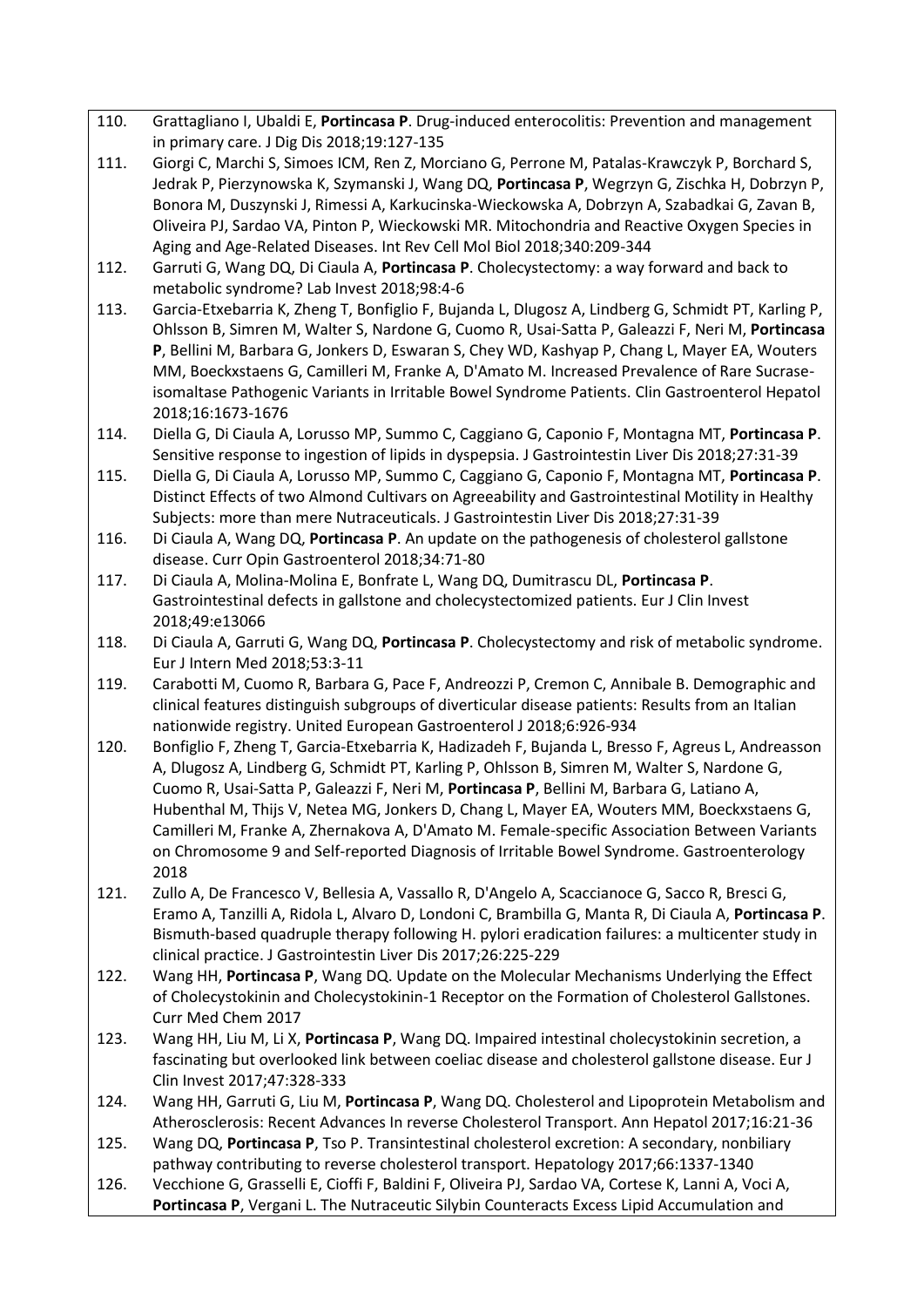|      | Ongoing Oxidative Stress in an In Vitro Model of Non-Alcoholic Fatty Liver Disease Progression.        |
|------|--------------------------------------------------------------------------------------------------------|
|      | Front Nutr 2017;4:42                                                                                   |
| 127. | Portincasa P, Wang DQ. Effect of Inhibition of Intestinal Cholesterol Absorption on the                |
|      | Prevention of Cholesterol Gallstone Formation. Med Chem 2017;13:421-429                                |
| 128. | Portincasa P, Lembo A, De Bari O, Di Palo DM, Maggio A, Cataldo I, Calamita G. The role of             |
|      | dietary approach in irritable bowel syndrome. Curr Med Chem 2017                                       |
| 129. | Portincasa P, Bonfrate L, de Bari O, Lembo A, Ballou S. Irritable bowel syndrome and diet.             |
|      | Gastroenterol Rep (Oxf) 2017;5:11-19                                                                   |
| 130. | Krawczyk M, Portincasa P, Lammert F. Predictive Serum Markers of Gallstone Disease: Gazing             |
|      | Into a Crystal Ball. J Pediatr Gastroenterol Nutr 2017;64:337-338                                      |
| 131. | Grattagliano I, Marasciulo L, Paci C, Montanaro N, Portincasa P, Mastronuzzi T. The assessment         |
|      | of the nutritional status predicts the long term risk of major events in older individuals. European   |
|      | Geriatric Medicine 2017;8:273-274                                                                      |
| 132. | Grasselli E, Canesi L, Portincasa P, Voci A, Vergani L, Demori I. Models of non-Alcoholic Fatty        |
|      | Liver Disease and Potential Translational Value: the Effects of 3,5-L-diiodothyronine. Ann Hepatol     |
|      | 2017;16:707-719                                                                                        |
| 133. | Garruti G, Di Ciaula A, Wang HH, Wang DQ, Portincasa P. Cross-Talk Between Bile Acids and              |
|      | Gastro-Intestinal and Thermogenic Hormones: Clues from Bariatric Surgery. Ann Hepatol                  |
|      | 2017;16:62-76                                                                                          |
| 134. | Fruhbeck G, Catalan V, Rodriguez A, Ramirez B, Becerril S, Salvador J, Portincasa P, Colina I,         |
|      | Gomez-Ambrosi J. Involvement of the leptin-adiponectin axis in inflammation and oxidative              |
|      | stress in the metabolic syndrome. Sci Rep 2017;7:6619                                                  |
| 135. | Fruhbeck G, Catalan V, Rodriguez A, Ramirez B, Becerril S, Portincasa P, Gomez-Ambrosi J.              |
|      |                                                                                                        |
|      | Normalization of adiponectin concentrations by leptin replacement in ob/ob mice is                     |
|      | accompanied by reductions in systemic oxidative stress and inflammation. Sci Rep 2017;7:2752           |
| 136. | Di Girolamo FG, Situlin R, Fiotti N, Tence M, De Colle P, Mearelli F, Minetto MA, Ghigo E, Pagani      |
|      | M, Lucini D, Pigozzi F, Portincasa P, Toigo G, Biolo G. Higher protein intake is associated with       |
|      | improved muscle strength in elite senior athletes. Nutrition 2017;42:82-86                             |
| 137. | Di Ciaula A, Wang DQ, Molina-Molina E, Baccetto RL, Calamita G, Palmieri VO, Portincasa P. Bile        |
|      | Acids and Cancer: Direct and Environmental-Dependent Effects. Ann Hepatol 2017;16:87-105               |
| 138. | Di Ciaula A, Scaccianoce G, Venerito M, Zullo A, Bonfrate L, Rokkas T, Portincasa P. Eradication       |
|      | rates in Italian subjects heterogeneously managed for Helicobacter pylori infection. Time to           |
|      | abandon empiric treatments in Southern Europe. J Gastrointestin Liver Dis 2017;26:129-137              |
| 139. | Di Ciaula A, Portincasa P. Diet and contaminants: driving the rise to obesity epidemics? Curr Med      |
|      | Chem 2017;24                                                                                           |
| 140. | Di Ciaula A, Garruti G, Baccetto RL, Molina-Molina E, Bonfrate L, Wang DQ, Portincasa P. Bile          |
|      | Acid Physiology. Ann Hepatol 2017;16:4-14                                                              |
| 141. | De Angelis M, Garruti G, Minervini F, Bonfrate L, Portincasa P, Gobbetti M. The food-gut human         |
|      | axis: the effects of diet on gut microbiota and metabolome. Curr Med Chem 2017;24:3567-3583            |
| 142. | Cataldo I, Maggio A, Gena P, de Bari O, Tamma G, Portincasa P, Calamita G. Modulation of               |
|      | Aquaporins by dietary patterns and plant bioactive compounds. Curr Med Chem 2017;24                    |
| 143. | Bonfrate L, Scaccianoce G, Palasciano G, Ben-Chetrit E, Portincasa P. A novel cluster of patients      |
|      | with Familial Mediterranean Fever (FMF) in southern Italy (J COVER). Eur J Clin Invest                 |
|      | 2017;47:622-629                                                                                        |
| 144. | Bellini M, Usai-Satta P, Bove A, Bocchini R, Galeazzi F, Battaglia E, Alduini P, Buscarini E, Bassotti |
|      | G, Portincasa P, Bonfrate L, ChroCoDiTe Study Group A. Chronic constipation diagnosis and              |
|      | treatment evaluation: the "CHRO.CO.DI.T.E." study. BMC Gastroenterol 2017;17:11                        |
| 145. | Wang HH, Portincasa P, Wang DQ. The cholecystokinin-1 receptor antagonist devazepide                   |
|      | increases cholesterol cholelithogenesis in mice. Eur J Clin Invest 2016;46:158-69                      |
| 146. | Wang HH, Liu M, Portincasa P, Tso P, Wang DQH. Lack of endogenous cholecystokinin promotes             |
|      | cholelithogenesis in mice. Neurogastroenterology & Motility 2016;28:364-375                            |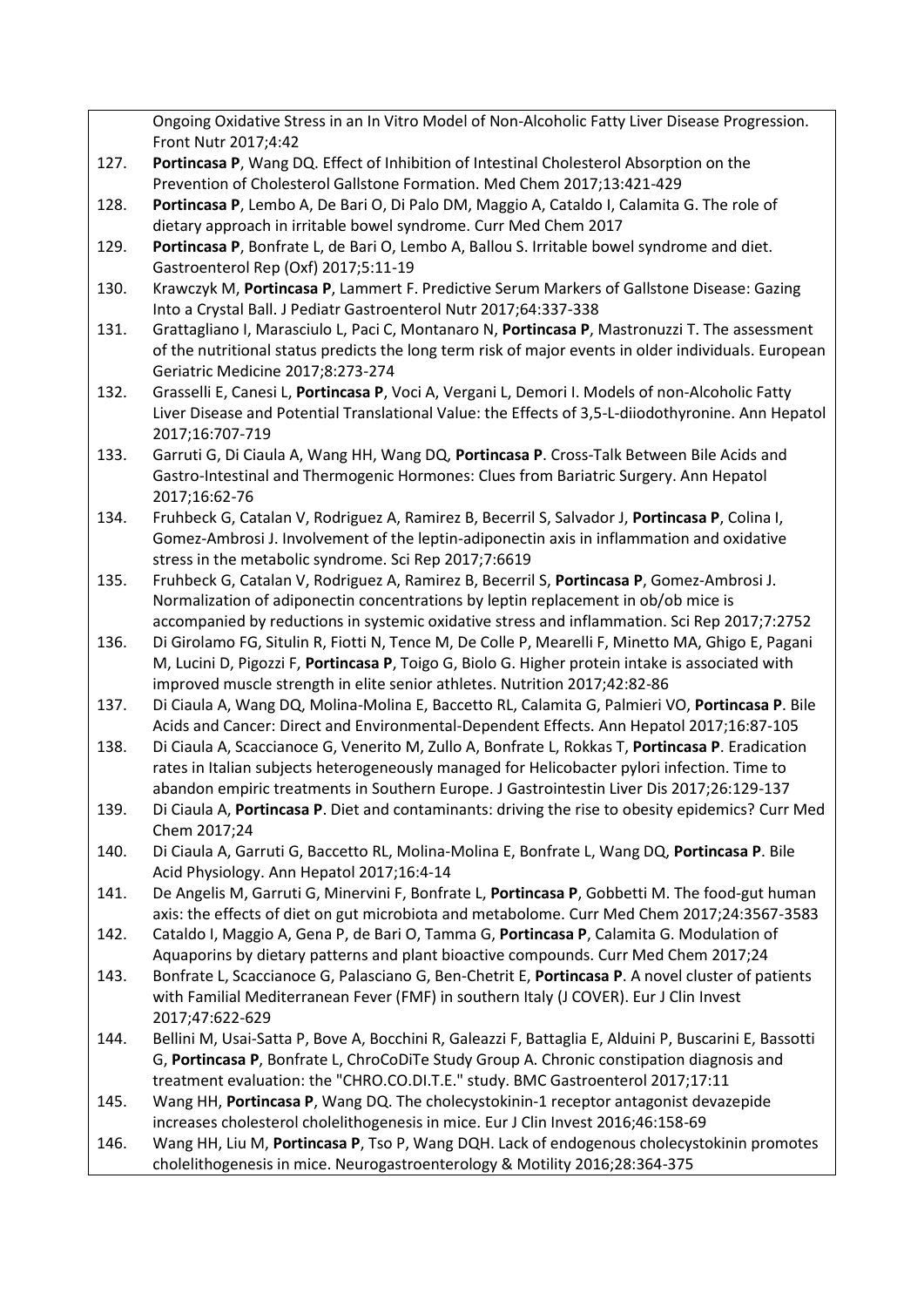- 147. Vecchione G, Grasselli E, Voci A, Baldini F, Grattagliano I, Wang DQ, **Portincasa P**, Vergani L. Silybin counteracts lipid excess and oxidative stress in cultured steatotic hepatic cells. World J Gastroenterol 2016;22:6016-26
- 148. Tursi A, Brandimarte G, Di Mario F, Annunziata ML, Bafutto M, Bianco MA, Colucci R, Conigliaro R, Danese S, De Bastiani R, Elisei W, Escalante R, Faggiani R, Ferrini L, Forti G, Latella G, Graziani MG, Oliveira EC, Papa A, Penna A, **Portincasa P**, Soreide K, Spadaccini A, Usai P, Bonovas S, Scarpignato C, Picchio M, Cesare DCGLD, Lecca PG, Zampaletta C, Cassieri C, Damiani A, Desserud KF, Fiorella S, Landi R, Goni E, Lai MA, Pigo F, Rotondano G, Schiaccianoce G. Predictive value of the Diverticular Inflammation and Complication Assessment (DICA) endoscopic classification on the outcome of diverticular disease of the colon: An international study. United European Gastroenterol J 2016;4:604-13
- 149. Rokkas T, **Portincasa P**. Colon neoplasia in patients with type 2 diabetes on metformin: A metaanalysis. Eur J Intern Med 2016;33:60-6
- 150. Procino G, **Portincasa P**, Mastrofrancesco L, Castorani L, Bonfrate L, Addabbo F, Carmosino M, Di Ciaula A, Svelto M. Simvastatin increases AQP2 urinary excretion in hypercholesterolemic patients: A pleiotropic effect of interest for patients with impaired AQP2 trafficking. Clin Pharmacol Ther 2016;99:528-37
- 151. **Portincasa P**, Grattagliano I. Hepatology Highlights. Ann Hepatol 2016;15:300-302
- 152. **Portincasa P**, Di Ciaula A, de Bari O, Garruti G, Palmieri VO, Wang DH. Management of gallstones and its related complications. Expert Rev Gastroenterol Hepatol 2016;10:93-112
- 153. **Portincasa P**, Bonfrate L, Scribano ML, Kohn A, Caporaso N, Festi D, Campanale MC, Di Rienzo T, Guarino M, Taddia M, Fogli MV, Grimaldi M, Gasbarrini A. Curcumin and Fennel Essential Oil Improve Symptoms and Quality of Life in Patients with Irritable Bowel Syndrome. J Gastrointestin Liver Dis 2016;25:151-7
- 154. **Portincasa P**. Colchicine, Biologic Agents and More for the Treatment of Familial Mediterranean Fever. The Old, the New, and the Rare. Curr Med Chem 2016;23:60-86
- 155. Neri L, Iovino P, Altomare DF, Annese V, Badiali D, Basilisco G, Bassotti G, Battaglia E, Bazzocchi G, Bellini M, Bendia E, Benini L, Biscaglia G, Biviano I, Bocchini R, Bonventre S, Bossa F, Brandimarte G, Cannizzaro R, Cicala M, Cipolletta L, Clara V, Cogliandro R, Comandini G, Corazziari E, Crotta S, Cuomo R, D'Alba L, De Giorgi F, Del Piano M, Di Fonzo M, Di Mario F, Di Stefano M, D'Onofrio V, Efthymakis K, Fiore P, Fortuna M, Fries W, Gaetani E, Galeazzi F, Gasbarrini A, Geccherle A, Giangregorio F, Girardi L, Grassini M, Groppo M, Guarnieri G, Lo Cascio M, Lolli R, Luzza F, Macarri G, Marino M, Miraglia S, Monastra S, Neri MC, Neri M, Noris RA, Orselli S, Passaretti S, Paviotti A, Pazzi P, Pilotto A, **Portincasa P**, Ranaldo N, Ravelli P, Rogai F, Sablich R, Savarino V, Spinzi G, Stanghellini V, Tammaro L, Torresan F, Usai Satta P, Valle CC. Bloating is associated with worse quality of life, treatment satisfaction, and treatment responsiveness among patients with constipation-predominant irritable bowel syndrome and functional constipation. Neurogastroenterology & Motility 2016;28:581-591
- 156. Lammert F, Gurusamy K, Ko CW, Miquel JF, Mendez-Sanchez N, **Portincasa P**, van Erpecum KJ, van Laarhoven CJ, Wang DQ. Gallstones. Nat Rev Dis Primers 2016;2:16024
- 157. Lammert F, Acalovschi M, Ercolani G, van Erpecum KJ, Gurusamy KS, van Laarhoven CJ, **Portincasa P**. EASL Clinical Practice Guidelines on the prevention, diagnosis and treatment of gallstones. Clinical Practice Guideline Panel: Frank Lammert (Chairman), Monica Acalovschi, Giorgio Ercolani, Karel J. van Erpecum, Kurinchi S. Gurusamy, Cees J. van Laarhoven, Piero Portincasa. Journal of Hepatology 2016;65:146-181
- 158. Giannelli G, Mikulits W, Dooley S, Fabregat I, Moustakas A, ten Dijke P, **Portincasa P**, Winter P, Janssen R, Leporatti S, Herrera B, Sanchez A. The rationale for targeting TGF-beta in chronic liver diseases. Eur J Clin Invest 2016;46:349-61
- 159. Faienza MF, Wang DQ, Fruhbeck G, Garruti G, **Portincasa P**. The dangerous link between childhood and adulthood predictors of obesity and metabolic syndrome. Intern Emerg Med 2016;11:175-82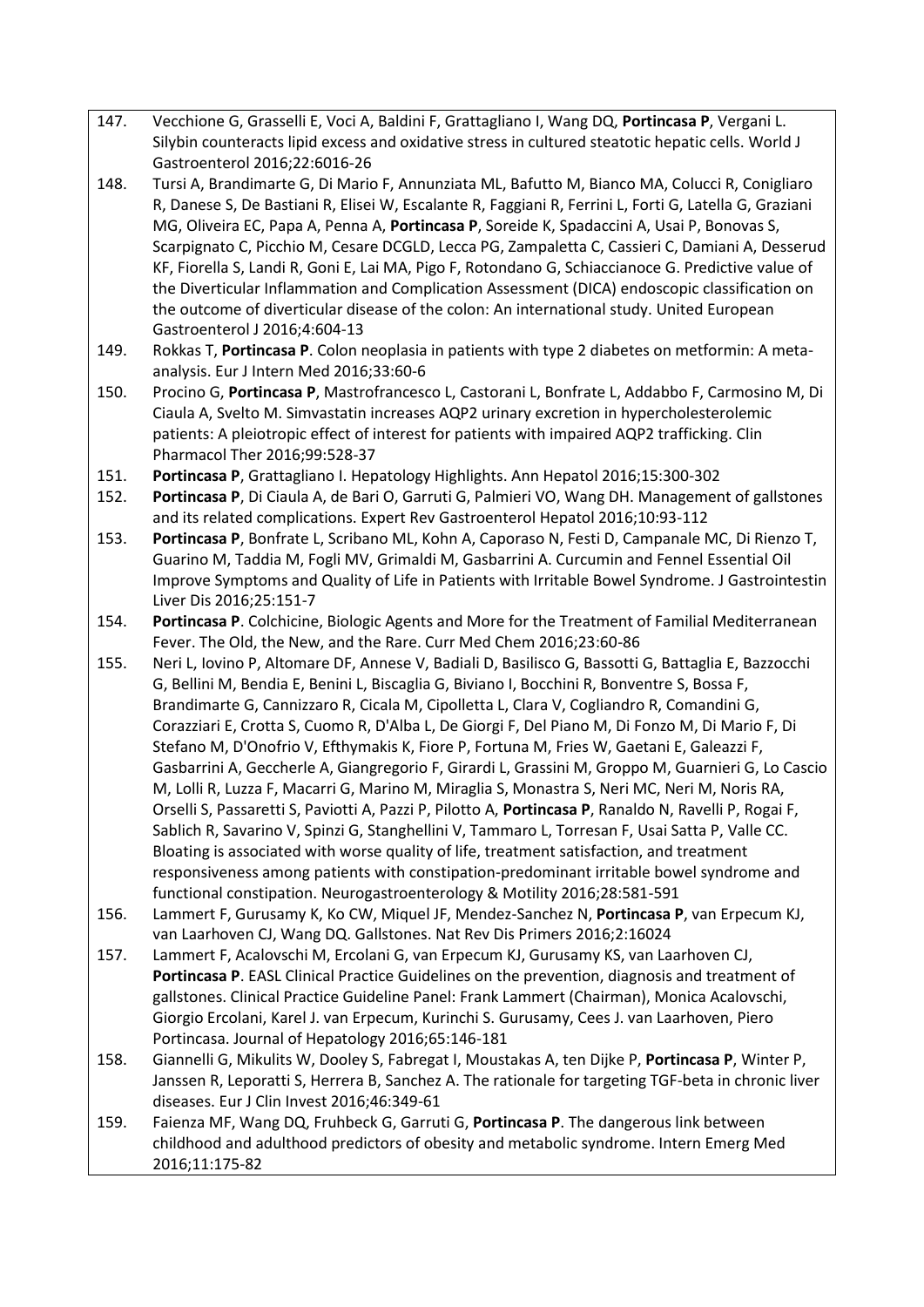- 160. Di Ciaula A, Grattagliano I, **Portincasa P**. Chronic alcoholics retain dyspeptic symptoms, panenteric dysmotility, and autonomic neuropathy before and after abstinence. J Dig Dis 2016;17:735-746
- 161. Calamita G, **Portincasa P**. The power of science diplomacy, a lesson from the Nobel laureate Peter Agre. Eur J Clin Invest 2016;46:491-3
- 162. Rotelli MT, Di Lena M, Cavallini A, Lippolis C, Bonfrate L, Chetta N, **Portincasa P**, Altomare DF. Fecal microRNA profile in patients with colorectal carcinoma before and after curative surgery. International Journal of Colorectal Disease 2015;30:891-8
- 163. Rodriguez A, Moreno NR, Balaguer I, Mendez-Gimenez L, Becerril S, Catalan V, Gomez-Ambrosi J, **Portincasa P**, Calamita G, Soveral G, Malagon MM, Fruhbeck G. Leptin administration restores the altered adipose and hepatic expression of aquaglyceroporins improving the non-alcoholic fatty liver of ob/ob mice. Sci Rep 2015;5:12067
- 164. Neri L, Conway PM, Basilisco G, Laxative Inadequate Relief Survey G. Confirmatory factor analysis of the Patient Assessment of Constipation-Symptoms (PAC-SYM) among patients with chronic constipation. Qual Life Res 2015;24:1597-605
- 165. Martins MJ, Ascensao A, Magalhaes J, Collado MC, **Portincasa P**. Molecular Mechanisms of NAFLD in Metabolic Syndrome. Biomed Res Int 2015;2015:621080
- 166. Liebe R, Milkiewicz P, Krawczyk M, Bonfrate L, **Portincasa P**, Krawczyk M. Modifiable Factors and Genetic Predisposition Associated with Gallbladder Cancer. A Concise Review. J Gastrointestin Liver Dis 2015;24:339-48
- 167. Goncalves IO, Passos E, Rocha-Rodrigues S, Torrella JR, Rizo D, Santos-Alves E, **Portincasa P**, Martins MJ, Ascensao A, Magalhaes J. Physical exercise antagonizes clinical and anatomical features characterizing Lieber-DeCarli diet-induced obesity and related metabolic disorders. Clin Nutr 2015;34:241-7
- 168. de Bari O, Wang TY, Liu M, **Portincasa P**, Wang DQ. Estrogen induces two distinct cholesterol crystallization pathways by activating ERalpha and GPR30 in female mice. J Lipid Res 2015;56:1691-700
- 169. de Bari O, Wang HH, **Portincasa P**, Liu M, Wang DQ. The deletion of the estrogen receptor alpha gene reduces susceptibility to estrogen-induced cholesterol cholelithiasis in female mice. Biochim Biophys Acta 2015;1852:2161-9
- 170. Cordell HJ, Han Y, Mells GF, Li Y, Hirschfield GM, Greene CS, Xie G, Juran BD, Zhu D, Qian DC, Floyd JAB, Morley KI, Prati D, Lleo A, Cusi D, Gershwin ME, Anderson CA, Lazaridis KN, Invernizzi P, Seldin MF, Sandford RN, Amos CI, Siminovitch KA, Schlicht EM, Lammert C, Atkinson EJ, Chan LL, De Andrade M, Balschun T, Mason AL, Myers RP, Zhang J, Milkiewicz P, Qu J, Odin JA, Luketic VA, Bacon BR, Bodenheimer HC, Liakina V, Vincent C, Levy C, Gregersen PK, Almasio PL, Alvaro D, Andreone P, Andriulli A, Barlassina C, Battezzati PM, Benedetti A, Bernuzzi F, Bianchi I, Bragazzi MC, Brunetto M, Bruno S, Casella G, Coco B, Colli A, Colombo M, Colombo S, Cursaro C, Crocè LS, Crosignani A, Donato MF, Elia G, Fabris L, Ferrari C, Floreani A, Foglieni B, Fontana R, Galli A, Lazzari R, Macaluso F, Malinverno F, Marra F, Marzioni M, Mattalia A, Montanari R, Morini L, Morisco F, Mousa Hani S, Muratori L, Muratori P, Niro GA, Palmieri VO, Picciotto A, Podda M, **Portincasa P**, Ronca V, Rosina F, Rossi S, Sogno I, Spinzi G, Spreafico M, Strazzabosco M, Tarallo S, Tarocchi M, Tiribelli C, Toniutto P, Vinci M, Zuin M, Ch'Ng CL, Rahman M, Yapp T, Sturgess R, Healey C, Czajkowski M, Gunasekera A, Gyawali P, Premchand P, Kapur K, Marley R, Foster G, Watson A, Dias A, Subhani J, Harvey R, McCorry R, Ramanaden D, Gasem J, Evans R, Mathialahan T, Shorrock C, Lipscomb G, Southern P, Tibble J, Gorard D, Palegwala A, Jones S, Carbone M, Dawwas M, Alexander G, Dolwani S, Prince M, Foxton M, Elphick D, Mitchison H, Gooding I, Karmo M, Saksena S, Mendall M, Patel M, Ede R, Austin A, Sayer J, Hankey L, Hovell C, Fisher N, Carter M, Koss K, Piotrowicz A, Grimley C, Neal D, Lim G, Levi S, Ala A, Broad A, Saeed A, Wood G, Brown J, Wilkinson M, Gordon H, Ramage J, Ridpath J, Ngatchu T, Grover B, Shaukat S, Shidrawi R, Abouda G, Ali F, Rees I, Salam I, Narain M, Brown A, Taylor-Robinson S, Williams S, Grellier L, Banim P, Das D, Chilton A, Heneghan M, Curtis H, Gess M, Drake I, Aldersley M, Davies M, Jones R, McNair A, Srirajaskanthan R, Pitcher M, Sen S, Bird G, Barnardo A, Kitchen P, Yoong K, Chirag O, Sivaramakrishnan N, MacFaul G, Jones D, Shah A, Evans C, Saha S, Pollock K, Bramley P,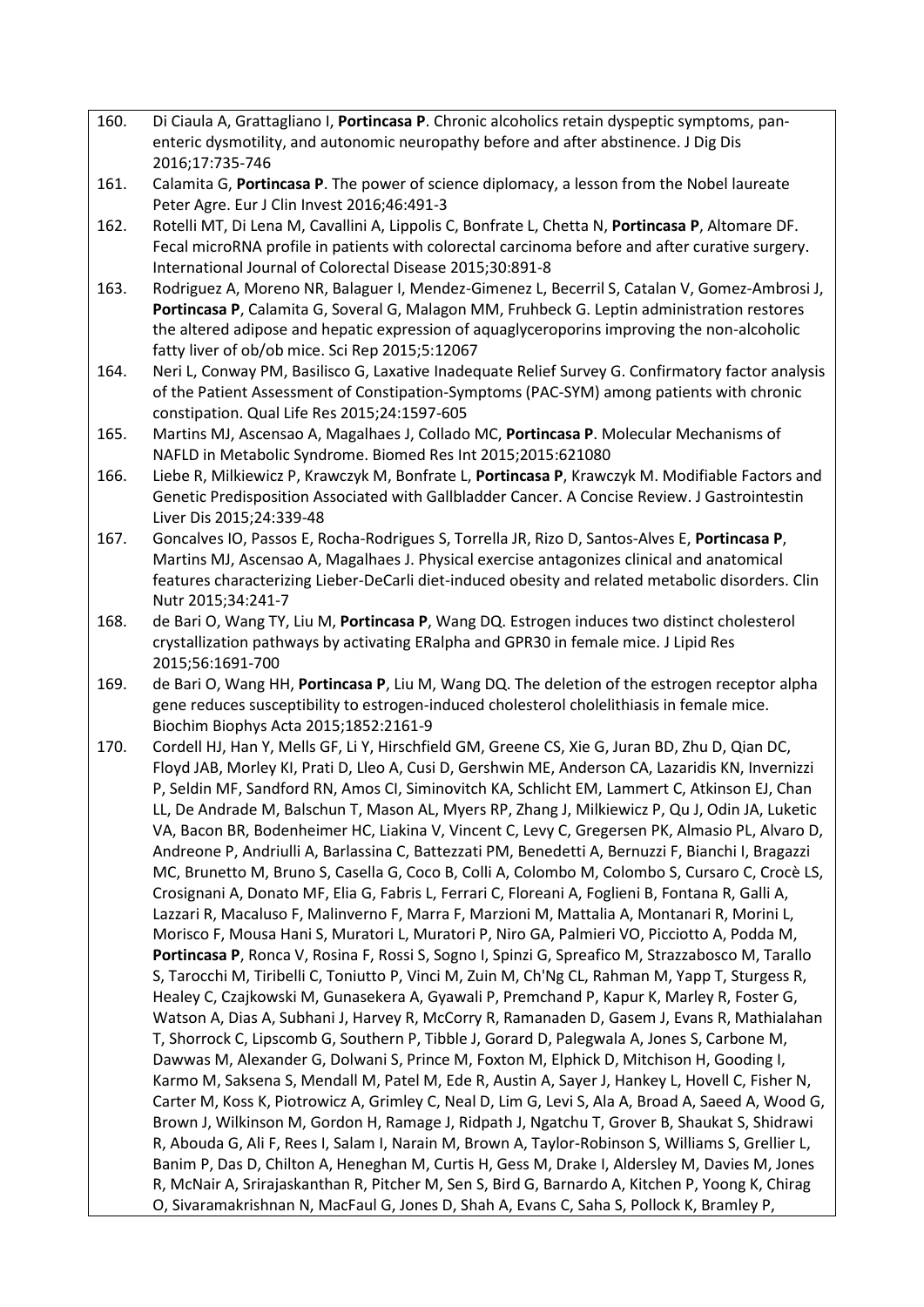Mukhopadhya A, Fraser A, Mills P, Shallcross C, Campbell S, Bathgate A, Shepherd A, Dillon J, Rushbrook S, Przemioslo R, Macdonald C, Metcalf J, Shmueli U, Davis A, Naqvi A, Lee T, Stephen D, Collier J, Klass H, Ninkovic M, Cramp M, Sharer N, Aspinall R, Goggin P, Ghosh D, Douds A, Hoeroldt B, Booth J, Williams E, Hussaini H, Stableforth W, Ayres R, Thorburn D, Marshall E, Burroughs A, Mann S, Lombard M, Richardson P, Patanwala I, Maltby J, Brookes M, Mathew R, Vyas S, Singhal S, Gleeson D, Misra S, Butterworth J, George K, Harding T, Douglass A, Panter S, Shearman J, Bray G, Butcher G, Forton D, McLindon J, Cowan M, Whatley G, Mandal A, Gupta H, Sanghi P, Jain S, Pereira S, Prasad G, Watts G, Wright M, Neuberger J, Gordon F, Unitt E, Grant A, Delahooke T, Higham A, Brind A, Cox M, Ramakrishnan S, King A, Collins C, Whalley S, Li A, Fraser J, Bell A, Wong VS, Singhal A, Gee I, Ang Y, Ransford R, Gotto J, Millson C, Bowles J, Thomas C, Harrison M, Galaska R, Kendall J, Whiteman J, Lawlor C, Gray C, Elliott K, Mulvaney-Jones C, Hobson L, Van Duyvenvoorde G, Loftus A, Seward K, Penn R, Maiden J, Damant R, Hails J, Cloudsdale R, Silvestre V, Glenn S, Dungca E, Wheatley N, Doyle H, Kent M, Hamilton C, Braim D, Wooldridge H, Abrahams R, Paton A, Lancaster N, Gibbins A, Hogben K, Desousa P, Muscariu F, Musselwhite J, McKay A, Tan L, Foale C, Brighton J, Flahive K, Nambela E, Townshend P, Ford C, Holder S, Palmer C, Featherstone J, Nasseri M, Sadeghian J, Williams B, Thomas C, Rolls SA, Hynes A, Duggan C, Jones S, Crossey M, Stansfield G, MacNicol C, Wilkins J, Wilhelmsen E, Raymode P, Lee HJ, Durant E, Bishop R, Ncube N, Tripoli S, Casey R, Cowley C, Miller R, Houghton K, Ducker S, Wright F, Bird B, Baxter G, Keggans J, Hughes M, Grieve E, Young K, Williams D, Ocker K, Hines F, Martin K, Innes C, Valliani T, Fairlamb H, Thornthwaite S, Eastick A, Tanqueray E, Morrison J, Holbrook B, Browning J, Walker K, Congreave S, Verheyden J, Slininger S, Stafford L, O'Donnell D, Ainsworth M, Lord S, Kent L, March L, Dickson C, Simpson D, Longhurst B, Hayes M, Shpuza E, White N, Besley S, Pearson S, Wright A, Jones L, Gunter E, Dewhurst H, Fouracres A, Farrington L, Graves L, Marriott S, Leoni M, Tyrer D, Martin K, Dali-Kemmery L, Lambourne V, Green M, Sirdefield D, Amor K, Colley J, Shinder B, Jones J, Mills M, Carnahan M, Taylor N, Boulton K, Tregonning J, Brown C, Clifford G, Archer E, Hamilton M, Curtis J, Shewan T, Walsh S, Warner K, Netherton K, Mupudzi M, Gunson B, Gitahi J, Gocher D, Batham S, Pateman H, Desmennu S, Conder J, Clement D, Gallagher S, Orpe J, Chan P, Currie L, O'Donohoe L, Oblak M, Morgan L, Quinn M, Amey I, Baird Y, Cotterill D, Cumlat L, Winter L, Greer S, Spurdle K, Allison J, Dyer S, Sweeting H, Kordula J. International genome-wide meta-analysis identifies new primary biliary cirrhosis risk loci and targetable pathogenic pathways. Nat Commun 2015;6:8019

- 171. Bonfrate L, Procino G, Wang DQ, Svelto M, **Portincasa P**. A novel therapeutic effect of statins on nephrogenic diabetes insipidus. J Cell Mol Med 2015;19:265-82
- 172. Bonfrate L, Krawczyk M, Lembo A, Grattagliano I, Lammert F, **Portincasa P**. Effects of dietary education, followed by a tailored fructose-restricted diet in adults with fructose malabsorption. Eur J Gastroenterol Hepatol 2015;27:785-96
- 173. Bonfrate L, Grattagliano I, Palasciano G, **Portincasa P**. Dynamic carbon 13 breath tests for the study of liver function and gastric emptying. Gastroenterol Rep (Oxf) 2015;3:12-21
- 174. Testini M, Gurrado A, **Portincasa P**, Scacco S, Marzullo A, Piccinni G, Lissidini G, Greco L, De Salvia MA, Bonfrate L, Debellis L, Sardaro N, Staffieri F, Carratu MR, Crovace A. Bovine pericardium patch wrapping intestinal anastomosis improves healing process and prevents leakage in a pig model. PLoS One 2014;9:e86627
- 175. Testini M, Gurrado A, **Portincasa P**, Scacco S, Marzullo A, Piccinni G, Lissidini G, Greco L, De Salvia MA, Bonfrate L, Debellis L, Sardaro N, Staffieri F, Carratu MR, Crovace A. Bovine pericardium patch wrapping intestinal anastomosis improves healing process and prevents leakage in a pig model. PLoS One 2014;9:e86627
- 176. Raparelli V, Proietti M, Butta C, Di Giosia P, Sirico D, Gobbi P, Corrao S, Davi G, Vestri AR, Perticone F, Corazza GR, Violi F, Basili S, **Portincasa P**c. Medication prescription and adherence disparities in non valvular atrial fibrillation patients: an Italian portrait from the ARAPACIS study. Intern Emerg Med 2014;9:861-70
- 177. Neri L, Basilisco G, Corazziari E, Stanghellini V, Bassotti G, Bellini M, Perelli I, Cuomo R, Group L, **Portincasa P**. Constipation severity is associated with productivity losses and healthcare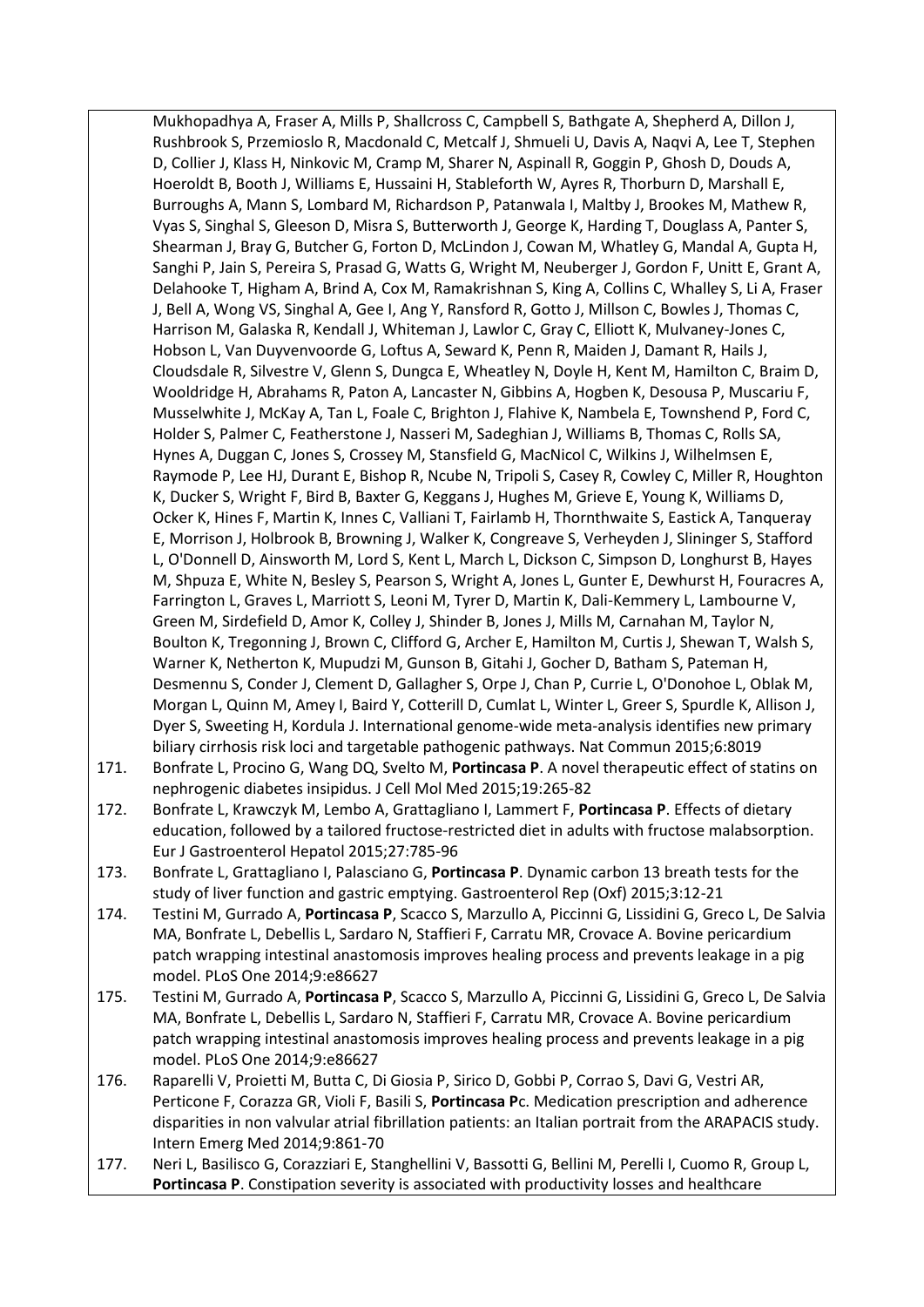|      | utilization in patients with chronic constipation. United European Gastroenterology Journal<br>2014;2:138-147             |
|------|---------------------------------------------------------------------------------------------------------------------------|
| 178. | Minervini F, Debellis L, Garbetta A, De Girolamo A, Schena R, Portincasa P, Visconti A. Influence                         |
|      | on functional parameters of intestinal tract induced by short-term exposure to fumonisins                                 |
|      | contaminated corn chyme samples. Food Chem Toxicol 2014;66:166-72                                                         |
| 179. | Mastronuzzi T, Paci C, Portincasa P, Montanaro N, Grattagliano I. Assessing the nutritional status                        |
|      | of older individuals in family practice: Evaluation and implications for management. Clin Nutr                            |
|      | 2014                                                                                                                      |
| 180. | Mastrodonato M, Mentino D, Portincasa P, Calamita G, Liquori GE, Ferri D. High-fat diet alters                            |
|      | the oligosaccharide chains of colon mucins in mice. Histochem Cell Biol 2014;142:449-59                                   |
| 181. | Lakerveld J, van der Ploeg HP, Kroeze W, Ahrens W, Allais O, Andersen LF, Cardon G, Capranica L,                          |
|      | Chastin S, Donnelly A, Ekelund U, Finglas P, Flechtner-Mors M, Hebestreit A, Hendriksen I, Kubiak                         |
|      | T, Lanza M, Loyen A, MacDonncha C, Mazzocchi M, Monsivais P, Murphy M, Nöthlings U,                                       |
|      | O'Gorman DJ, Renner B, Roos G, Schuit AJ, Schulze M, Steinacker J, Stronks K, Volkert D, van't                            |
|      | Veer P, Lien N, De Bourdeaudhuij I, Brug J. Towards the integration and development of a cross-                           |
|      | European research network and infrastructure: the DEterminants of Dlet and Physical ACtivity                              |
|      | (DEDIPAC) Knowledge Hub. International Journal of Behavioral Nutrition and Physical Activity                              |
|      | 2014;11                                                                                                                   |
| 182. | Grattagliano I, Calamita G, Cocco T, Wang DQ, Portincasa P. Pathogenic role of oxidative and                              |
|      | nitrosative stress in primary biliary cirrhosis. World J Gastroenterol 2014;20:5746-59                                    |
| 183. | Grattagliano I, Bonfrate L, Ruggiero V, Scaccianoce G, Palasciano G, Portincasa P. Novel                                  |
|      | therapeutics for the treatment of familial Mediterranean fever: from colchicine to biologics. Clin                        |
|      | Pharmacol Ther 2014;95:89-97                                                                                              |
| 184. | Di Ciaula A, Wang DQH, Garruti G, Wang HH, Grattagliano I, de Bari O, Portincasa P. Therapeutic                           |
|      | Reflections in Cholesterol Homeostasis and Gallstone Disease: A Review. Current Medicinal                                 |
|      | Chemistry 2014;21:1435-1447                                                                                               |
| 185. | Di Ciaula A, Wang DQ, Garruti G, Wang HH, Grattagliano I, de Bari O, Portincasa P. Therapeutic                            |
|      | reflections in cholesterol homeostasis and gallstone disease: a review. Curr Med Chem                                     |
| 186. | 2014;21:1435-47<br>Di Ciaula A, Portincasa P. Fat, epigenome and pancreatic diseases. Interplay and common                |
|      | pathways from a toxic and obesogenic environment. Eur J Intern Med 2014;25:865-873                                        |
| 187. | de Bari O, Wang TY, Liu M, Paik CN, Portincasa P, Wang DQ. Cholesterol cholelithiasis in                                  |
|      | pregnant women: pathogenesis, prevention and treatment. Ann Hepatol 2014;13:728-45                                        |
| 188. | de Bari O, Wang HH, Portincasa P, Paik CN, Liu M, Wang DQ. Ezetimibe prevents the formation of                            |
|      | oestrogen-induced cholesterol gallstones in mice. Eur J Clin Invest 2014;44:1159-68                                       |
| 189. | Bonfrate L, Wang DQ, Garruti G, Portincasa P. Obesity and the risk and prognosis of gallstone                             |
|      | disease and pancreatitis. Best Pract Res Clin Gastroenterol 2014;28:623-635                                               |
| 190. | Bonfrate L, Wang DQ, Garruti G, Portincasa P. Obesity and the risk and prognosis of gallstone                             |
|      | disease and pancreatitis. Best Pract Res Clin Gastroenterol 2014;28:623-635                                               |
| 191. | Beyder A, Mazzone A, Strege PR, Tester DJ, Saito YA, Bernard CE, Enders FT, Ek WE, Schmidt PT,                            |
|      | Dlugosz A, Lindberg G, Karling P, Ohlsson B, Gazouli M, Nardone G, Cuomo R, Usai-Satta P,                                 |
|      | Galeazzi F, Neri M, Portincasa P, Bellini M, Barbara G, Camilleri M, Locke GR, 3rd, Talley NJ,                            |
|      | D'Amato M, Ackerman MJ, Farrugia G. Loss-of-function of the voltage-gated sodium channel                                  |
|      | NaV1.5 (channelopathies) in patients with irritable bowel syndrome. Gastroenterology                                      |
|      | 2014;146:1659-68                                                                                                          |
| 192. | Altomare DF, Bonfrate L, Krawczyk M, Lammert F, Caputi-Jambrenghi O, Rizzi S, Vacca M,                                    |
|      | Portincasa P. The inulin hydrogen breath test predicts the quality of colonic preparation. Surg                           |
|      | Endosc 2014;28:1579-87                                                                                                    |
| 193. | Altomare DF, Bonfrate L, Krawczyk M, Lammert F, Caputi-Jambrenghi O, Rizzi S, Vacca M,                                    |
|      | Portincasa P. The inulin hydrogen breath test predicts the quality of colonic preparation. Surg<br>Endosc 2014;28:1579-87 |
|      |                                                                                                                           |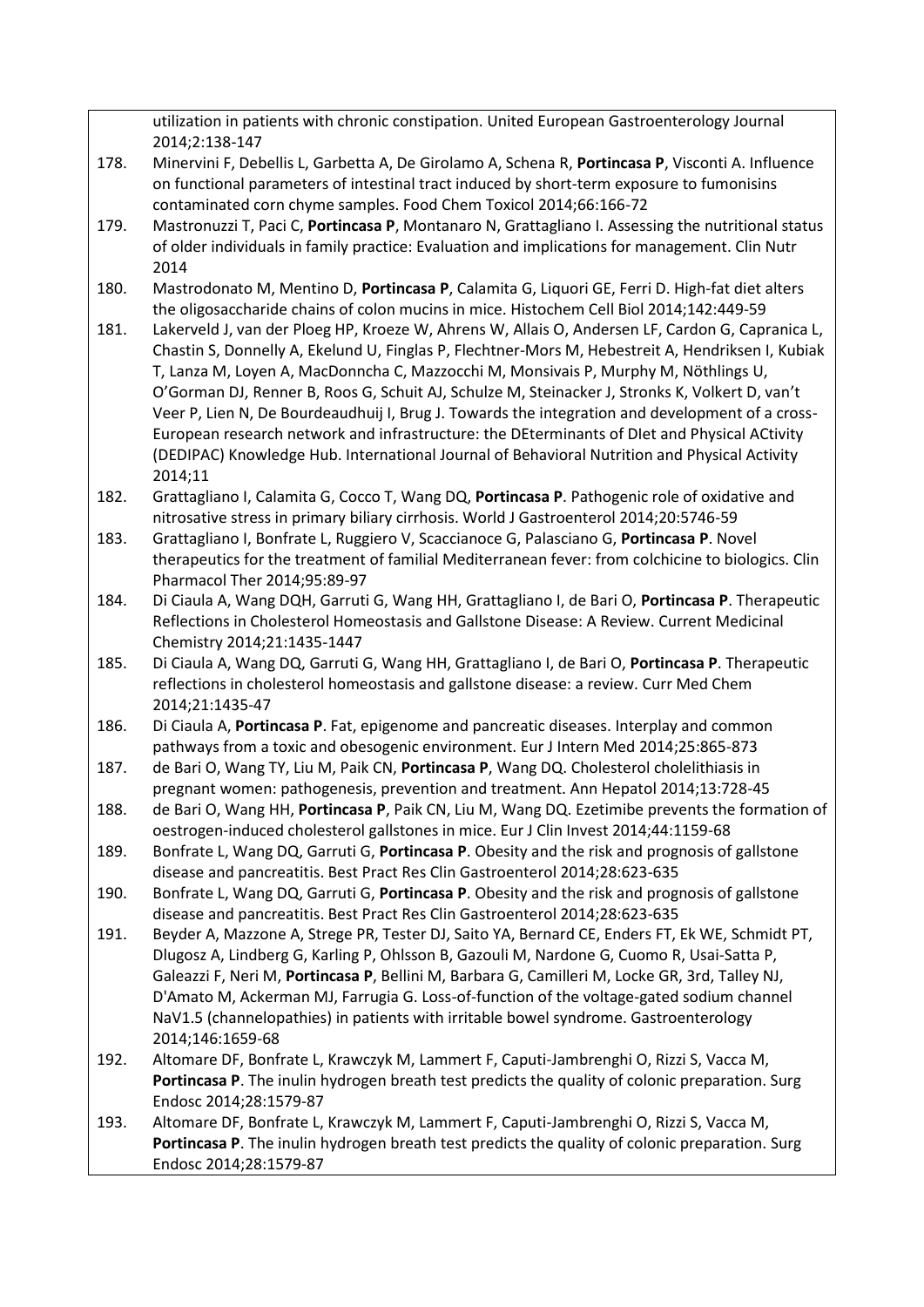- 194. Zullo A, Scaccianoce G, De Francesco V, Ruggiero V, D'Ambrosio P, Castorani L, Bonfrate L, Vannella L, Hassan C, **Portincasa P**. Concomitant, sequential, and hybrid therapy for H. pylori eradication: a pilot study. Clin Res Hepatol Gastroenterol 2013;37:647-50
- 195. Zullo A, Scaccianoce G, De Francesco V, Ruggiero V, D'Ambrosio P, Castorani L, Bonfrate L, Vannella L, Hassan C, **Portincasa P**. Concomitant, sequential, and hybrid therapy for H. pylori eradication: a pilot study. Clin Res Hepatol Gastroenterol 2013;37:647-50
- 196. Wang TY, Liu M, **Portincasa P**, Wang DQ. New insights into the molecular mechanism of intestinal fatty acid absorption. Eur J Clin Invest 2013;43:1203-23
- 197. Wang HH, **Portincasa P**, de Bari O, Liu KJ, Garruti G, Neuschwander-Tetri BA, Wang DQ. Prevention of cholesterol gallstones by inhibiting hepatic biosynthesis and intestinal absorption of cholesterol. Eur J Clin Invest 2013;43:413-26
- 198. Wang DQ, **Portincasa P**, Neuschwander-Tetri BA. Steatosis in the liver. Compr Physiol 2013;3:1493-532
- 199. Violi F, Davi G, Hiatt W, Lip GY, Corazza GR, Perticone F, Proietti M, Pignatelli P, Vestri AR, Basili S, Arapacis Study Investigators (**Portincasa P**. Prevalence of peripheral artery disease by abnormal ankle-brachial index in atrial fibrillation: implications for risk and therapy. J Am Coll Cardiol 2013;62:2255-6
- 200. Tursi A, Brandimarte G, Elisei W, Picchio M, Forti G, Pianese G, Rodino S, D'Amico T, Sacca N, **Portincasa P**, Capezzuto E, Lattanzio R, Spadaccini A, Fiorella S, Polimeni F, Polimeni N, Stoppino V, Stoppino G, Giorgetti GM, Aiello F, Danese S. Randomised clinical trial: mesalazine and/or probiotics in maintaining remission of symptomatic uncomplicated diverticular disease - a double-blind, randomised, placebo-controlled study. Aliment Pharmacol Ther 2013
- 201. **Portincasa P**, Scaccianoce G, Palasciano G. Familial mediterranean fever: a fascinating model of inherited autoinflammatory disorder (J COVER). Eur J Clin Invest 2013;43:1314-27
- 202. Palmieri VO, Coppola B, Grattagliano I, Casieri V, Cardinale G, **Portincasa P**, Palasciano G, Di Serio F. Oxidized LDL receptor 1 gene polymorphism in patients with metabolic syndrome. Eur J Clin Invest 2013;43:41-8
- 203. Krawczyk M, **Portincasa P**, Lammert F. PNPLA3-Associated Steatohepatitis: Toward a Gene-Based Classification of Fatty Liver Disease. Semin Liver Dis 2013;33:369-79
- 204. Kar SP, Seldin MF, Chen W, Lu E, Hirschfield GM, Invernizzi P, Heathcote J, Cusi D, the Italian PBCGSG, Almasio PL, Alvaro D, Andreone P, Andriulli A, Barlassina C, Benedetti A, Bernuzzi F, Bianchi I, Bragazzi M, Brunetto M, Bruno S, Caliari L, Casella G, Coco B, Colli A, Colombo M, Colombo S, Cursaro C, Croce LS, Crosignani A, Donato F, Elia G, Fabris L, Floreani A, Galli A, Grattagliano I, Lazzari R, Lleo A, Macaluso F, Marra F, Marzioni M, Mascia E, Mattalia A, Montanari R, Morini L, Morisco F, Muratori L, Muratori P, Niro G, Picciotto A, Podda M, **Portincasa P**, Prati D, Raggi C, Rosina F, Rossi S, Sogno I, Spinzi G, Strazzabosco M, Tarallo S, Tarocchi M, Tiribelli C, Toniutto P, Vinci M, Zuin M, Gershwin ME, Siminovitch KA, Amos CI. Pathway-based analysis of primary biliary cirrhosis genome-wide association studies. Genes Immun 2013;14:179
- 205. Grattagliano I, Ubaldi E, Napoli L, Marulli CF, Nebiacolombo C, Cottone C, **Portincasa P**. Utility of noninvasive methods for the characterization of nonalcoholic liver steatosis in the family practice. The "VARES" Italian multicenter study. Ann Hepatol 2013;12:70-7
- 206. Grattagliano I, Diogo CV, Mastrodonato M, de Bari O, Persichella M, Wang DQ, Liquori A, Ferri D, Carratu MR, Oliveira PJ, **Portincasa P**. A silybin-phospholipids complex counteracts rat fatty liver degeneration and mitochondrial oxidative changes. World J Gastroenterol 2013;19:3007-17
- 207. Grattagliano I, Bonfrate L, Oliveira PJ, Castorani L, Ruggiero V, Valenzano AT, Ascensao A, Buzoianu A, **Portincasa P**. Breath tests with novel 13C-substrates for clinical studies of liver mitochondrial function in health and disease. Eur Rev Med Pharmacol Sci 2013;17 Suppl 2:72-81
- 208. Grattagliano I, Bonfrate L, Oliveira PJ, Castorani L, Ruggiero V, Valenzano AT, Ascensao A, Buzoianu A, **Portincasa P**. Breath tests with novel 13C-substrates for clinical studies of liver mitochondrial function in health and disease. Eur Rev Med Pharmacol Sci 2013;17 Suppl 2:72-81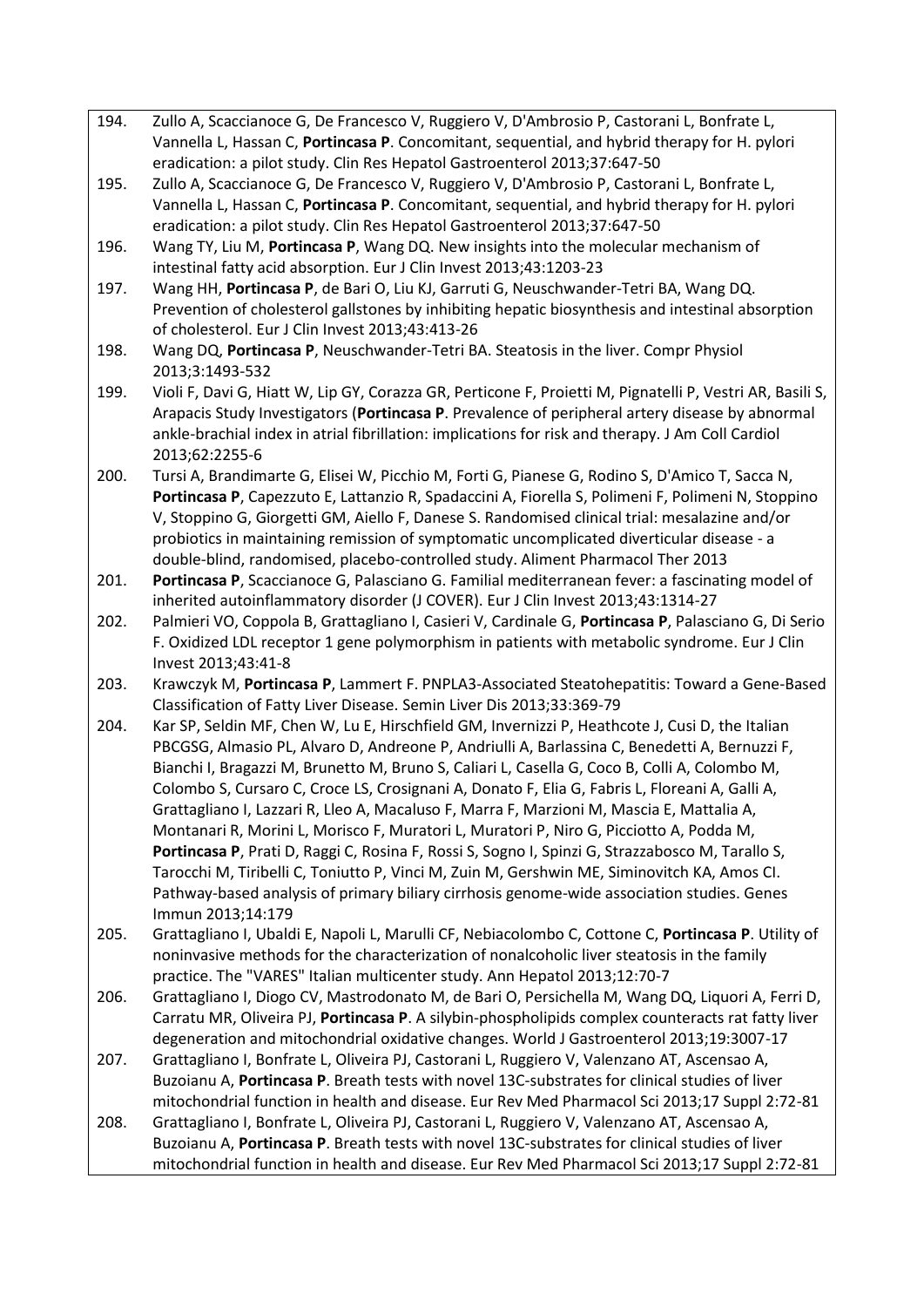- 209. Gena P, Mastrodonato M, **Portincasa P**, Fanelli E, Mentino D, Rodriguez A, Marinelli RA, Brenner C, Fruhbeck G, Svelto M, Calamita G. Liver glycerol permeability and aquaporin-9 are dysregulated in a murine model of Non-Alcoholic Fatty Liver Disease. PLoS One 2013;8:e78139
- 210. Diogo CV, Suski JM, Lebiedzinska M, Karkucinska-Wieckowska A, Wojtala A, Pronicki M, Duszynski J, Pinton P, **Portincasa P**, Oliveira PJ, Wieckowski MR. Cardiac mitochondrial dysfunction during hyperglycemia--the role of oxidative stress and p66Shc signaling. Int J Biochem Cell Biol 2013;45:114-22
- 211. Di Ciaula A, Wang DQ, Bonfrate L, **Portincasa P**. Current views on genetics and epigenetics of cholesterol gallstone disease. Cholesterol 2013;2013:298421
- 212. Bonfrate L, Tack J, Grattagliano I, Cuomo R, **Portincasa P**. Microbiota in health and irritable bowel syndrome: current knowledge, perspectives and therapeutic options. Scand J Gastroenterol 2013;48:995-1009
- 213. Bonfrate L, Giuliante F, Palasciano G, Lamont JT, **Portincasa P**. Unexpected discovery of massive liver echinococcosis. A clinical, morphological, and functional diagnosis. Ann Hepatol 2013;12:634-41
- 214. Bonfrate L, Altomare DF, Di Lena M, Travaglio E, Rotelli MT, De Luca A, **Portincasa P**. MicroRNA in colorectal cancer: new perspectives for diagnosis, prognosis and treatment. J Gastrointestin Liver Dis 2013;22:311-20
- 215. Ascensao A, Martins MJ, Santos-Alves E, Goncalves IO, **Portincasa P**, Oliveira PJ, Magalhaes J. Modulation of hepatic redox status and mitochondrial metabolism by exercise: therapeutic strategy for liver diseases. Mitochondrion 2013;13:862-70
- 216. Smith JD, Borel AL, Nazare JA, Haffner SM, Balkau B, Ross R, Massien C, Almeras N, Despres JP. Visceral adipose tissue indicates the severity of cardiometabolic risk in patients with and without type 2 diabetes: results from the INSPIRE ME IAA study. J Clin Endocrinol Metab 2012;97:1517-25
- 217. **Portincasa P**, Wang DQ. Intestinal absorption, hepatic synthesis, and biliary secretion of cholesterol: where are we for cholesterol gallstone formation? Hepatology 2012;55:1313-6
- 218. **Portincasa P**, Ciaula AD, Bonfrate L, Wang DQ. Therapy of gallstone disease: What it was, what it is, what it will be. World J Gastrointest Pharmacol Ther 2012;3:7-20
- 219. **Portincasa P**, Calamita G. Water channel proteins in bile formation and flow in health and disease: when immiscible becomes miscible. Mol Aspects Med 2012;33:651-64
- 220. Oliveira PJ, Carvalho RA, **Portincasa P**, Bonfrate L, Sardao VA. Fatty Acid Oxidation and Cardiovascular Risk during Menopause: A Mitochondrial Connection? J Lipids 2012;2012:365798
- 221. Mastrodonato M, **Portincasa P**, Mentino D, Rossi R, Resta L, Ferri D, Liquori GE. Caveolin-1 and mitochondrial alterations in regenerating rat liver. Microsc Res Tech 2012;75:1026-32
- 222. Loguercio C, Andreone P, Brisc C, Brisc MC, Bugianesi E, Chiaramonte M, Cursaro C, Danila M, de Sio I, Floreani A, Freni MA, Grieco A, Groppo M, Lazzari R, Lobello S, Lorefice E, Margotti M, Miele L, Milani S, Okolicsanyi L, Palasciano G, **Portincasa P**, Saltarelli P, Smedile A, Somalvico F, Spadaro A, Sporea I, Sorrentino P, Vecchione R, Tuccillo C, Del Vecchio Blanco C, Federico A. Silybin combined with phosphatidylcholine and vitamin E in patients with nonalcoholic fatty liver disease: a randomized controlled trial. Free Radic Biol Med 2012;52:1658-65
- 223. Liquori GE, Mastrodonato M, Mentino D, Scillitani G, Desantis S, **Portincasa P**, Ferri D. In situ characterization of O-linked glycans of Muc2 in mouse colon. Acta Histochem 2012;114:723-32
- 224. Invernizzi P, Ransom M, Raychaudhuri S, Kosoy R, Lleo A, Shigeta R, Franke A, Bossa F, Amos CI, Gregersen PK, Siminovitch KA, Cusi D, de Bakker PI, Podda M, Gershwin ME, Seldin MF, Italian PBCGSG. Classical HLA-DRB1 and DPB1 alleles account for HLA associations with primary biliary cirrhosis. Genes Immun 2012;13:461-8
- 225. Grattagliano I, de Bari O, Bernardo TC, Oliveira PJ, Wang DQ, **Portincasa P**. Role of mitochondria in nonalcoholic fatty liver disease--from origin to propagation. Clin Biochem 2012;45:610-8
- 226. Garruti G, Wang HH, Bonfrate L, de Bari O, Wang DQ, **Portincasa P**. A pleiotropic role for the orphan nuclear receptor small heterodimer partner in lipid homeostasis and metabolic pathways. J Lipids 2012;2012:304292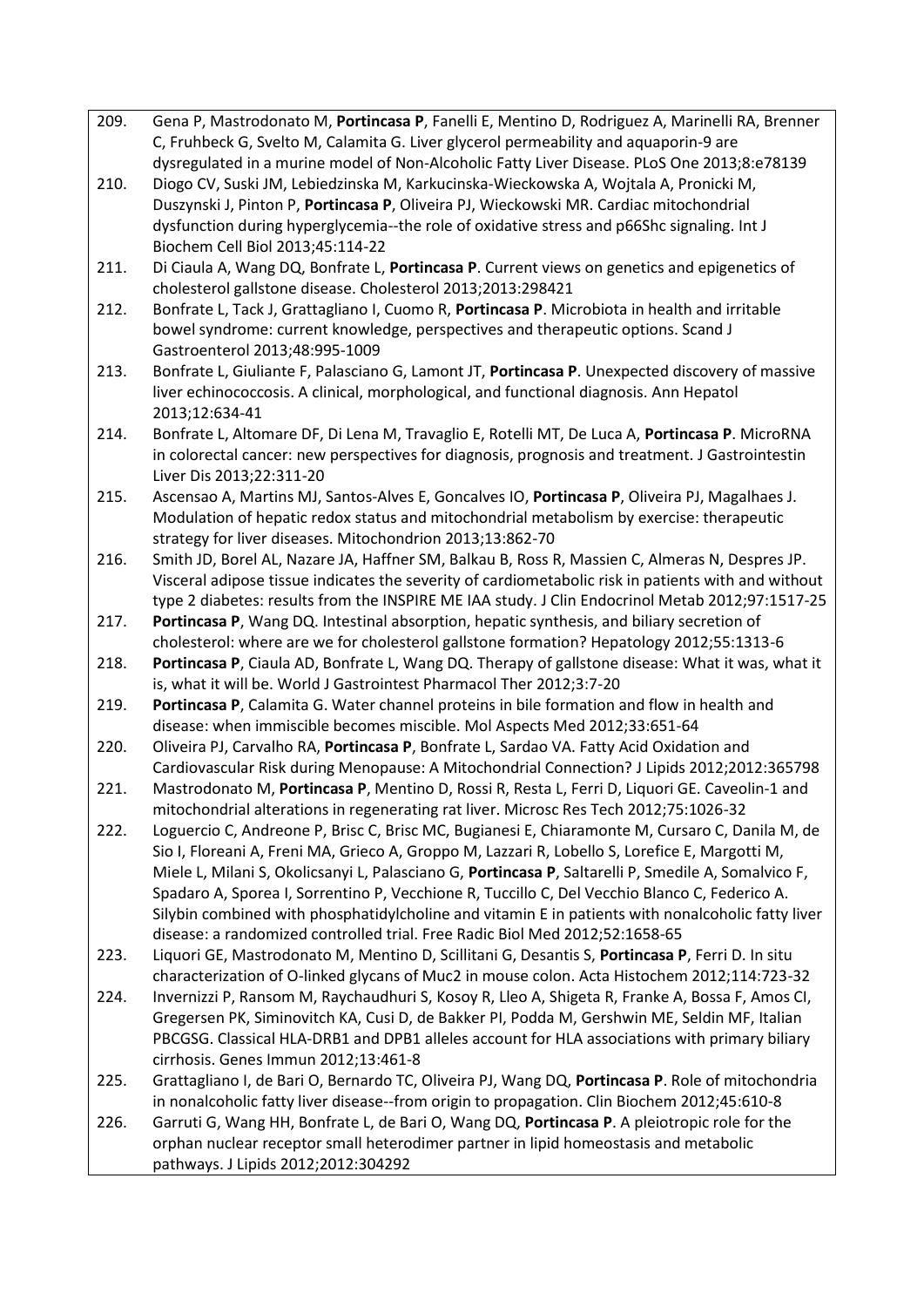- 227. Foti C, Antelmi A, Mazzocca A, Saverio Vella F, Romita P, Pugliese S, Lomazzo D, **Portincasa P**, Palasciano G. Drug reaction with eosinophilia and systemic symptoms caused by lenalidomide. Eur J Dermatol 2012;22:799-800
- 228. Di Ciaula A, Wang DQ, **Portincasa P**. Gallbladder and gastric motility in obese newborns, preadolescents and adults. J Gastroenterol Hepatol 2012;27:1298-305
- 229. Testini M, Gurrado A, Avenia N, Bellantone R, Biondi A, Brazzarola P, Calzolari F, Cavallaro G, De Toma G, Guida P, Lissidini G, Loizzi M, Lombardi CP, Piccinni G, **Portincasa P**, Rosato L, Sartori N, Zugni C, Basile F. Does Mediastinal Extension of the Goiter Increase Morbidity of Total Thyroidectomy? A Multicenter Study of 19,662 Patients. Ann Surg.Oncol. 2011;18:2251-2259
- 230. Palmieri VO, De Rasmo D, Signorile A, Sardanelli AM, Grattagliano I, Minerva F, Cardinale G, **Portincasa P**, Papa S, Palasciano G. T16189C mitochondrial DNA variant is associated with metabolic syndrome in Caucasian subjects. Nutrition 2011;27:773-777
- 231. Mastrodonato M, Calamita G, Rossi R, Mentino D, Bonfrate L, **Portincasa P**, Ferri D, Liquori GE. Altered distribution of caveolin-1 in early liver steatosis. Eur J Clin Invest 2011;41:642-51
- 232. Loguercio C, Tiso A, Cotticelli G, Blanco Cdel V, Arpino G, Laringe M, Napoli L, Piccinocchi G, Bonfrate L, Grattagliano I, Ubaldi E, **Portincasa P**. Management of chronic liver disease by general practitioners in southern Italy: unmet educational needs. Dig Liver Dis 2011;43:736-41
- 233. Krawczyk M, Wang DQ, **Portincasa P**, Lammert F. Dissecting the genetic heterogeneity of gallbladder stone formation. Semin Liver Dis 2011;31:157-72
- 234. Grattagliano I, Ubaldi E, Bonfrate L, **Portincasa P**. Management of liver cirrhosis between primary care and specialists. World J Gastroenterol 2011;17:2273-82
- 235. Grattagliano I, Ubaldi E, Bonfrate L, **Portincasa P**. Management of liver cirrhosis between primary care and specialists. World Journal of Gastroenterology 2011;17:2273-2282
- 236. Grattagliano I, Russmann S, Diogo C, Bonfrate L, Oliveira PJ, Wang DQ, **Portincasa P**. Mitochondria in chronic liver disease. Curr Drug Targets 2011;12:879-93
- 237. Grattagliano I, Russmann S, Diogo C, Bonfrate L, Oliveira PJ, Wang DQ, **Portincasa P**. Mitochondria in chronic liver disease. Curr Drug Targets 2011;12:879-93
- 238. Grattagliano I, Palmieri VO, **Portincasa P**, Minerva F, Palasciano G. Long-term ursodeoxycholate improves circulating redox changes in primary biliary cirrhotic patients. Clin Biochem 2011;44:1400-4
- 239. Diogo CV, Grattagliano I, Oliveira PJ, Bonfrate L, **Portincasa P**. Re-wiring the circuit: mitochondria as a pharmacological target in liver disease. Curr Med Chem 2011;18:5448-65
- 240. Diogo CV, Grattagliano I, Oliveira PJ, Bonfrate L, **Portincasa P**. Re-Wiring the Circuit: Mitochondria as a Pharmacological Target in Liver Disease. Current Medicinal Chemistry 2011;18:5448-5465
- 241. Wang HH, **Portincasa P**, Liu M, Tso P, Samuelson LC, Wang DQ. Effect of gallbladder hypomotility on cholesterol crystallization and growth in CCK-deficient mice. Biochim Biophys Acta 2010;1801:138-46
- 242. Wang HH, **Portincasa P**, Afdhal NH, Wang DQ. Lith genes and genetic analysis of cholesterol gallstone formation. Gastroenterol Clin North Am 2010;39:185-207, vii-viii
- 243. Perri F, Bellini M, **Portincasa P**, Parodi A, Bonazzi P, Marzio L, Galeazzi F, Usai P, Citrino A, Usai-Satta P. (13)C-octanoic acid breath test (OBT) with a new test meal (EXPIROGer): Toward standardization for testing gastric emptying of solids. Dig Liver Dis 2010;42:549-53
- 244. Pacelli C, Coluccia A, Grattagliano I, Cocco T, Petrosillo G, Paradies G, De Nitto E, Massaro A, Persichella M, Borracci P, **Portincasa P**, Carratu MR. Dietary choline deprivation impairs rat brain mitochondrial function and behavioral phenotype. J Nutr 2010;140:1072-9
- 245. Liu X, Invernizzi P, Lu Y, Kosoy R, Lu Y, Bianchi I, Podda M, Xu C, Xie G, Macciardi F, Selmi C, Lupoli S, Shigeta R, Ransom M, Lleo A, Lee AT, Mason AL, Myers RP, Peltekian KM, Ghent CN, Bernuzzi F, Zuin M, Rosina F, Borghesio E, Floreani A, Lazzari R, Niro G, Andriulli A, Muratori L, Muratori P, Almasio PL, Andreone P, Margotti M, Brunetto M, Coco B, Alvaro D, Bragazzi MC, Marra F, Pisano A, Rigamonti C, Colombo M, Marzioni M, Benedetti A, Fabris L, Strazzabosco M, **Portincasa P**, Palmieri VO, Tiribelli C, Croce L, Bruno S, Rossi S, Vinci M, Prisco C, Mattalia A, Toniutto P, Picciotto A, Galli A, Ferrari C, Colombo S, Casella G, Morini L, Caporaso N, Colli A, Spinzi G,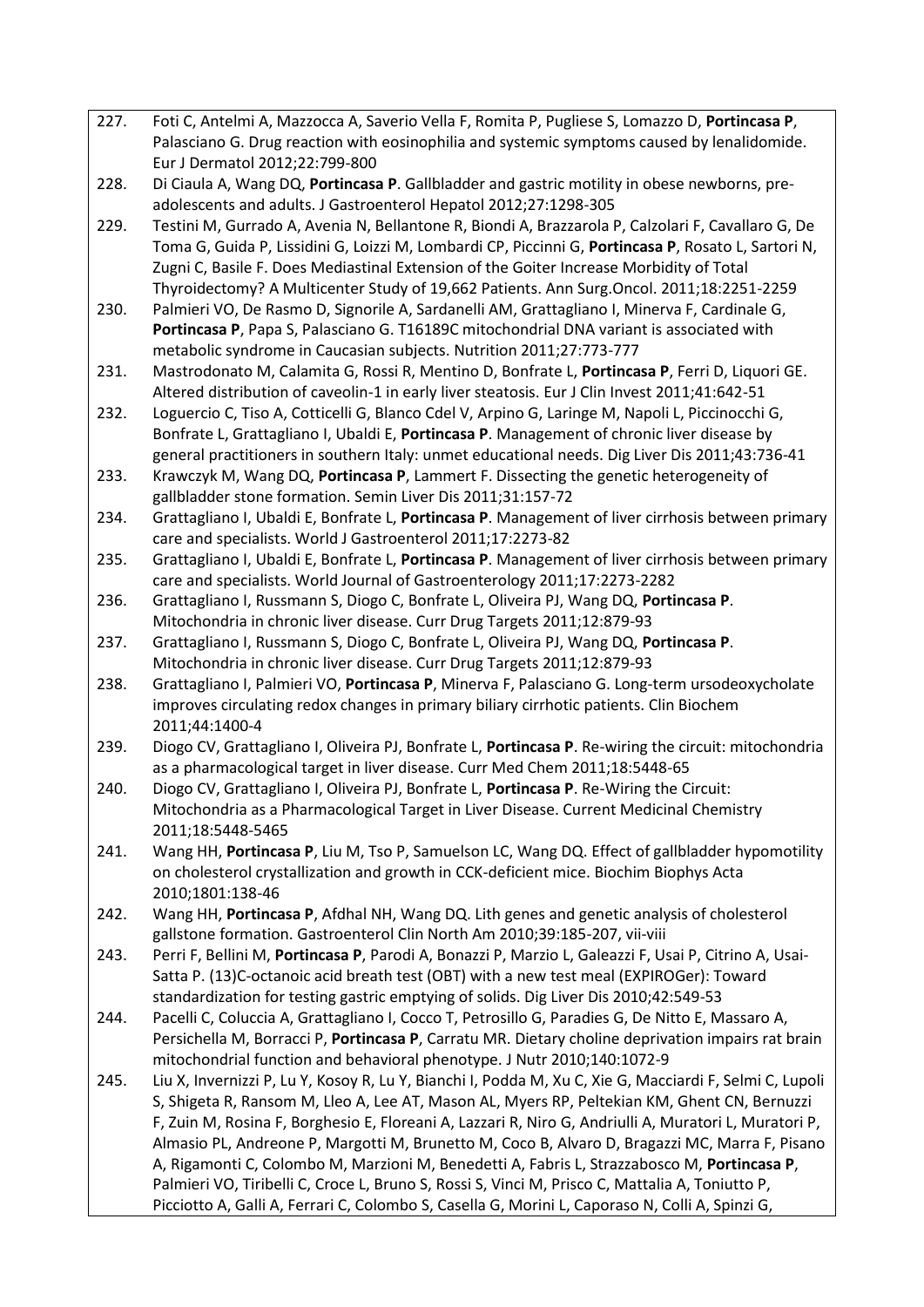Montanari R, Gregersen PK, Heathcote EJ, Hirschfield GM, Siminovitch KA, Amos CI, Gershwin ME, Seldin MF. Genome-wide meta-analyses identify three loci associated with primary biliary cirrhosis. Nat Genet 2010;42:658-60

- 246. Liquori GE, Mastrodonato M, Rossi R, Scillitani G, Gena P, **Portincasa P**, Calamita G, Ferri D. Altered membrane glycoprotein targeting in cholestatic hepatocytes. Eur J Clin Invest 2010;40:393-400
- 247. Krawczyk M, Rusticeanu M, Grunhage F, Mahler M, **Portincasa P**, Acalovschi M, Lammert F. Analysis of the common vasoactive intestinal peptide receptor 1 polymorphism in gallstone patients. J Gastrointestin Liver Dis 2010;19:273-7
- 248. Krawczyk M, Bonfrate L, **Portincasa P**. Nonalcoholic fatty liver disease. Best.Pract.Res.Clin Gastroenterol 2010;24:695-708
- 249. Grattagliano I, **Portincasa P**, D'Ambrosio G, Palmieri VO, Palasciano G. Avoiding drug interactions: here's help. J Fam Pract 2010;59:322-9
- 250. Grattagliano I, Lauterburg BH, Palasciano G, **Portincasa P**. 13C-breath tests for clinical investigation of liver mitochondrial function. Eur J Clin Invest 2010;40:843-50
- 251. Di Ciaula A, Wang DQ, Wang HH, Bonfrate L, **Portincasa P**. Targets for current pharmacologic therapy in cholesterol gallstone disease. Gastroenterol Clin North Am 2010;39:245-64, viii-ix
- 252. Di Ciaula A, Wang DQ, Wang HH, Bonfrate L, **Portincasa P**. Targets for current pharmacologic therapy in cholesterol gallstone disease. Gastroenterol Clin North Am 2010;39:245-64, viii-ix
- 253. Cariello R, Federico A, Sapone A, Tuccillo C, Scialdone VR, Tiso A, Miranda A, **Portincasa P**, Carbonara V, Palasciano G, Martorelli L, Esposito P, Carteni M, Del Vecchio Blanco C, Loguercio C. Intestinal permeability in patients with chronic liver diseases: Its relationship with the aetiology and the entity of liver damage. Dig Liver Dis 2010;42:200-4
- 254. Wang HH, Liu M, Clegg DJ, **Portincasa P**, Wang DQH. New insights into the molecular mechanisms underlying effects of estrogen on cholesterol gallstone formation. Biochimica Et Biophysica Acta-Molecular and Cell Biology of Lipids 2009;1791:1037-1047
- 255. **Portincasa P**, Mearin F, Robert M, Plazas MJ, Mas M, Heras J. [Efficacy and tolerability of cinitapride in the treatment of functional dyspepsia and delayed gastric emptying]. Gastroenterol Hepatol 2009;32:669-76
- 256. **Portincasa P**, Maggipinto A, Berardino M, Bonfrate L, Costin S, Todarello O, Palasciano G, Wang DQ, Dumitrascu DL. Assessing gastrointestinal symptoms and perception, quality of life, motility, and autonomic neuropathy in clinical studies. J Gastrointestin Liver Dis 2009;18:205-11
- 257. **Portincasa P**, Maggipinto A, Berardino M, Bonfrate L, Costin S, Todarello O, Palasciano G, Wang DQ, Dumitrascu DL. Assessing gastrointestinal symptoms and perception, quality of life, motility, and autonomic neuropathy in clinical studies. J Gastrointestin Liver Dis 2009;18:205-11
- 258. **Portincasa P**, Di Ciaula A, Wang HH, Moschetta A, Wang DQ. Medicinal treatments of cholesterol gallstones: old, current and new perspectives. Curr Med Chem 2009;16:1531-42
- 259. Petruzzelli M, Groen AK, van Erpecum KJ, Vrins C, van der Velde AE, **Portincasa P**, Palasciano G, van Berge Henegouwen GP, Lo Sasso G, Morgano A, Moschetta A. Micellar lipid composition profoundly affects LXR-dependent cholesterol transport across CaCo2 cells. FEBS Lett 2009;583:1274-80
- 260. Palmieri VO, Grattagliano I, Minerva F, Pollice S, Palasciano G, **Portincasa P**. Liver Function as Assessed by Breath Tests in Patients With Hepatocellular Carcinoma. Journal of Surgical Research 2009;157:199-207
- 261. Lissidini G, Piccinni G, **Portincasa P**, Grattagliano I, Gurrado A, Testini M. Surgically-induced bile duct injury is followed by early hepatic oxidative stress. A preliminary experimental study in rats. Hepatogastroenterology 2009;56:602-605
- 262. Liquori GE, Calamita G, Cascella D, Mastrodonato M, **Portincasa P**, Ferri D. An innovative methodology for the automated morphometric and quantitative estimation of liver steatosis. Histol Histopathol 2009;24:49-60
- 263. Grattagliano I, Wang DQH, Di Ciaula A, Diogo CV, Palasciano G, **Portincasa P**. Biliary proteins and their redox status changes in gallstone patients. European Journal of Clinical Investigation 2009;39:986-992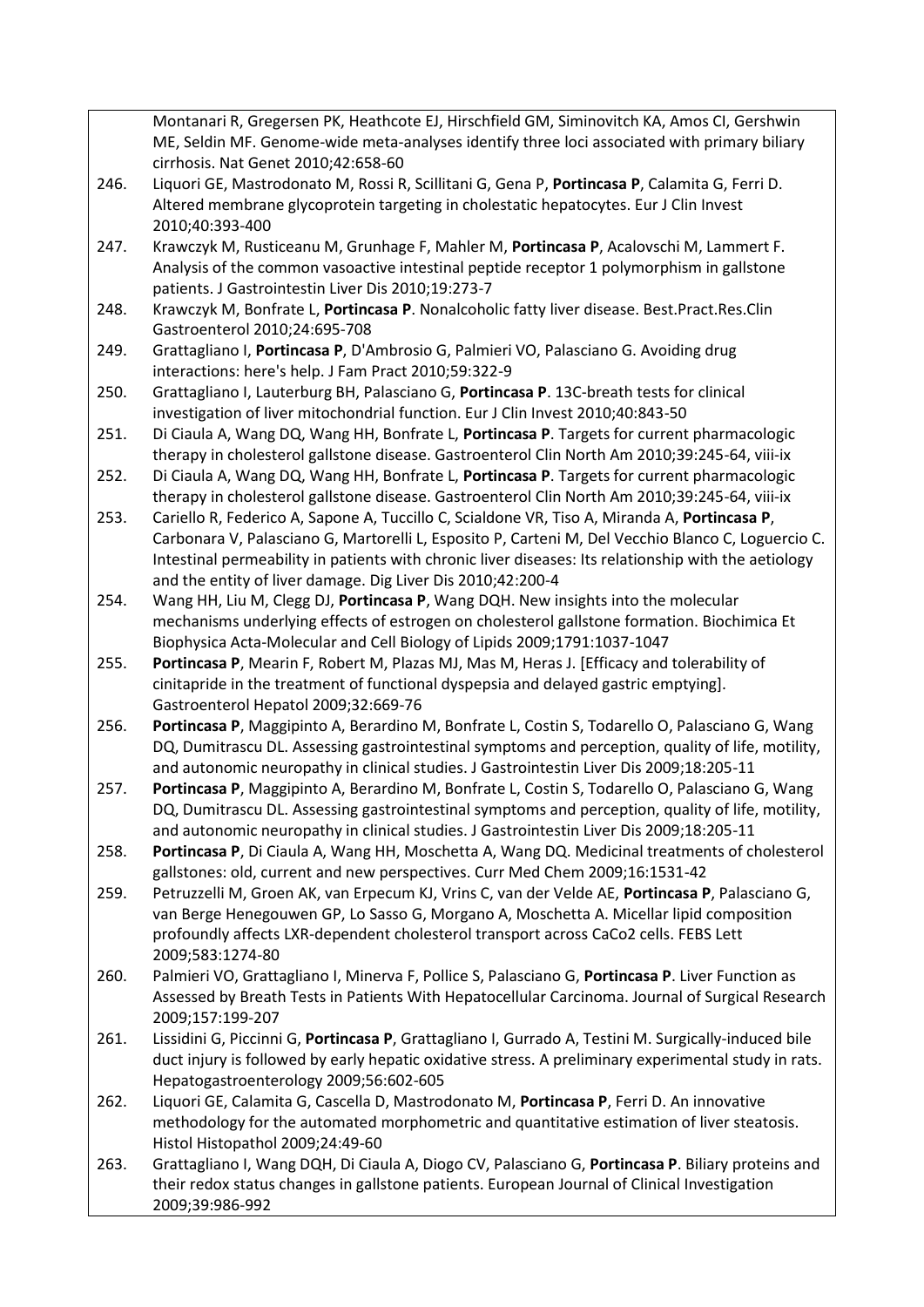- 264. Grattagliano I, Ubaldi E, **Portincasa P**, Palasciano G. Liver disease: Early signs you may be missing. Journal of Family Practice 2009;58:514-521
- 265. Grattagliano I, Bonfrate L, Diogo CV, Wang HH, Wang DQ, **Portincasa P**. Biochemical mechanisms in drug-induced liver injury: certainties and doubts. World J Gastroenterol 2009;15:4865-76
- 266. Grattagliano I, Bonfrate L, Diogo CV, Wang HH, Wang DQ, **Portincasa P**. Biochemical mechanisms in drug-induced liver injury: certainties and doubts. World J Gastroenterol 2009;15:4865-76
- 267. Gasbarrini A, Corazza GR, Gasbarrini G, Montalto M, Di Stefano M, Basilisco G, Parodi A, Usai-Satta P, Vernia P, Anania C, Astegiano M, Barbara G, Benini L, Bonazzi P, Capurso G, Certo M, Colecchia A, Cuoco L, Di Sario A, Festi D, Lauritano C, Miceli E, Nardone G, Perri F, **Portincasa P**, Risicato R, Sorge M, Tursi A, st Rome HBTCCWG. Methodology and indications of H2-breath testing in gastrointestinal diseases: the Rome Consensus Conference. Aliment Pharmacol Ther 2009;29 Suppl 1:1-49
- 268. Debellis L, Diana A, Arcidiacono D, Fiorotto R, **Portincasa P**, Altomare DF, Spirli C, de Bernard M. The Vibrio cholerae cytolysin promotes chloride secretion from intact human intestinal mucosa. PLoS One 2009;4:e5074
- 269. Colecchia A, Festi D, Scaioli E, Ruggiero V, Berardino M, **Portincasa P**. Bacterial flora, gas and antibiotics. Digestive and Liver Disease Supplements 2009;3:54-57
- 270. Basilisco G, Risicato R, Bonazzi P, Di Sario A, **Portincasa P**. H2-breath testing for evaluation of oro-caecal transit time. Aliment.Pharmacol.Ther. 2009;29 Suppl 1:23-26
- 271. Wang HH, **Portincasa P**, Wang DQ. Molecular pathophysiology and physical chemistry of cholesterol gallstones. Front Biosci 2008;13:401-23
- 272. Wang HH, **Portincasa P**, Mendez-Sanchez N, Uribe M, Wang DQ. Effect of ezetimibe on the prevention and dissolution of cholesterol gallstones. Gastroenterology 2008;134:2101-10
- 273. **Portincasa P**, Palasciano G, Svelto M, Calamita G. Aquaporins in the hepatobiliary tract. Which, where and what they do in health and disease (J COVER). Eur.J.Clin.Invest 2008;38:1-10
- 274. **Portincasa P**, Grattagliano I, Petruzzelli M, Moschetta A, Debellis L, Palasciano G. Taurodeoxycholate-induced intestinal injury is modulated by oxidative stress-dependent preconditioning like mechanisms. Toxicology Letters 2008;182:36-41
- 275. **Portincasa P**, Di Ciaula A, Wang HH, Palasciano G, van Erpecum KJ, Moschetta A, Wang DQ. Coordinate regulation of gallbladder motor function in the gut-liver axis. Hepatology 2008;47:2112-26
- 276. **Portincasa P**, Di Ciaula A, Vacca M, Montelli R, Wang DQ, Palasciano G. Beneficial effects of oral tilactase on patients with hypolactasia. Eur J Clin Invest 2008;38:835-44
- 277. Krawczyk M, Wolska M, Schwartz S, Gruenhage F, Terjung B, **Portincasa P**, Sauerbruch T, Lammert F. Concordance of genetic and breath tests for lactose intolerance in a tertiary referral centre. J Gastrointestin Liver Dis 2008;17:135-9
- 278. Invernizzi P, Selmi C, Poli F, Frison S, Floreani A, Alvaro D, Almasio P, Rosina F, Marzioni M, Fabris L, Muratori L, Qi L, Seldin MF, Gershwin ME, Podda M, Andreoletti M, Andriulli A, Baldini V, Battezzati PM, Benedetti A, Bernuzzi F, Bianchi FB, Bianchi I, Bignotto M, Bragazzi MC, Brunetto M, Caimi M, Caliari L, Caporaso N, Casella G, Casiraghi A, Colli A, Colombo M, Conte D, Croce L, Crosignani A, Dottorini L, Ferrari C, Fraquelli M, Frati CE, Galli A, Lleo A, Mancino MG, Mandelli G, Marra F, Montanari R, Monti V, Morini L, Morisco F, Niro G, Palasciano G, Calmieri VO, Pasini S, Picciotto A, **Portincasa P**, Pozzoli V, Spinzi G, Strazzabosco M, Tiribelli C, Toniutto P, Zerminai P, Zuin M. Human leukocyte antigen polymorphisms in italian primary biliary cirrhosis: a multicenter study of 664 patients and 1992 healthy controls. Hepatology 2008;48:1906-1912
- 279. Grattagliano I, Palmieri VO, **Portincasa P**, Moschetta A, Palasciano G. Oxidative stress-induced risk factors associated with the metabolic syndrome: a unifying hypothesis. J Nutr Biochem 2008;19:491-504
- 280. Grattagliano I, D'Ambrosio G, Palmieri VO, Moschetta A, Palasciano G, **Portincasa P**, Steatostop Project G. Improving nonalcoholic fatty liver disease management by general practitioners: a critical evaluation and impact of an educational training program. J Gastrointestin Liver Dis 2008;17:389-94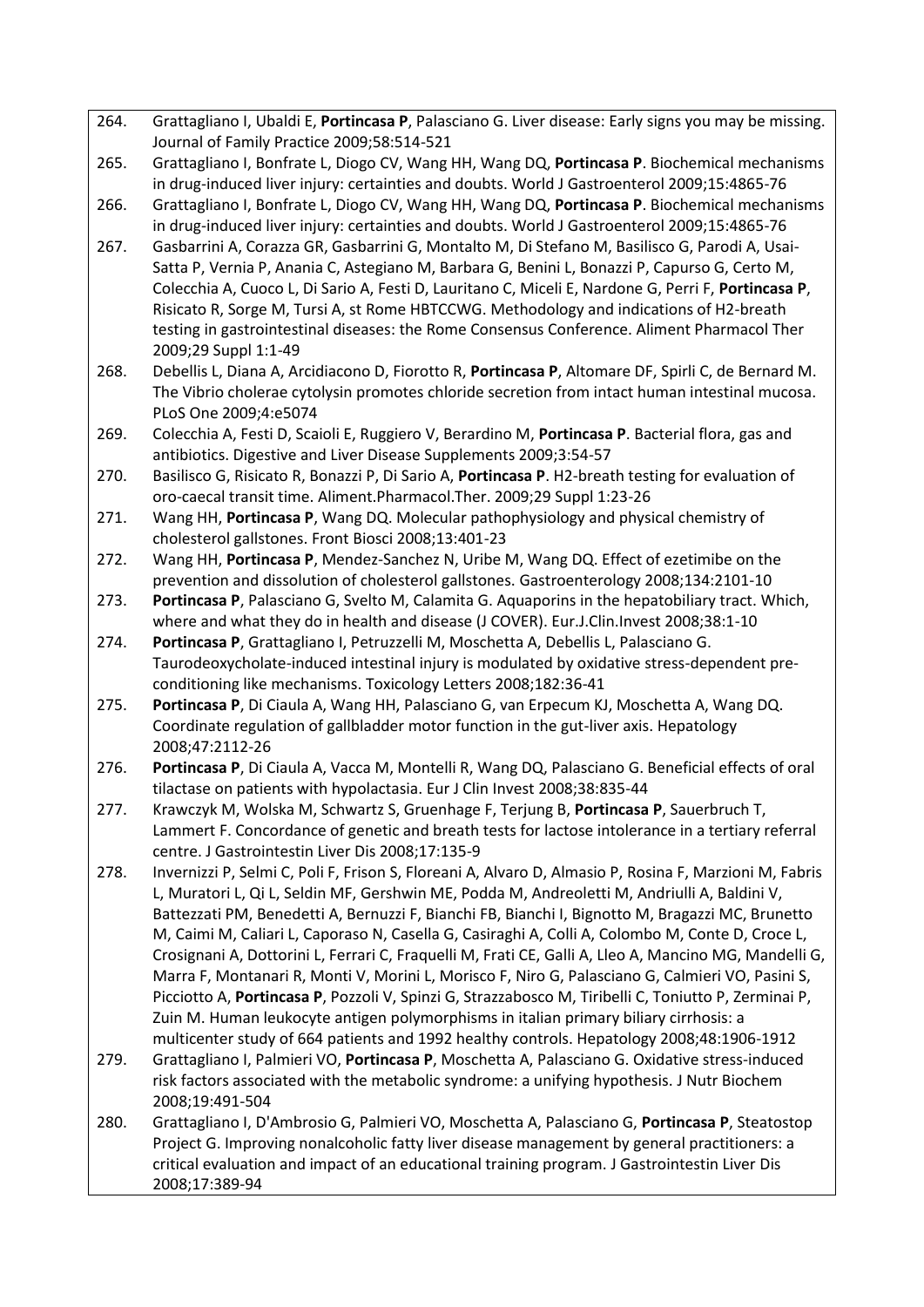- 281. Grattagliano I, Caraceni P, Calamita G, Ferri D, Gargano I, Palasciano G, **Portincasa P**. Severe liver steatosis correlates with nitrosative and oxidative stress in rats (J COVER). European journal of clinical investigation 2008;38:523-530
- 282. Di Ciaula A, Covelli M, Berardino M, Wang DQH, Lapadula G, Palasciano G, **Portincasa P**. Gastrointestinal symptoms and motility disorders in patients with systemic scleroderma. BMC.Gastroenterol. 2008;8:7
- 283. De Bruin GJ, Petruzzelli M, Venneman NG, Van Minnen LP, **Portincasa P**, Konikoff FM, Van Erpecum KJ. Effects of Aramchol on in vitro bile cholesterol crystallization and bile acid detergency. European Journal of Lipid Science and Technology 2008;110:307-316
- 284. Calamita G, Ferri D, Gena P, Carreras FI, Liquori GE, **Portincasa P**, Marinelli RA, Svelto M. Altered expression and distribution of aquaporin-9 in the liver of rat with obstructive extrahepatic cholestasis. Am J Physiol Gastrointest Liver Physiol 2008;295:G682-90
- 285. Vacca M, Krawczyk M, Petruzzelli M, Sasso RC, van Erpecum KJ, Palasciano G, van Berge-Henegouwen GP, Moschetta A, **Portincasa P**. Current treatments of primary sclerosing cholangitis. Curr Med Chem 2007;14:2081-94
- 286. Testini M, Rosato L, Avenia N, Basile F, **Portincasa P**, Piccinni G, Lissidini G, Biondi A, Gurrado A, Nacchiero M. The impact of single parathyroid gland autotransplantation during thyroid surgery on postoperative hypoparathyroidism: a multicenter study. Transplant.Proc. 2007;39:225-230
- 287. **Portincasa P**, Grattagliano I, Testini M, Caruso ML, Wang DQH, Moschetta A, Calamita G, Vacca M, Valentini AM, Renna G, Lissidini G, Palasciano G. Parallel intestinal and liver injury during early cholestasis in the rat: Modulation by bile salts and antioxidants. Free Radic.Biol.Med 2007;42:1381-1391
- 288. **Portincasa P**. Non-alcoholic steatohepatitis (NASH): approaching more tailored and effective therapies. J Gastrointestin Liver Dis 2007;16:167-9
- 289. Petruzzelli M, Vacca M, Moschetta A, Sasso RC, Palasciano G, Van Erpecum KJ, **Portincasa P**. Intestinal mucosal damage caused by non-steroidal anti-inflammatory drugs: Role of bile salts. Clin Biochem. 2007;40:503-510
- 290. Petruzzelli M, Lo Sasso G, **Portincasa P**, Palasciano G, Moschetta A. Targeting the liver in the metabolic syndrome: evidence from animal models. Curr Pharm Des 2007;13:2199-207
- 291. Petrosillo G, **Portincasa P**, Grattagliano I, Casanova G, Matera M, Ruggiero FM, Ferri D, Paradies G. Mitochondrial dysfunction in rat with nonalcoholic fatty liver Involvement of complex I, reactive oxygen species and cardiolipin. Biochim Biophys Acta 2007;1767:1260-7
- 292. Palasciano G, Moschetta A, Palmieri VO, Grattagliano I, Iacobellis G, **Portincasa P**. Non-alcoholic fatty liver disease in the metabolic syndrome. Curr Pharm Des 2007;13:2193-8
- 293. Grattagliano I, **Portincasa P**, Palmieri VO, Palasciano G. Managing nonalcoholic fatty liver disease: recommendations for family physicians. Can Fam Physician 2007;53:857-63
- 294. Grattagliano I, **Portincasa P**, Palmieri VO, Palasciano G. Mutual changes of thioredoxin and nitrosothiols during biliary cirrhosis: results from humans and cholestatic rats. Hepatology 2007;45:331-9
- 295. Calamita G, **Portincasa P**. Present and future therapeutic strategies in non-alcoholic fatty liver disease. Expert Opin Ther Targets 2007;11:1231-49
- 296. Altomare DF, Rinaldi M, Rubini D, Rubini G, **Portincasa P**, Vacca M, Artor NA, Romano G, Memeo V. Long-term functional assessment of antegrade colonic enema for combined incontinence and constipation using a modified Marsh and Kiff technique. Diseases of the colon & rectum 2007;50:1023-1031
- 297. van Erpecum KJ, Wang DQ, Moschetta A, Ferri D, Svelto M, **Portincasa P**, Hendrickx JJ, Schipper M, Calamita G. Gallbladder histopathology during murine gallstone formation: relation to motility and concentrating function. J Lipid Res 2006;47:32-41
- 298. Van Erpecum KJ, **Portincasa P**. Preface (Guest Editor). Best.Pract.Res.Clin Gastroenterol 2006;20:979-980
- 299. Russmann S, Grattagliano I, **Portincasa P**, Palmieri VO, Palasciano G. Ribavirin-induced anemia: mechanisms, risk factors and related targets for future research. Curr Med Chem 2006;13:3351-7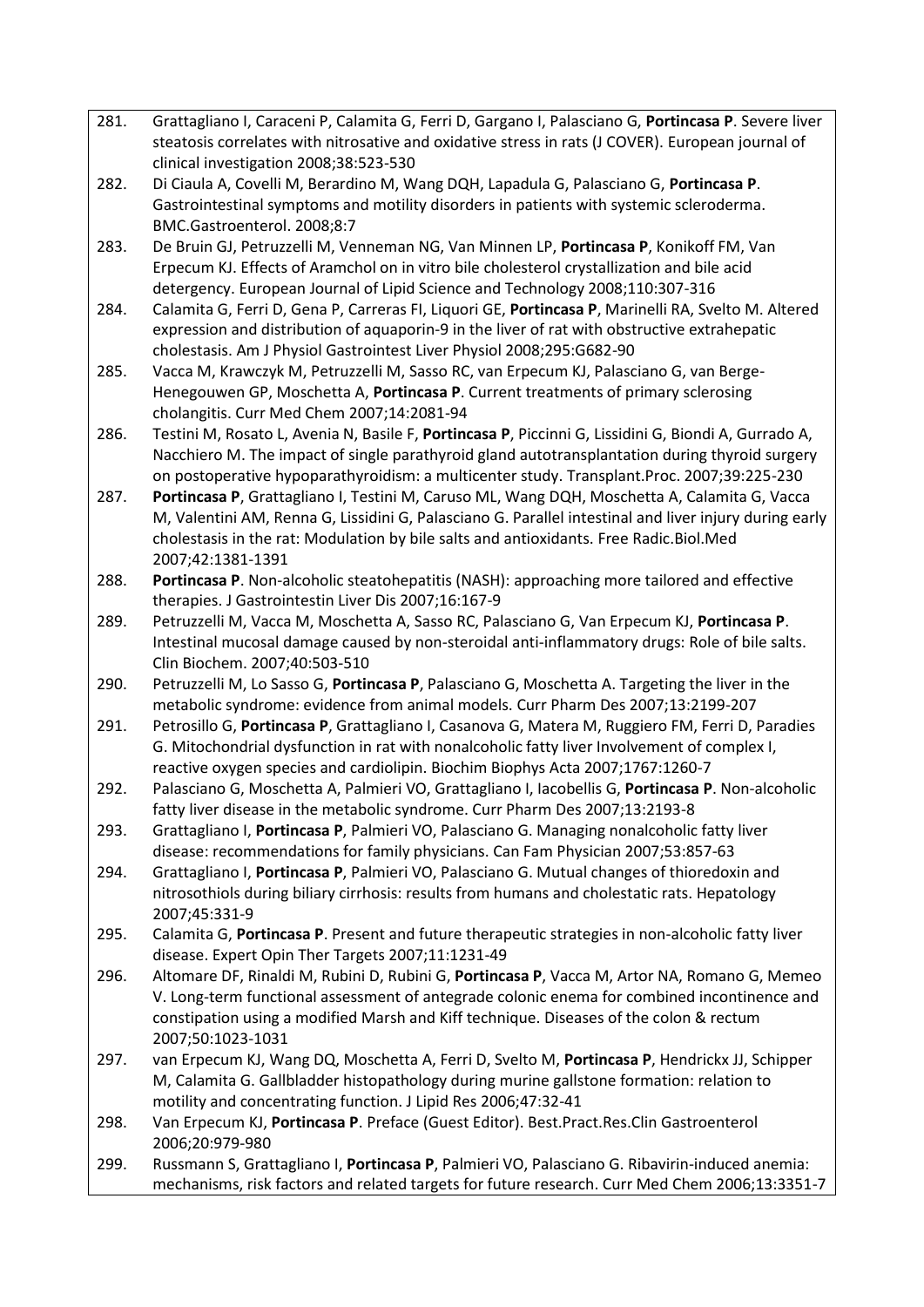- 300. **Portincasa P**, Moschetta A, Petruzzelli M, Vacca M, Krawczyk M, Minerva F, Palmieri VO, Palasciano G. The "hemolysis model" for the study of cyto-toxicity and cyto-protection by bile salts and phospholipids. Adv Exp Med Biol 2006;578:93-9
- 301. **Portincasa P**, Moschetta A, Petruzzelli M, Palasciano G, Di Ciaula A, Pezzolla A. Symptoms and diagnosis of gallbladder stones (Guest Editor). Best Practice & Research Clinical Gastroenterology 2006;20:1017-1029
- 302. **Portincasa P**, Moschetta A, Palasciano G. Cholesterol gallstone disease. Lancet 2006;368:230-9
- 303. **Portincasa P**, Grattagliano I, Palmieri VO, Palasciano G. Current pharmacological treatment of nonalcoholic fatty liver. Curr Med Chem 2006;13:2889-900
- 304. **Portincasa P**, Grattagliano I, Lauterburg BH, Palmieri VO, Palasciano G, Stellaard F. Liver breath tests non-invasively predict higher stages of non-alcoholic steatohepatitis (J COVER). Clin Sci (Lond) 2006;111:135-43
- 305. **Portincasa P**, Bartoli F, Di Ciaula A, Minerva F, Niglio F, Gentile O, Leggio S, Leggio A, Palasciano G. Defective in vitro contractility of ureteropelvic junction in children with functional and obstructive urine flow impairment. J Pediatr Surg 2006;41:1594-7
- 306. Petruzzelli M, Moschetta A, Renooij W, de Smet MB, Palasciano G, **Portincasa P**, Van Erpecum KJ. Indomethacin enhances bile salt detergent activity: relevance for NSAIDs-induced gastrointestinal mucosal injury. Dig Dis Sci 2006;51:766-774
- 307. Palmieri VO, Grattagliano I, **Portincasa P**, Palasciano G. Systemic oxidative alterations are associated with visceral adiposity and liver steatosis in patients with metabolic syndrome. J Nutr 2006;136:3022-6
- 308. Palmieri VO, Cicco G, Minerva F, **Portincasa P**, Grattagliano I, Memeo V, Palasciano G. Red blood cells (RBC) deformability and aggregability: alterations in alcoholism. Adv Exp Med Biol 2006;578:125-31
- 309. Grattagliano I, Palmieri VO, **Portincasa P**, Palasciano G. Adefovir dipivoxyl for the treatment of delta-related liver cirrhosis. Ann Pharmacother 2006;40:1681-4
- 310. Colecchia A, Sandri L, Bacchi-Reggiani ML, **Portincasa P**, Palasciano G, Mazzella G, Roda E, Festi D. Is It Possible to Predict the Clinical Course of Gallstone Disease? Usefulness of Gallbladder Motility Evaluation in a Clinical Setting. The American journal of gastroenterology 2006;101:2576-2581
- 311. vanBerge-Henegouwen GP, Venneman NG, van Erpecum KJ, **Portincasa P**. Drugs Affecting Biliary Lipid Secretion and Gallbladder Motility: Their Potential Role in Gallstone Treatment and Prevention. Current Drug Targets - Immune, Endocrine & Metabolic Disorders 2005;5:185-191
- 312. **Portincasa P**, van Erpecum KJ. New insights into bile formation: From secretion to therapeutic implications. Current Drug Targets: Immune, Endocrine and Metabolic Disorders 2005;5:129-130
- 313. **Portincasa P**, Vacca M, Moschetta A, Petruzzelli M, Palasciano G, van-Erpecum KJ, van-Berge-Henegouwen GP. Primary sclerosing cholangitis: Updates in diagnosis and therapy. World J Gastroenterol 2005;11:7-16
- 314. **Portincasa P**, Moschetta A, van Erpecum KJ, Vacca M, Petruzzelli M, Calamita G, Meyer G, Palasciano G. Modulation of cholesterol crystallization in bile. Implications for non-surgical treatment of cholesterol gallstone disease. Curr Drug Targets Immune Endocr Metabol Disord (continued by Endocrine, metabolic & immune disorders drug targets ISSN 1871-5303) 2005;5:177-84
- 315. **Portincasa P**, Grattagliano I, Palmieri VO, Palasciano G. The emerging problem of nonalcoholic steatohepatitis (NASH). J Gastrointestin Liver Dis (Rom J Gastroenterol) 2005;14:43-51
- 316. **Portincasa P**, Grattagliano I, Palmieri VO, Palasciano G. Nonalcoholic steatohepatitis: recent advances from experimental models to clinical management (TOP 25 DOWLOADED ARTICLES). Clin Biochem. 2005;38:203-217
- 317. Piepoli AL, De Salvatore G, De Salvia MA, Mitolo CI, Siro-Brigiani G, Marzullo A, Grattagliano I, Mitolo-Chieppa D, Palasciano G, **Portincasa P**. Indomethacin-induced ileitis is associated with tensiometric, vascular and oxidative changes in the experimental rat model. European Journal of Clinical Investigation 2005;35:271-278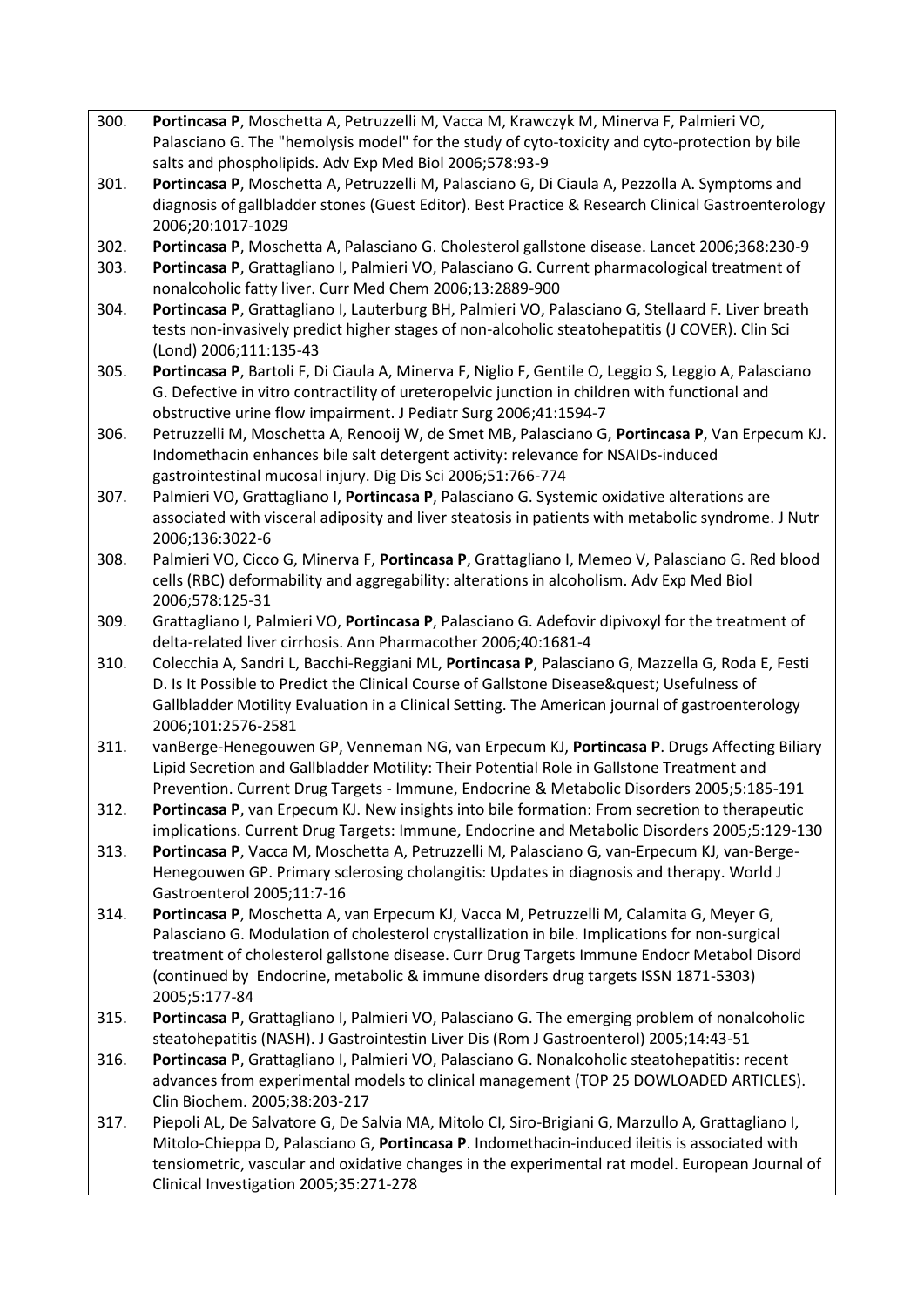- 318. Meyer G, Guizzardi F, Rodighiero S, Manfredi R, Saino S, Sironi C, Garavaglia ML, Bazzini C, Botta G, **Portincasa P**, Calamita G, Paulmichl M. Ion transport across the gallbladder epithelium. Curr Drug Targets Immune Endocr Metabol Disord (continued by Endocrine, metabolic & immune disorders drug targets ISSN 1871-5303) 2005;5:143-51
- 319. Grattagliano I, Russmann S, Palmieri VO, **Portincasa P**, Palasciano G, Lauterburg BH. Glutathione peroxidase, thioredoxin, and membrane protein changes in erythrocytes predict ribavirininduced anemia. Clin Pharmacol Ther 2005;78:422-32
- 320. Grattagliano I, **Portincasa P**, Palmieri VO, Palasciano G. Contribution of canalicular glutathione efflux to bile formation. From cholestasis associated alterations to pharmacological intervention to modify bile flow. Curr Drug Targets Immune Endocr Metabol Disord (continued by Endocrine, metabolic & immune disorders drug targets ISSN 1871-5303) 2005;5:153-61
- 321. Grattagliano I, **Portincasa P**, Mastronardi M, Palmieri VO, Palasciano G. Esomeprazole-induced central fever with severe myalgia. Ann Pharmacother 2005;39:757-60
- 322. Festi D, Capodicasa S, Sandri L, Colaiocco-Ferrante L, Staniscia T, Vitacolonna E, Vestito A, Simoni P, Mazzella G, **Portincasa P**, Roda E, Colecchia A. Measurement of hepatic functional mass by means of 13C-methacetin and 13C-phenylalanine breath tests in chronic liver disease: comparison with Child-Pugh score and serum bile acid levels. World J Gastroenterol 2005;11:142-148
- 323. Di Ciaula A, **Portincasa P**, Di Terlizzi L, Paternostro D, Palasciano G. Ultrasonographic study of postcibal gastro-esophageal reflux and gastric emptying in infants with recurrent respiratory disease. World J Gastroenterol 2005;11:7296-7301
- 324. Calamita G, Ferri D, Gena P, Liquori GE, Marinelli RA, Meyer G, **Portincasa P**, Svelto M. Water transport into bile and role in bile formation. Curr Drug Targets Immune Endocr Metabol Disord (continued by Endocrine, metabolic & immune disorders drug targets ISSN 1871-5303) 2005;5:137-142
- 325. Calamita G, Ferri D, Bazzini C, Mazzone A, Botta G, Liquori GE, Paulmichl M, **Portincasa P**, Meyer G, Svelto M. Expression and subcellular localization of the AQP8 and AQP1 water channels in the mouse gall-bladder epithelium. Biol Cell 2005;97:415-23
- 326. Venneman NG, **Portincasa P**, van Berge-Henegouwen GP, van Erpecum KJ. Cholesterol saturation rather than phospholipid/bile salt ratio or protein content affects crystallization sequences in human gallbladder bile. European Journal of Clinical Investigation 2004;34:656-663
- 327. vanBerge-Henegouwen GP, Venneman NG, **Portincasa P**, Kosters A, van Erpecum KJ, Groen AK. Relevance of hereditary defects in lipid transport proteins for the pathogenesis of cholesterol gallstone disease. Scand J Gastroenterol Suppl 2004:60-9
- 328. Testini M, Nacchiero M, **Portincasa P**, Miniello S, Piccinni G, Di Venere B, Campanile L, Lissidini G, Bonomo GM. Risk factors of morbidity in thyroid surgery: analysis of the last 5 years of experience in a general surgery unit. Int Surg 2004;89:125-30
- 329. Testini M, Nacchiero M, Piccinni G, **Portincasa P**, Di Venere B, Lissidini G, Bonomo GM. Total thyroidectomy is improved by loupe magnification. Microsurgery 2004;24:39-42
- 330. **Portincasa P**, Moschetta A, Berardino M, Di-Ciaula A, Vacca M, Baldassarre G, Pietrapertosa A, Cammarota R, Tannoia N, Palasciano G. Impaired gallbladder motility and delayed orocecal transit contribute to pigment gallstone and biliary sludge formation in beta-thalassemia major adults. World J Gastroenterol 2004;10:2383-90
- 331. Moschetta A, Twickler TB, Rehfeld JF, van Ooteghem NA, Cabezas MC, **Portincasa P**, van Berge-Henegouwen GP, van Erpecum KJ. Effects of growth hormone deficiency and recombinant growth hormone therapy on postprandial gallbladder motility and cholecystokinin release. Dig Dis Sci 2004;49:529-34
- 332. Loguercio C, De Simone T, D'Auria MV, de Sio I, Federico A, Tuccillo C, Abbatecola AM, Del Vecchio Blanco C, Italian ACG. Non-alcoholic fatty liver disease: a multicentre clinical study by the Italian Association for the Study of the Liver. Dig Liver Dis 2004;36:398-405
- 333. Grattagliano I, Russmann S, Palmieri VO, Juni P, Bihl F, **Portincasa P**, Palasciano G, Lauterburg BH. Low membrane protein sulfhydrils but not G6PD deficiency predict ribavirin-induced hemolysis in hepatitis C. Hepatology 2004;39:1248-1255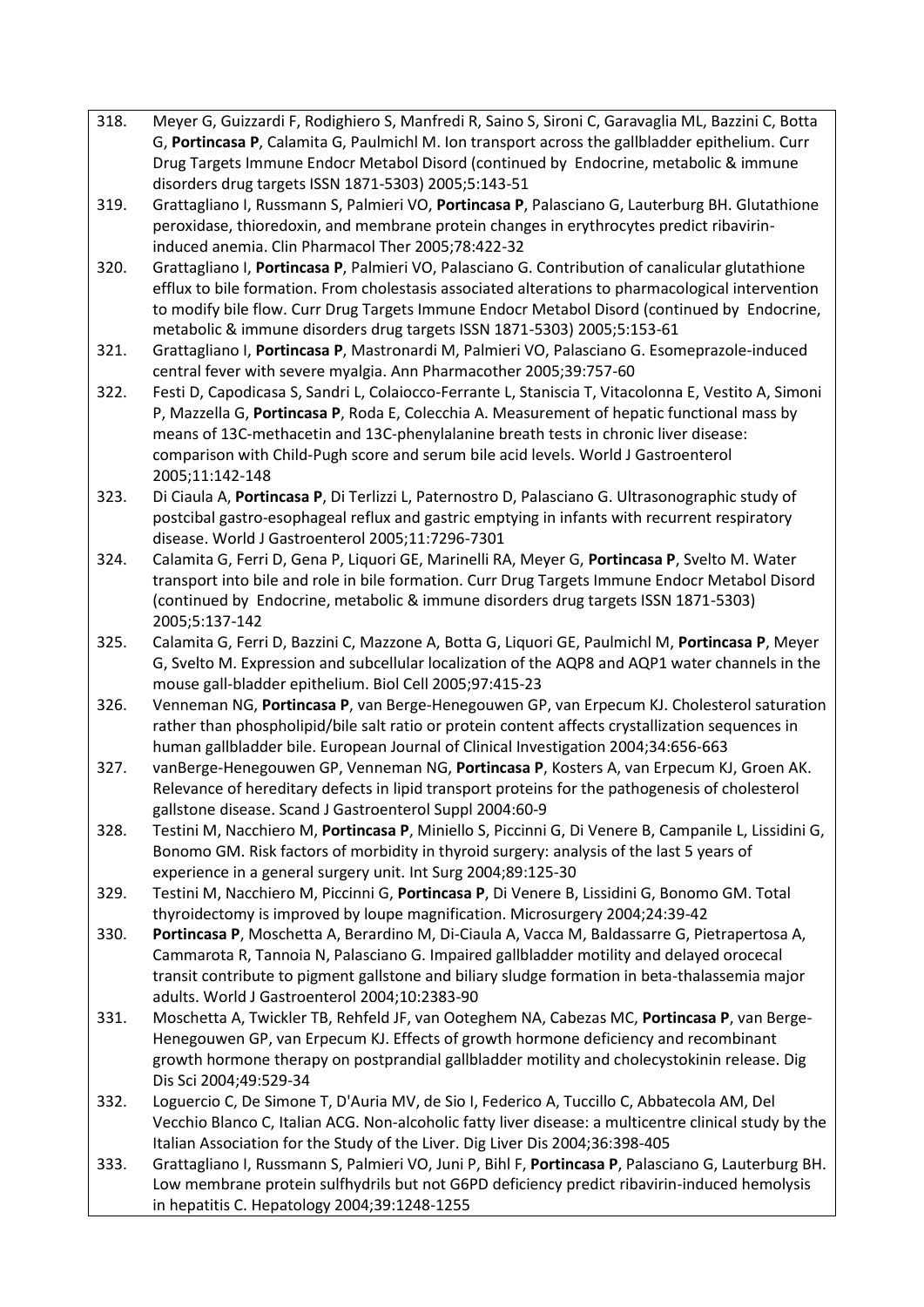- 334. Grattagliano I, **Portincasa P**, Cocco T, Moschetta A, Di Paola M, Palmieri VO, Palasciano G. Effect of dietary restriction and N-acetylcysteine supplementation on intestinal mucosa and liver mitochondrial redox status and function in aged rats. Exp Gerontol 2004;39:1323-32
- 335. Foti C, Cassano N, Palmieri VO, **Portincasa P**, Conserva A, Lamuraglia M, Palasciano G, Vena GA. Transverse leukonychia in severe hypocalcemia. Eur J Dermatol 2004;14:67-8
- 336. van Erpecum KJ, **Portincasa P**, Dohlu MH, van Berge-Henegouwen GP, Jungst D. Biliary pronucleating proteins and apolipoprotein E in cholesterol and pigment stone patients. J Hepatol 2003;39:7-11
- 337. Testini M, **Portincasa P**, Piccinni G, Lissidini G, Pellegrini F, Greco L. Significant factors associated with fatal outcome in emergency open surgery for perforated peptic ulcer. World J Gastroenterol 2003;9:2338-40
- 338. **Portincasa P**, Moschetta A, van Erpecum KJ, Calamita G, Margari A, vanBerge-Henegouwen GP, Palasciano G. Pathways of cholesterol crystallization in model bile and native bile. Dig Liver Dis 2003;35:118-26
- 339. **Portincasa P**, Moschetta A, Mazzone A, Palasciano G, Svelto M, Calamita G. Water handling and aquaporins in bile formation: recent advances and research trends. J Hepatol 2003;39:864-74
- 340. **Portincasa P**, Moschetta A, Colecchia A, Festi D, Palasciano G. Measurement of gallbladder motor function by ultrasonography: towards for standardization. Dig Liver Dis (già Ital J Gastroenterol Hepatol) 2003:S56-S61
- 341. **Portincasa P**, Moschetta A, Calamita G, Margari A, Palasciano G. Pathobiology of cholesterol gallstone disease: from equilibrium ternary phase diagram to agents preventing cholesterol crystallization and stone formation. Curr Drug Targets Immune Endocr Metabol Disord 2003;3:67-81
- 342. **Portincasa P**, Moschetta A, Baldassarre G, Altomare DF, Palasciano G. Pan-enteric dysmotility, impaired quality of life and alexithymia in a large group of patients meeting ROME II criteria for irritable bowel syndrome. World J Gastroenterol 2003;9:2293-9
- 343. Natale L, Piepoli AL, De Salvia MA, De Salvatore G, Mitolo CI, Marzullo A, **Portincasa P**, Moschetta A, Palasciano G, Mitolo-Chieppa D. Interleukins 1 beta and 6 induce functional alteration of rat colonic motility: an in vitro study. Eur J Clin Invest 2003;33:704-12
- 344. Moschetta A, **Portincasa P**, van Erpecum KJ, Debellis L, Vanberge-Henegouwen GP, Palasciano G. Sphingomyelin protects against apoptosis and hyperproliferation induced by deoxycholate: potential implications for colon cancer. Dig Dis Sci 2003;48:1094-101
- 345. Moschetta A, **Portincasa P**, Debellis L, Petruzzelli M, Montelli R, Calamita G, Gustavsson P, Palasciano G. Basolateral Ca(2+)-dependent K(+)-channels play a key role in Cl(-)secretion induced by taurodeoxycholate from colon mucosa. Biol.Cell 2003;95:115-122
- 346. Grattagliano I, **Portincasa P**, Caraceni P, Palmieri VO, Domenicali M, Bernardi M, Palasciano G. Experimental observations and clinical implications of fasting and diet supplementation in fatty livers. Eur Rev Med Pharmacol Sci 2003;7:1-7
- 347. Grattagliano I, Lauterburg BH, **Portincasa P**, Caruso ML, Vendemiale G, Valentini AM, Palmieri VO, Palasciano G. Mitochondrial glutathione content determines the rate of liver regeneration after partial hepatectomy in eu- and hypothyroid rats. J Hepatol 2003;39:571-9
- 348. Grattagliano I, Caraceni P, **Portincasa P**, Domenicali M, Palmieri VO, Trevisani F, Bernardi M, Palasciano G. Adaptation of subcellular glutathione detoxification system to stress conditions in choline-deficient diet induced rat fatty liver. Cell Biol Toxicol 2003;19:355-66
- 349. Colecchia A, Sandri L, Staniscia T, Vestito A, Capodicasa S, **Portincasa P**, Mazzella G, Roda E, Festi D. Gallbladder motility and functional gastrointestinal disorders. Dig Liver Dis 2003;35 Suppl 3:S30-4
- 350. Testini M, **Portincasa P**, Scacco S, Piccinni G, Minerva F, Lissidini G, Papa F, Loiotila L, Bonomo GM, Palasciano G. Contractility in vitro and mitochondrial response in small and large anastomized rabbit bowel. World J Surg 2002;24:493-498
- 351. **Portincasa P**, Venneman NG, Moschetta A, van den Berg A, Palasciano G, vanBerge-Henegouwen GP, van Erpecum KJ. Quantitation of cholesterol crystallization from supersaturated model bile. J Lipid Res 2002;43:604-10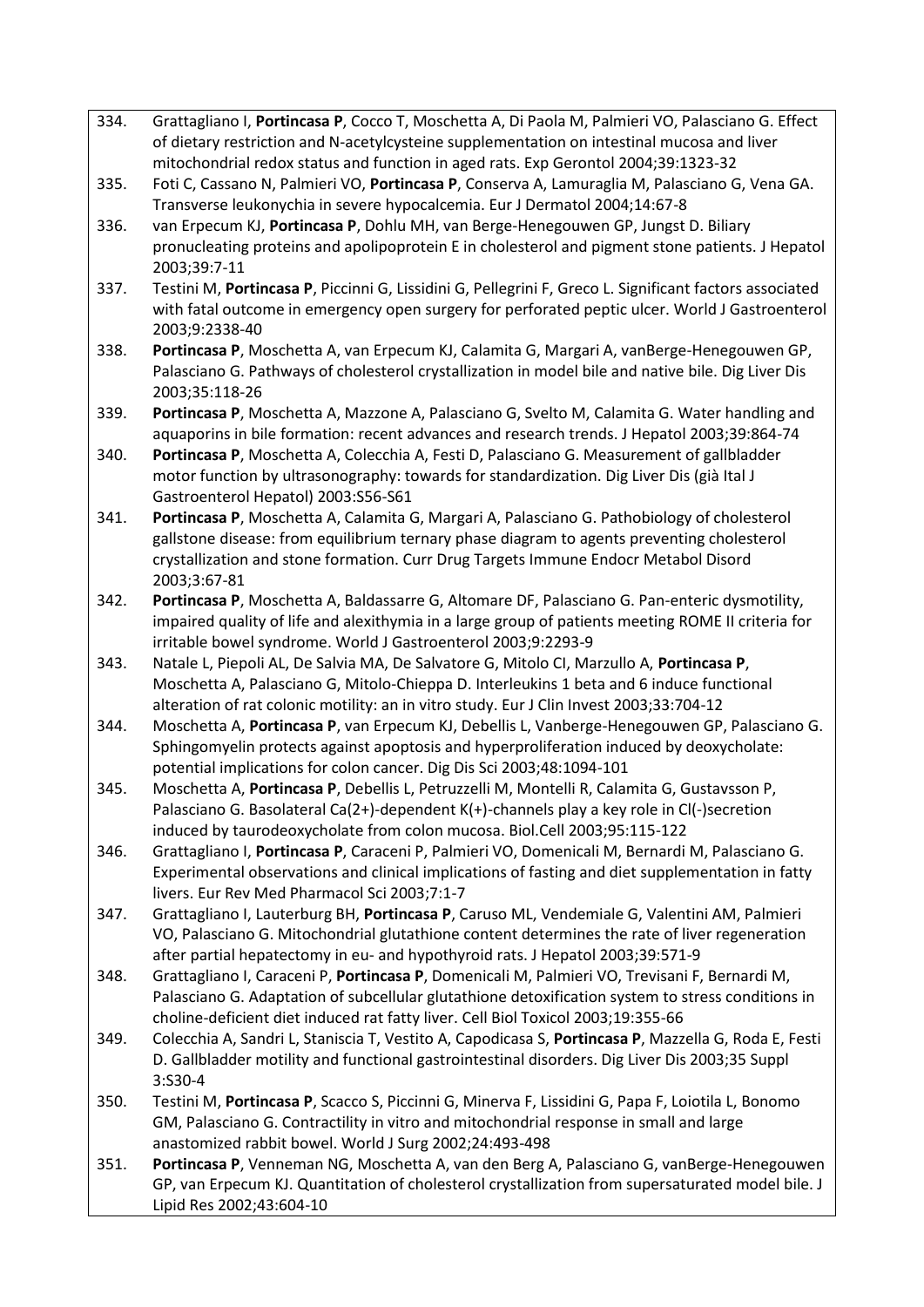- 352. **Portincasa P**, Moschetta A, Palasciano G. From lipid secretion to cholesterol crystallization in bile. Relevance in cholesterol gallstone disease. Ann Hepatol 2002;1:121-8
- 353. Moschetta A. Incorporation of cholesterol in sphingomyelin- phosphatidylcholine vesicles has profound effects on detergent-induced phase transitions. The Journal of Lipid Research 2002;43:1046-1053
- 354. Grattagliano I, **Portincasa P**, Palmieri VO, Palasciano G. Overview on the mechanisms of druginduced liver cell death. Ann Hepatol 2002;1:162-8
- 355. Venneman NG, vanBerge-Henegouwen GP, **Portincasa P**, Stolk MFJ, Vos A, Plaisier PW, van Erpecum KJ. Absence of apolipoprotein E4 genotype, good gallbladder motility and presence of solitary stones delay rather than prevent gallstone recurrence after extracorporeal shock wave lithotripsy. Journal of Hepatology 2001;35:10-16
- 356. Vendemiale G, Grattagliano I, **Portincasa P**, Serviddio G, Palasciano G, Altomare E. Oxidative stress in symptom-free HCV carriers: relation with ALT flare-up. Eur J Clin Invest 2001;31:54-63
- 357. Vendemiale G, Grattagliano I, Altomare E, Serviddio G, **Portincasa P**, Prigigallo F, Palasciano G. Mitochondrial oxidative damage and myocardial fibrosis in rats chronically intoxicated with moderate doses of ethanol. Toxicol Lett 2001;123:209-16
- 358. **Portincasa P**, Moschetta A, Di Ciaula A, Palmieri VO, Milella M, Pastore G, Palasciano G. Changes of gallbladder and gastric dynamics in patients with acute hepatitis A. Eur J Clin Invest 2001;31:617-22
- 359. Moschetta A, vanBerge-Henegouwen GP, **Portincasa P**, Renooij W, Groen AK, van Erpecum KJ. Hydrophilic bile salts enhance differential distribution of sphingomyelin and phosphatidylcholine between micellar and vesicular phases: potential implications for their effects in vivo. Journal of Hepatology 2001;34:492-499
- 360. Moschetta A, vanBerge-Henegouwen GP, **Portincasa P**, Palasciano G, van Erpecum KJ. Cholesterol crystallization in model biles: effects of bile salt and phospholipid species composition. J Lipid Res 2001;42:1273-81
- 361. Moschetta A, Stolk MF, Rehfeld JF, **Portincasa P**, Slee PH, Koppeschaar HP, Van Erpecum KJ, Vanberge-Henegouwen GP. Severe impairment of postprandial cholecystokinin release and gallbladder emptying and high risk of gallstone formation in acromegalic patients during Sandostatin LAR. Aliment Pharmacol Ther 2001;15:181-5
- 362. van Erpecum KJ, Venneman NG, **Portincasa P**, Vanberge-Henegouwen GP. Review article: agents affecting gall-bladder motility--role in treatment and prevention of gallstones. Aliment Pharmacol Ther 2000;14 Suppl 2:66-70
- 363. **Portincasa P**, Peeters TL, van Berge-Henegouwen GP, van Solinge WW, Palasciano G, van Erpecum KJ. Acute intraduodenal bile salt depletion leads to strong gallbladder contraction, altered antroduodenal motility and high plasma motilin levels in humans. Neurogastroenterol Motil 2000;12:421-30
- 364. **Portincasa P**, Moschetta A, Giampaolo M, Palasciano G. Diffuse gastrointestinal dysmotility by ultrasonography, manometry and breath tests in colonic inertia. Eur Rev Med Pharmacol Sci 2000;4:81-7
- 365. **Portincasa P**, Minerva F, Moschetta A, Venneman N, Vanberge-Henegouwen GP, Palasciano G. Review article: in vitro studies of gall-bladder smooth muscle function. Relevance in cholesterol gallstone disease. Aliment Pharmacol Ther 2000;14 Suppl 2:19-26
- 366. **Portincasa P**, Di Ciaula A, Vendemiale G, Palmieri V, Moschetta A, Vanberge-Henegouwen GP, Palasciano G. Gallbladder motility and cholesterol crystallization in bile from patients with pigment and cholesterol gallstones. Eur J Clin Invest 2000;30:317-24
- 367. **Portincasa P**, Colecchia A, Di Ciaula A, Larocca A, Muraca M, Palasciano G, Roda E, Festi D. Standards for diagnosis of gastrointestinal motility disorders. Ultrasonography (J COVER). Dig Liver Dis (già Ital J Gastroenterol Hepatol) 2000;32:160-172
- 368. **Portincasa P**, Altomare D, Moschetta A, Baldassarre G, Di Ciaula A, Venneman N, Rinaldi M, Vendemiale G, Memeo V, Palasciano G. The effect of acute oral erythromycin on gallbladder motility and on upper gastrointestinal symptoms in gastrectomized patients with and without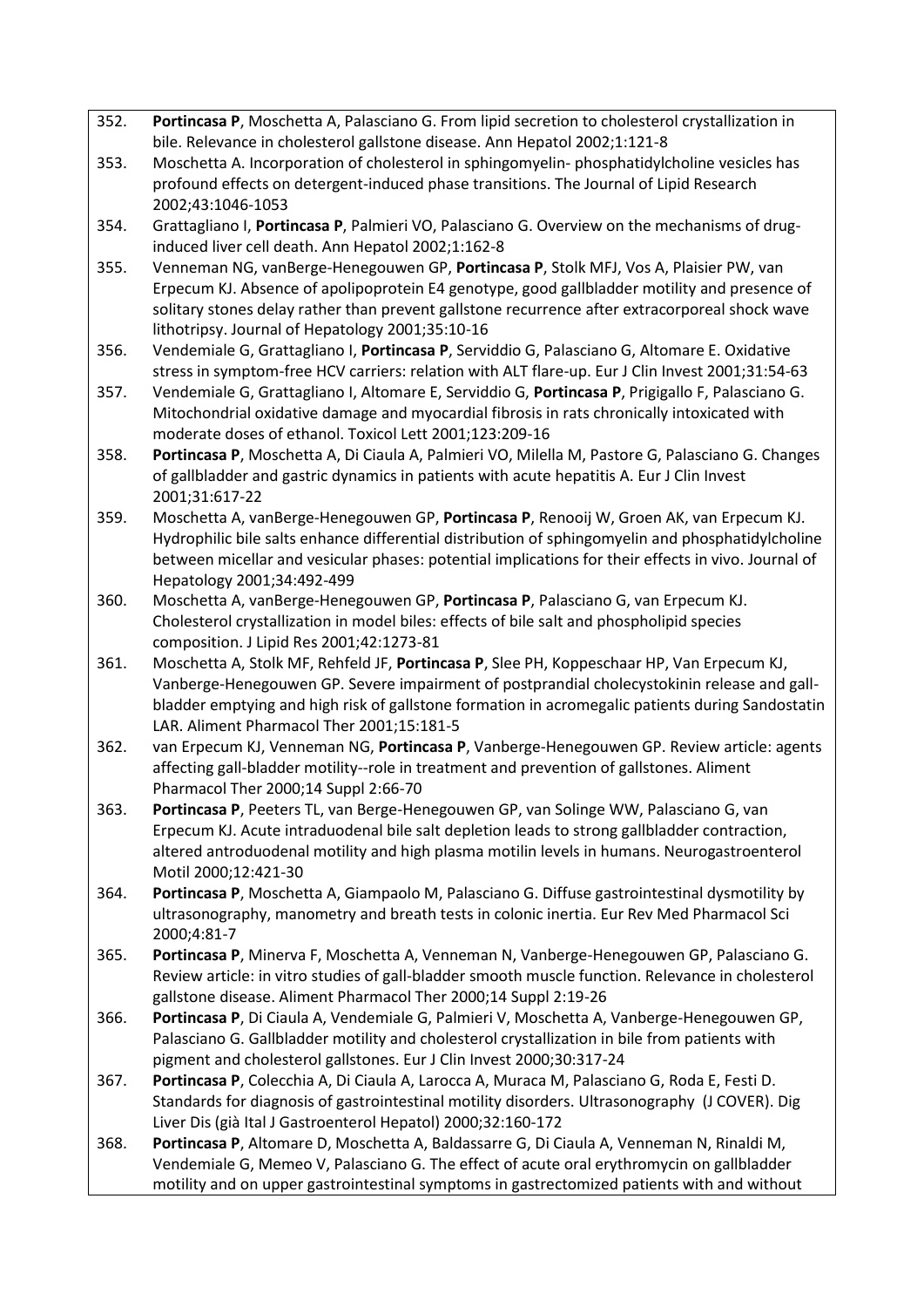gallstones: a randomized, placebo-controlled ultrasonographic study. The American journal of gastroenterology 2000;95:3444-3451

- 369. Moschetta A, vanBerge-Henegouwen GP, **Portincasa P**, Palasciano G, Groen AK, van Erpecum KJ. Sphingomyelin exhibits greatly enhanced protection compared with egg yolk phosphatidylcholine against detergent bile salts. J Lipid Res 2000;41:916-24
- 370. Martinelli E, Altomare DF, Rinaldi M, **Portincasa P**. Constipation after histerectomy: fact or fiction? Eur J Surg 2000;166:356-360
- 371. van de Heijning BJ, van de Meeberg PC, **Portincasa P**, Doornewaard H, Hoebers FJ, van Erpecum KJ, Vanberge-Henegouwen GP. Effects of ursodeoxycholic acid therapy on in vitro gallbladder contractility in patients with cholesterol gallstones. Dig Dis Sci 1999;44:190-6
- 372. Grattagliano I, Palmieri V, Vendemiale G, **Portincasa P**, Altomare E, Palasciano G. Chronic ethanol administration induces oxidative alterations and functional impairment of pancreatic mitochondria in the rat. Digestion 1999;60:549-53
- 373. Festi D, Sottili S, Colecchia A, Attili A, Mazzella G, Roda E, Romano F, and Unità Operativa B, Albano O, Palasciano G, Calo' Gabrieli G, **Portincasa P**, Tardi S, Vendemiale G, Velardi AL, Baldassarre G, Belfiore A, Morelli N, Origlia C, Palmieri VO, Vinciguerra V. Clinical manifestations of gallstone disease: evidence from the multicenter Italian study on cholelithiasis (MICOL). Hepatology 1999;30:839-846
- 374. Carluccio MA, Massaro M, Bonfrate C, Siculella L, Maffia M, Nicolardi G, Distante A, Storelli C, De Caterina R. Oleic acid inhibits endothelial activation : A direct vascular antiatherogenic mechanism of a nutritional component in the mediterranean diet. Arterioscler Thromb Vasc Biol 1999;19:220-8
- 375. Altomare DF, **Portincasa P**, Rinaldi M, Di Ciaula A, Martinelli E, Amoruso A, Palasciano G, Memeo V. Slow-transit constipation: solitary symptom of a systemic gastrointestinal disease. Dis Colon Rectum 1999;42:231-40
- 376. Van Erpecum KJ, Van Berge-henegouwen GP, Eckhardt ER, **Portincasa P**, Van De Heijning BJ, Dallinga-Thie GM, Groen AK. Cholesterol crystallization in human gallbladder bile: relation to gallstone number, bile composition, and apolipoprotein E4 isoform. Hepatology 1998;27:1508-16
- 377. Luiking YC, Weusten BL, **Portincasa P**, Van Der Meer R, Smout AJ, Akkermans LM. Effects of longterm oral L-arginine on esophageal motility and gallbladder dynamics in healthy humans. Am J Physiol 1998;274:G984-91
- 378. Luiking YC, Peeters TL, Stolk MF, Nieuwenhuijs VB, **Portincasa P**, Depoortere I, van Berge Henegouwen GP, Akkermans LM. Motilin induces gall bladder emptying and antral contractions in the fasted state in humans. Gut 1998;42:830-5
- 379. Attili AF, Scafato E, Marchioli R, Marfisi RM, Festi D, group aM, (Unità Operativa B, Albano O, Palasciano G, Calo' Gabrieli G, **Portincasa P**, Tardi S, Vendemiale G, Velardi AL, Baldassarre G, Belfiore A, Morelli N, Origlia C, Palmieri VO, Vinciguerra V. Diet and gallstones in Italy: the crosssectional MICOL results. Hepatology 1998;27:1492-1498
- 380. VanBerge-Henegouwen G, **Portincasa P**, Van Erpecum K. Effect of lactulose and fiber-rich diets on bile in relation to gallstone disease: an update. Scandinavian journal of gastroenterology 1997;32:68-71
- 381. **Portincasa P**, van Erpecum KJ, Vanberge-Henegouwen GP. Cholesterol crystallisation in bile. Gut 1997;41:138-41
- 382. **Portincasa P**, van de Meeberg P, van Erpecum KJ, Palasciano G, VanBerge-Henegouwen GP. An update on the pathogenesis and treatment of cholesterol gallstones. Scand J Gastroenterol Suppl 1997;223:60-9
- 383. **Portincasa P**, Di Ciaula A, Palmieri V, Velardi A, VanBerge-Henegouwen GP, Palasciano G. Impaired gallbladder and gastric motility and pathological gastro-oesophageal reflux in gallstone patients. Eur J Clin Invest 1997;27:653-61
- 384. Attili AF, Capocaccia R, Carulli N, Festi D, Roda E, Barbara B, Capocaccia L, Menotti A, Okoliksanyi L, Ricci G, Lalloni L, Mariotti S, Sama C, Scafato E, GROUP aM, (Unità) Operativa B, Albano O, Palasciano G, Calo' Gabrieli G, **Portincasa P**, Tardi S, Vendemiale G, Velardi AL, Baldassarre G,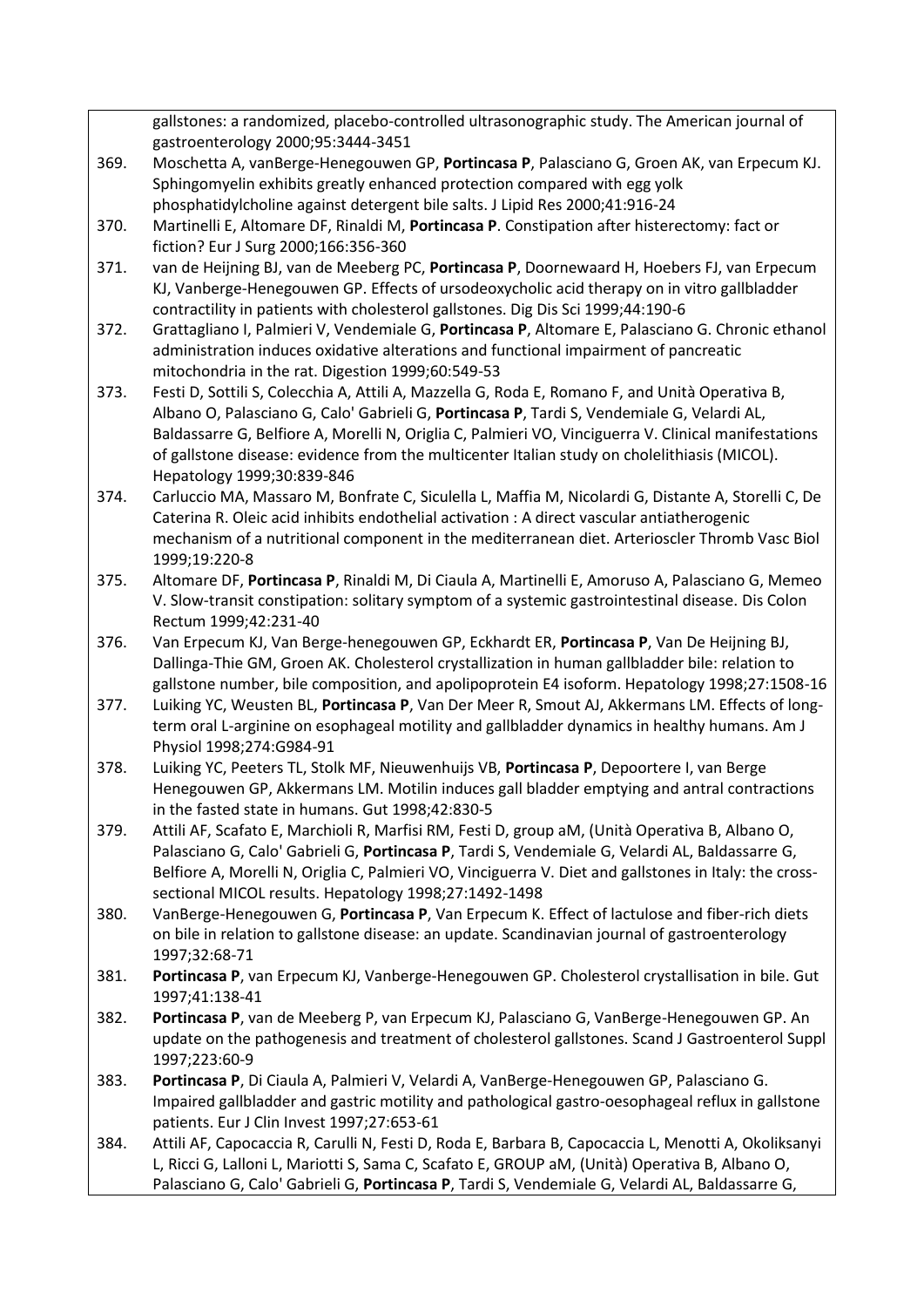|      | Belfiore A, Morelli N, Origlia C, Palmieri VO, Vinciguerra V. Factors associated with gallstone                                                                                                     |
|------|-----------------------------------------------------------------------------------------------------------------------------------------------------------------------------------------------------|
|      | disease in the MICOL experience. Hepatology 1997;26:809-818                                                                                                                                         |
| 385. | Van Erpecum KJ, Portincasa P, Gadellaa M, Van de Heijning BJ, Van Berge Henegouwen GP,                                                                                                              |
|      | Renooij W. Effects of bile salt hydrophobicity on crystallization of cholesterol in model bile. Eur J                                                                                               |
|      | Clin Invest 1996;26:602-8                                                                                                                                                                           |
| 386. | Van Erpecum KJ, Portincasa P, Eckhardt E, Go PM, VanBerge-Henegouwen GP, Groen AK.                                                                                                                  |
|      | Ursodeoxycholic acid reduces protein levels and nucleation-promoting activity in human                                                                                                              |
|      | gallbladder bile. Gastroenterology 1996;110:1225-37                                                                                                                                                 |
| 387. | van de Meeberg PC, Portincasa P, Wolfhagen FH, van Erpecum KJ, VanBerge-Henegouwen GP.                                                                                                              |
|      | Increased gall bladder volume in primary sclerosing cholangitis. Gut 1996;39:594-9                                                                                                                  |
| 388. | Portincasa P, Van Erpecum KJ, van de Meeberg PC, Dallinga-Thie GM, de Bruin TWA, vanBerge-                                                                                                          |
|      | Henegouwen GP. Apolipoprotein (Apo) E4 genotype and galbladder motility influence speed of                                                                                                          |
|      | gallstone clearance and risk of recurrence after extracorporeal shock-wave lithotripsy.                                                                                                             |
|      | Hepatology 1996;24:580-587                                                                                                                                                                          |
| 389. | Portincasa P, Van Erpecum KJ, Jansen A, Renooij W, Gadellaa M, vanBerge-Henegouwen GP.                                                                                                              |
|      | Behaviour of various cholesterol crystals in bile from gallstone patients. Hepatology                                                                                                               |
|      | 1996;23:738-748                                                                                                                                                                                     |
| 390. | Portincasa P, DiCiaula A, Palmieri V, Velardi A, Van Berge-Henegouwen GP, Palasciano G.                                                                                                             |
|      | Tauroursodeoxycholic acid, ursodeoxycholic acid and gallbladder motility in gallstone patients                                                                                                      |
| 391. | and healthy subjects. Ital J Gastroenterol 1996;28:111-3                                                                                                                                            |
|      | Centonze V, Polito BM, Cassiano MA, Doronzo F, Ricchetti G, Portincasa P, Bassi A, Albano O. The<br>dyspeptic syndrome in migraine: morphofunctional evaluation on 53 patients. Headache            |
|      | 1996;36:442-5                                                                                                                                                                                       |
| 392. | Stolk MF, van Erpecum KJ, Renooij W, Portincasa P, van de Heijning BJ, vanBerge-Henegouwen                                                                                                          |
|      | GP. Gallbladder emptying in vivo, bile composition, and nucleation of cholesterol crystals in                                                                                                       |
|      | patients with cholesterol gallstones. Gastroenterology 1995;108:1882-8                                                                                                                              |
| 393. | Smit JW, Van Erpecum KJ, Portincasa P, Renooij W, Erkelens DW, Van Berge-Henegouwen GP.                                                                                                             |
|      | Effects of simvastatin and cholestyramine on bile lipid composition and gall bladder motility in                                                                                                    |
|      | patients with hypercholesterolaemia. Gut 1995;37:654-9                                                                                                                                              |
| 394. | Portincasa P, Stolk MF, van Erpecum KJ, Palasciano G, van Berge-Henegouwen GP. Cholesterol                                                                                                          |
|      | gallstone formation in man and potential treatments of the gallbladder motility defect. Scand J                                                                                                     |
|      | Gastroenterol Suppl 1995;212:63-78                                                                                                                                                                  |
| 395. | Portincasa P, Di Ciaula A, Palmieri V, Van Berge-Henegouwen GP, Palasciano G. Effects of                                                                                                            |
|      | cholestyramine on gallbladder and gastric emptying in obese and lean subjects. Eur J Clin Invest                                                                                                    |
|      | 1995;25:746-53                                                                                                                                                                                      |
| 396. | Palasciano G, Portincasa P, Di Ciaula A, Palmieri V. Prolonged consumption of moderate doses of                                                                                                     |
|      | alcohol and in vitro gastro-duodenal and ileal contractility in the rat (J COVER). Eur J Clin Invest                                                                                                |
|      | 1995;25:171-5                                                                                                                                                                                       |
| 397. | Attili AF, Carulli N, Roda E, Barbara B, Capocaccia L, Menotti A, Okoliksanyi L, Ricci G, Capocaccia                                                                                                |
|      | R, Festi D, Lalloni L, Sama C, Scafato E, GROUP aM, (Unità Operativa B, Albano O, Palasciano G,                                                                                                     |
|      | Calo' Gabrieli G, Portincasa P, Tardi S, Vendemiale G, Velardi AL, Baldassarre G, Belfiore A,                                                                                                       |
|      | Morelli N, Origlia C, Palmieri VO, Vinciguerra V. Epidemiology of gallstone disease in Italy:<br>prevalence data of the multicenter italian study on cholelithiasis (M.I.C.O.L.). Am J Epidemiology |
|      | 1995;141:158-165                                                                                                                                                                                    |
| 398. | Vendemiale G, Portincasa P, Palasciano G, Altomare E. Evidence of lipid peroxidation in patients                                                                                                    |
|      | taking neuroleptic drugs. Current Therapeutic Research 1994;55:133-141                                                                                                                              |
| 399. | van Erpecum KJ, Portincasa P, Stolk MF, van de Heijning BJ, van der Zaag ES, van den Broek AM,                                                                                                      |
|      | van Berge Henegouwen GP, Renooij W. Effects of bile salt and phospholipid hydrophobicity on                                                                                                         |
|      | lithogenicity of human gallbladder bile. Eur J Clin Invest 1994;24:744-50                                                                                                                           |
| 400. | Portincasa P, Di Ciaula A, Palmieri VO, Baldassarre G, Palasciano G. Enhancement of gallbladder                                                                                                     |
|      | emptying in gallstone patients after oral cholestyramine. Am J Gastroenterol 1994;89:909-14                                                                                                         |
| 401. | Portincasa P, Di Ciaula A, Palmieri V, Vendemiale G, Altomare E, Palasciano G. Sonographic                                                                                                          |
|      | evaluation of gallstone burden in humans. Ital J Gastroenterol 1994;26:141-4                                                                                                                        |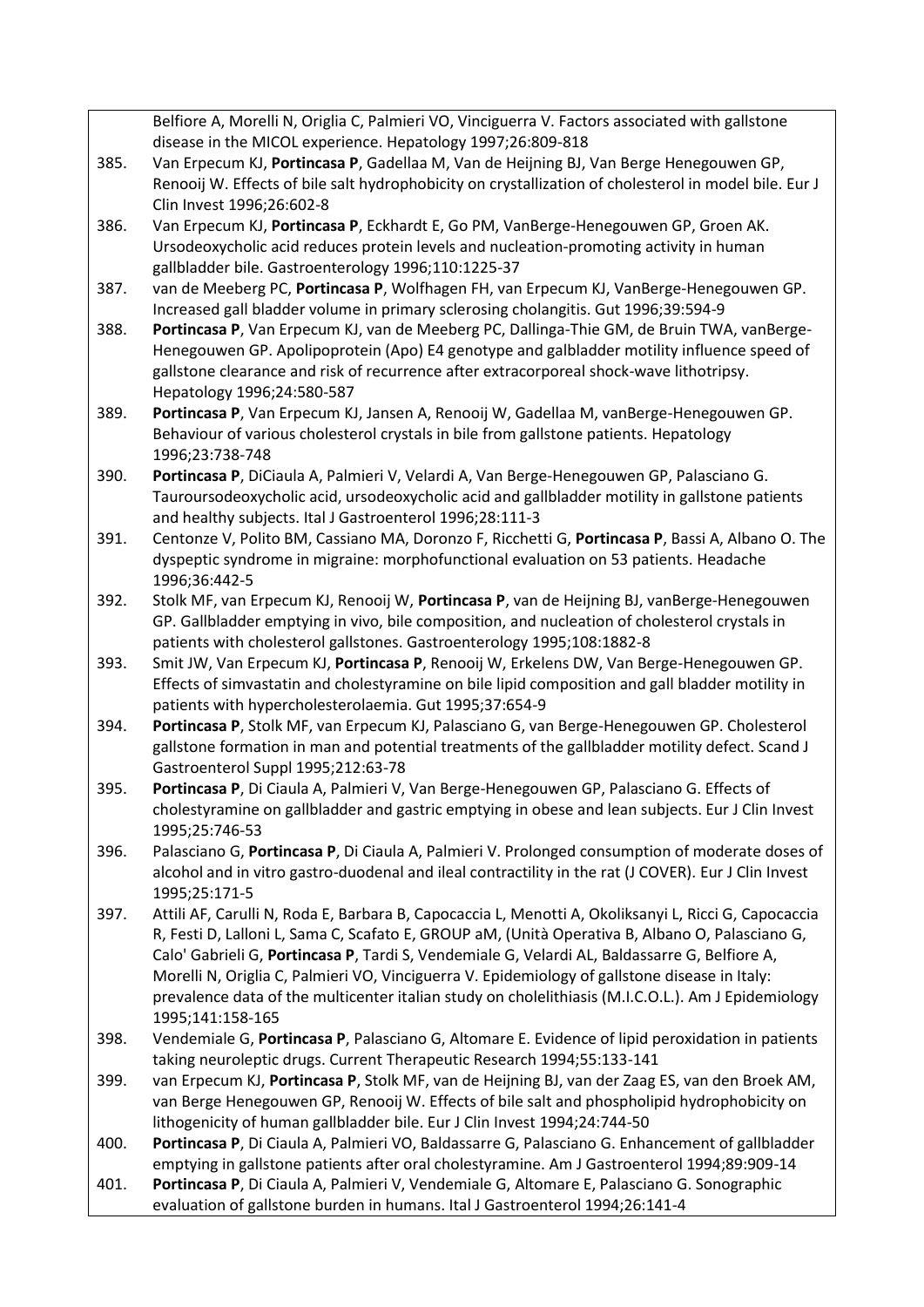| 402. | Portincasa P, Di Ciaula A, Baldassarre G, Palmieri V, Gentile A, Cimmino A, Palasciano G.         |
|------|---------------------------------------------------------------------------------------------------|
|      | Gallbladder motor function in gallstone patients: sonographic and in vitro studies on the role of |
|      | gallstones, smooth muscle function and gallbladder wall inflammation. J Hepatol 1994;21:430-40    |

- 403. Palasciano G, **Portincasa P**, Palmieri V, Ciani D, Vendemiale G, Altomare E. The effect of silymarin on plasma levels of malon-dialdehyde in patients receiving long-term treatment with psychotropic drugs. Current Therapeutic Research 1994;55:537-545
- 404. Albano O, Palasciano G, **Portincasa P**. Gallbladder motor function in gallstone disease: from the pathogenetic interpretation to possible therapeutic interventions. Ital J Gastroenterol 1994;26:89-97
- 405. **Portincasa P**, Palmieri V, Doronzo F, Vendemiale G, Altomare E, Sabbà C, Palasciano G, Albano O. Effect of tauroursodeoxycholic acid on serum liver enzymes and dyspeptic symptoms in patients with chronic active hepatitis. Current Therapeutic Research 1993;53:521-532
- 406. Palasciano G, Serio G, **Portincasa P**, Palmieri V, Fanelli M, Velardi A, Calo' Gabrieli B, Vinciguerra V. Gallbladder volume in adults, and relationship to age, sex, body mass index, and gallstones: a sonographic population study. Am J Gastroenterol 1992;87:493-7
- 407. Palasciano G, **Portincasa P**, Belfiore A, Baldassarre G, Cignarelli M, Paternostro A, Albano O, Giorgino R. Gallbladder volume and emptying in diabetics: the role of neuropathy and obesity. J Intern Med 1992;231:123-7
- 408. Palasciano G, **Portincasa P**, Belfiore A, Baldassarre G, Albano O. Opposite effects of cholestyramine and loxiglumide on gallbladder dynamics in humans. Gastroenterology 1992;102:633-9
- 409. Palasciano G, Maggi V, **Portincasa P**. The effect of the H2-antagonist niperotidine on intragastric acidity in healthy subjects undergoing 24-hour pH-monitoring. Ital J Gastroenterol 1990;22:291-4
- 410. Palasciano G, Vinciguerra V, Baldassarre G, **Portincasa P**, Albano O. Prevalence of gallstone disease in subjects younger than 20 living in a southern italian city. Eur J Int Med 1989;1:133-135
- 411. Palasciano G, **Portincasa P**, Vinciguerra V, Velardi A, Tardi S, Baldassarre G, Albano O. Gallstone prevalence and gallbladder volume in children and adolescents: an epidemiological ultrasonographic survey and relationship to body mass index. Am J Gastroenterol 1989;84:1378- 82

#### **Pubblicazioni su riviste internazionali senza IF**

- 1. Molina-Molina E, Garruti G, Shanmugam H, Di Palo DM, Grattagliano I, Mastronuzzi T, **Portincasa P**. Aging and nutrition. Paving the way to better health. Rom J Intern Med 2020;0
- 2. Gena P, **Portincasa P**, Matera S, Sonntag Y, Rutzler M, Calamita G. Stopped-flow Light Scattering Analysis of Red Blood Cell Glycerol Permeability. Bio Protoc 2020;10:e3723
- 3. **Portincasa P**, Molina-Molina E, Garruti G, Wang DQ. Critical Care Aspects of Gallstone Disease. J Crit Care Med (Targu Mures) 2019;5:6-18
- 4. **Portincasa P**. Aging at the interface of biology and culture. In: Dumitrascu D, Krejs GJ, Sporea I, eds. Proceedings of the Central European Gastroenterology Meeting (CEURGEM), 13-15 February. Volume 1. Timisoara (Romania): Filodiritto International Proceedings Editore, 2019:108-116.
- 5. Molina-Molina E. Physical activity is beneficial for gallbladder disease. Japanese J Gastroenterol Hepatol 2019;2:1-10
- 6. Cozma AM, Lascu G, Dumitrascu DL, **Portincasa P**. Role of Functional Foods in Management and Prevention of Gastrointestinal Disorders. In: Dumitrascu D, Krejs GJ, Sporea I, eds. Proceedings of the Central European Gastroenterology Meeting (GEURGEM), 13-15 February. Volume 1. Timisoara (Romania): Filodiritto Iternational Proceedings Editore, 2019:49-53.
- 7. Grattagliano I, Floreani A, Ubaldi E, **Portincasa P**. How best to manage chronic cholestasis. The Journal of Family Practice 2018;67:E9-E15
- 8. Di Ciaula A, **Portincasa P**. Recent advances in understanding and managing cholesterol gallstones. F1000Res 2018;7
- 9. Di Ciaula A. Efficacy of bio-optimized extracts of turmeric and essential fennel oil on the quality of life in patients with irritable bowel syndrome. Annals of Gastroenterology 2018;31:685-691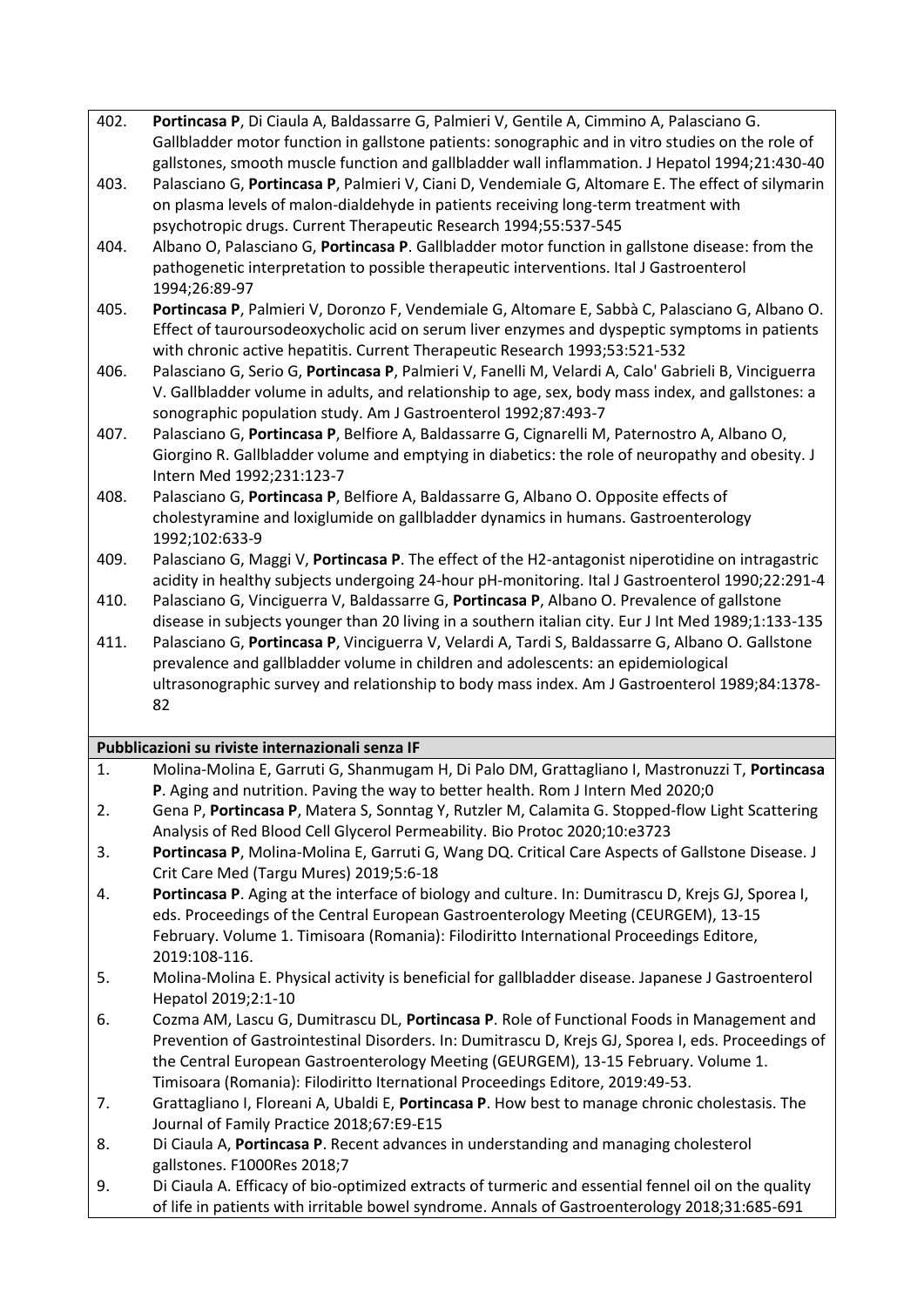- 10. Centonze V, Palmieri VO, Addabbo F, Palmiotti GP, Albano MG, Ribatti D, **Portincasa P**. [New frontiers of therapy: bibliotherapy.]. Recenti Prog Med 2018;109:384-387
- 11. Wang HH, Li T, **Portincasa P**, Ford DA, Neuschwander-Tetri BA, Tso P, Wang DQH. New insights into the role of Lith genes in the formation of cholesterol-supersaturated bile. Liver Research 2017;1:42-53
- 12. Rokkas T, Rokka A, **Portincasa P**. A systematic review and meta-analysis of the role of Helicobacter pylori eradication in preventing gastric cancer. Ann Gastroenterol 2017;30:414-423
- 13. **Portincasa P**, Di Ciaula A, Grattagliano I. Preventing a Mass Disease: The Case of Gallstones Disease: Role and Competence for Family Physicians. Korean J Fam Med 2016;37:205-13
- 14. Wang D, Bonfrate L, de Bari O, Wang T, **Portincasa P**. Familial Mediterranean Fever: From Pathogenesis to Treatment. J Genet Syndr Gene Ther 2014;5:2
- 15. Procino G, Milano S, Carmosino M, Gerbino A, Bonfrate L, **Portincasa P**, Svelto M. Hereditary Nephrogenic Diabetes Insipidus: Molecular Basis of the Defect and Potential Novel Strategies for Treatment. Journal of Genetic Syndromes & Gene Therapy 2014;05
- 16. Moraru IG, Moraru AG, Andrei M, Iordache T, Drug V, Diculescu M, **Portincasa P**, Dumitrascu DL. Small intestinal bacterial overgrowth is associated to symptoms in irritable bowel syndrome. Evidence from a multicentre study in Romania. Rom J Intern Med 2014;52:143-50
- 17. Scalera P, Denora AM, Scaccianoce G, **Portincasa P**. La Febbre Mediterranea Familiare: il caso di Altamura. Notiziario. Rivista Ordine Medici Provincia di Bari 2013:88-93
- 18. Di Ciaula A, Wang DQ, Bonfrate L, **Portincasa P**. Current views on genetics and epigenetics of cholesterol gallstone disease. Cholesterol 2013;2013:298421
- 19. Wang DQ, Neuschwander-Tetri BA, **Portincasa P**, Pandak WM. Interactions between Bile Acids and Nuclear Receptors and Their Effects on Lipid Metabolism and Liver Diseases. J Lipids 2012;2012:560715
- 20. **Portincasa P**, Ciaula AD, Bonfrate L, Wang DQ. Therapy of gallstone disease: What it was, what it is, what it will be. World J Gastrointest Pharmacol Ther 2012;3:7-20
- 21. Oliveira PJ, Carvalho RA, **Portincasa P**, Bonfrate L, Sardao VA. Fatty Acid Oxidation and Cardiovascular Risk during Menopause: A Mitochondrial Connection? J Lipids 2012;2012:365798
- 22. Grad C, David L, **Portincasa P**, Dumitrascu DL. Diagnostic value of calprotectin in irritable bowel syndrome and in inflammatory bowel disease. Rom J Intern Med 2012;50:3-6
- 23. Garruti G, Wang HH, Bonfrate L, de Bari O, Wang DQ, **Portincasa P**. A pleiotropic role for the orphan nuclear receptor small heterodimer partner in lipid homeostasis and metabolic pathways. J Lipids 2012;2012:304292
- 24. de Bari O, Neuschwander-Tetri BA, Liu M, **Portincasa P**, Wang DQ. Ezetimibe: its novel effects on the prevention and the treatment of cholesterol gallstones and nonalcoholic Fatty liver disease. J Lipids 2012;2012:302847
- 25. **Portincasa P**, Grattagliano I, Bonfrate L, Ruggiero V, Palasciano G. Clinical investigation of liver mitochondrial function: a role for 13 c-stable isotope breath tests? Clujul Medical 2010;83:23-26
- 26. Grad S, Dumitrascu DL, **Portincasa P**. Inflammation: a pathogenic factor in irritable bowel syndrome. Clujul Medical 2010;83:33-35
- 27. Bonfrate L, **Portincasa P**. Intestinal microbiota, gas and novel diagnostic aproaches. Clujul Medical 2010;83:16-23
- 28. **Portincasa P**. Physiology of gallbladder motility. Clujul Medical 2009;82:157-160
- 29. **Portincasa P**, Wallner G, Krawczyk M, Ciechanski A, Maciejewski R. Wspolczesne poglady na temat patofizjologii, diagnozowania i leczenia niealkoholowego stluszczeniowego zapalenia watroby (Current opinions on pathophysiology, diagnosis and treatment of nonalcoholic steatohepatitis). Gastroenterologia Polska 2006;13:501-506
- 30. **Portincasa P**, van-Erpecum KJ, Krawczyk M. Aspectos intestinales de la formacion de calculos biliares de colesterol. Sociedad Iberoamericana de Informaci¢n Cientifica (SIIC) 2005;Pubblicazione elettronica
- 31. **Portincasa P**, Di Ciaula A, vanBerge-Henegouwen GP. Smooth muscle function and dysfunction in gallbladder disease. Curr Gastroenterol Rep 2004;6:151-62